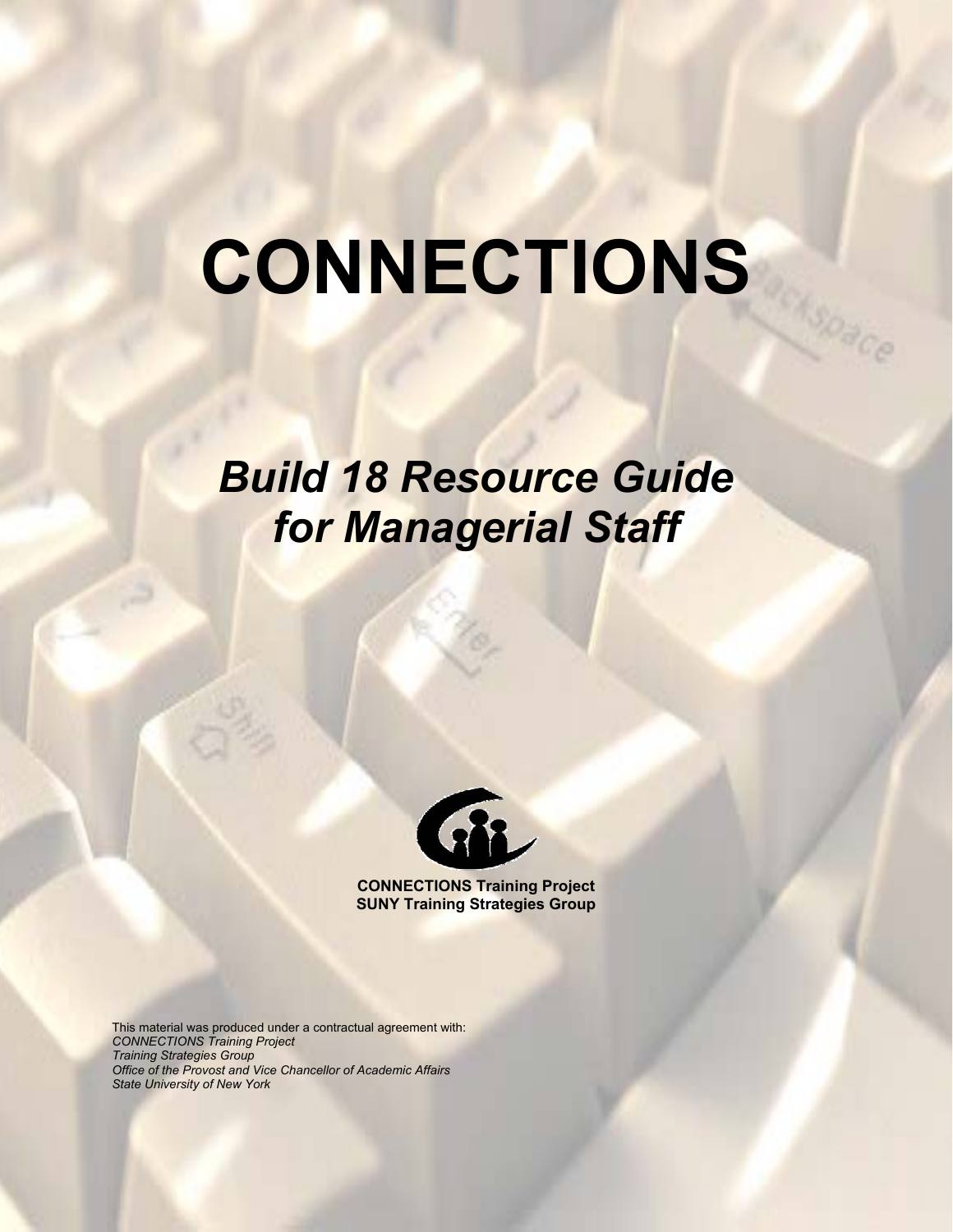# **CONNECTIONS Build 18 Resource Guide for Managerial Staff**

# **TABLE OF CONTENTS**

| <b>Public Folders</b><br>. 20 |  |
|-------------------------------|--|
|                               |  |
|                               |  |
|                               |  |
|                               |  |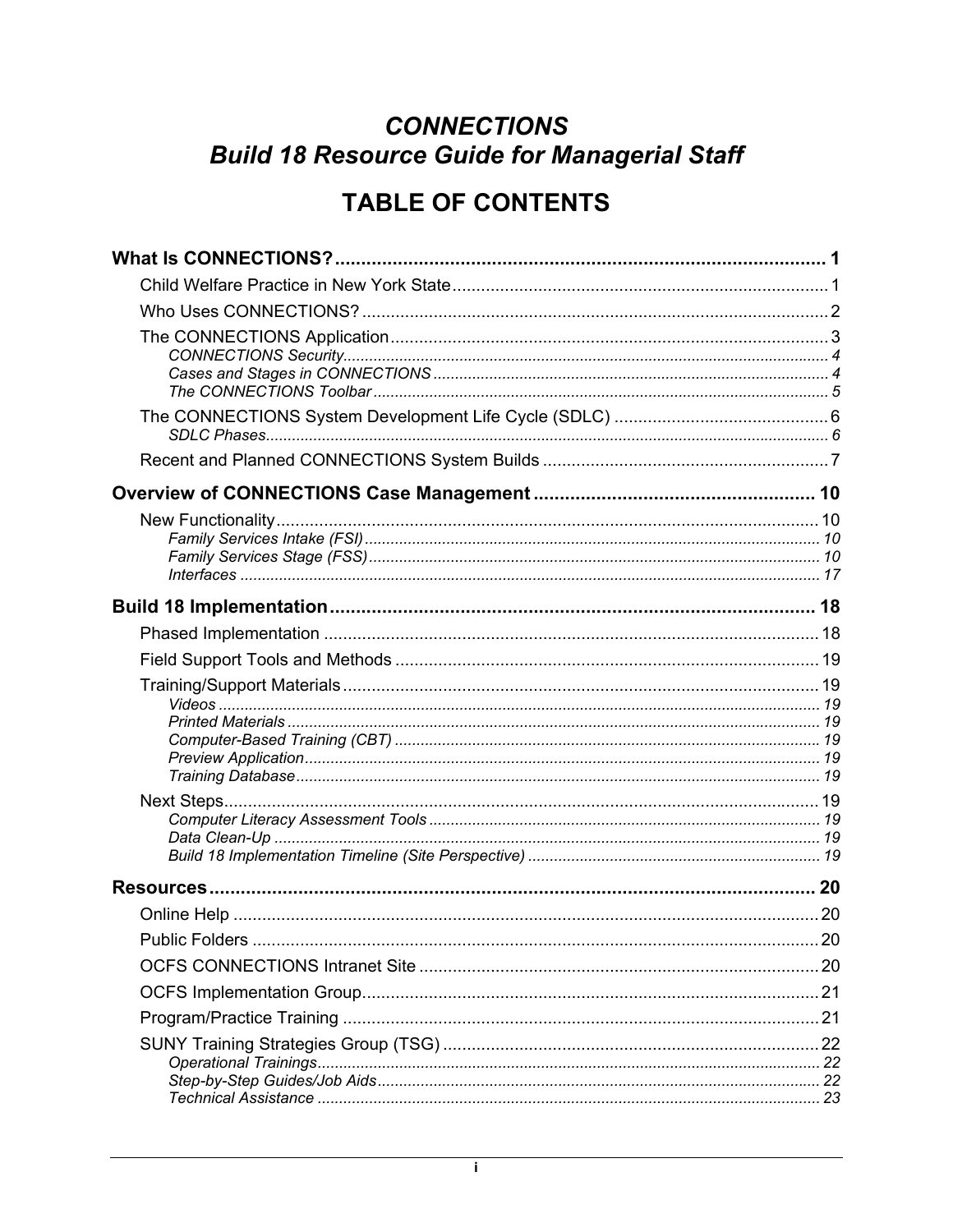| Appendix A: Principal Changes/Impacts of CONNECTIONS System Build 18  24 |  |
|--------------------------------------------------------------------------|--|
| Appendix B: CONNECTIONS Computer Literacy Needs Assessment Tool 30       |  |
|                                                                          |  |
| Appendix D: Build 18 Implementation Timeline (Site Perspective)  37      |  |
|                                                                          |  |
| Appendix F: CONNECTIONS/Permanency Planning Goal (PPG) Mapping Guide. 46 |  |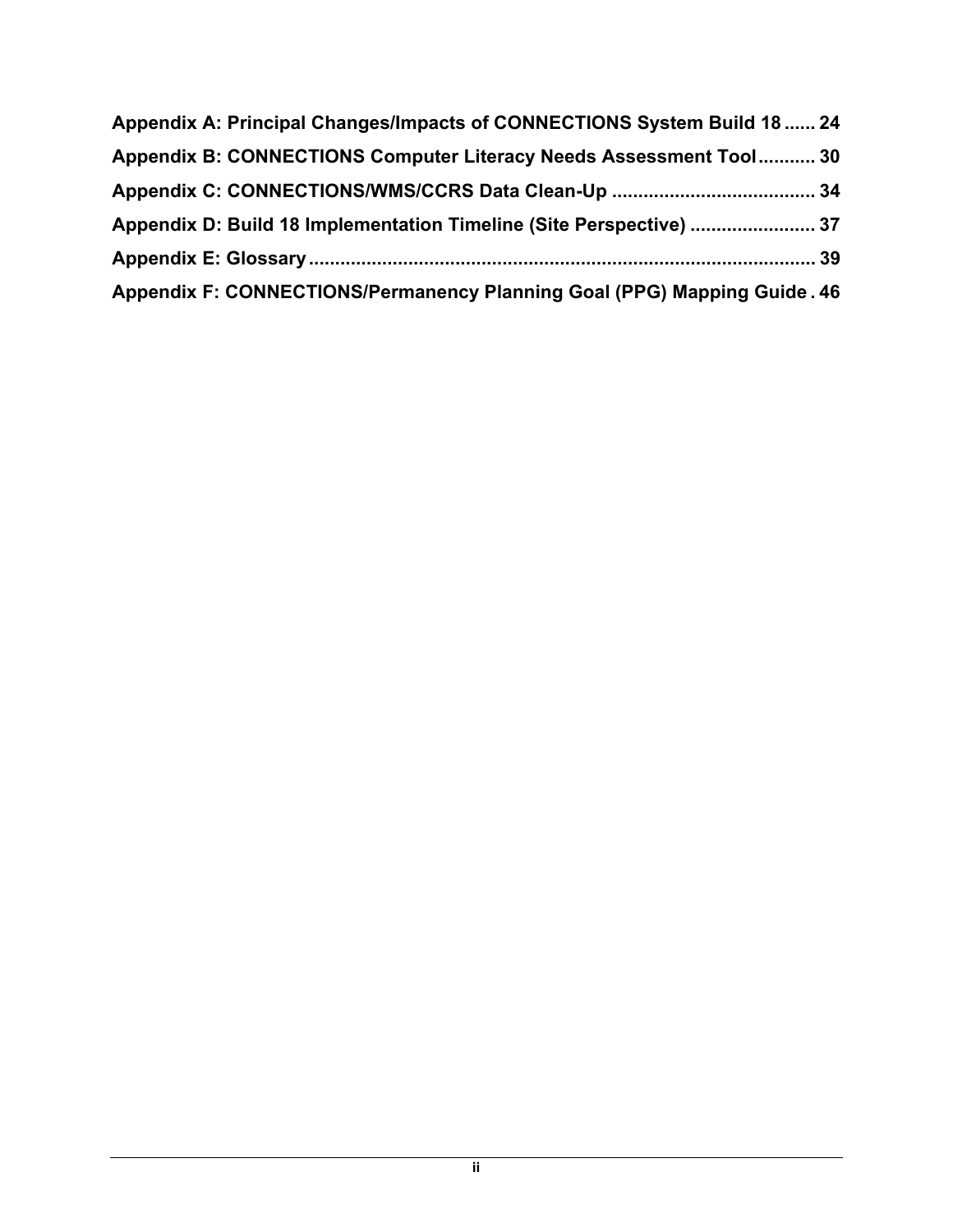# **What Is CONNECTIONS?**

CONNECTIONS is the child welfare computer system that allows for documentation of the delivery of child welfare services to families and children in New York State. CONNECTIONS provides outcome-based supports for child welfare caseworkers as they work with families, including assessment, planning and the provision of services. CONNECTIONS was developed as part of the Federal initiative known as the Statewide Automated Child Welfare Information System (SACWIS). In 1993, the Federal government provided financial incentives for states to develop automated child welfare processes statewide in an effort to provide more efficient and effective administration of programs for Federal reporting.

## **Child Welfare Practice in New York State**

No matter what our roles may be in the Child Welfare system, each of us shares and contributes to the mission of child welfare: to ensure safety, permanency and well-being for children and families. To achieve this mission, Child Welfare practice in New York State must remain focused on the five child welfare outcomes identified by the Office of Children and Family Services:

- ► Children are safe.
- ► Families are preserved, consistent with the safety of the children.
- ► Children are adopted when their birth family cannot be preserved.
- ► Children leaving care at the age of majority can make a successful transition to selfsufficiency.
- ► Children and youth can develop normally.

The case management system in CONNECTIONS serves as an effective tool for documenting casework activities that support the achievement of these outcomes. All information must be recorded accurately and in a timely manner to support the achievement of these five outcomes.

The case management system in CONNECTIONS supports Child Welfare's mission and the achievement of the five child welfare outcomes by providing a way to record and manage information related to work with children and families, and to retain that information for future reference. Documentation in the CONNECTIONS system provides an historical record of information that is easily and instantaneously shared with others who have system access and appropriate security, such as supervisors, managers and subsequent workers at both the local district and voluntary agency level. CONNECTIONS case management outputs may also be shared with lawyers, Family Court, and the clients themselves. CONNECTIONS also provides data to managers at the local level and at the state level to support planning, the assessment of trends, performance levels and resource needs. Information in the system is also used to conduct State Central Register clearances of potential foster parents, adoptive parents, child care workers and day care workers.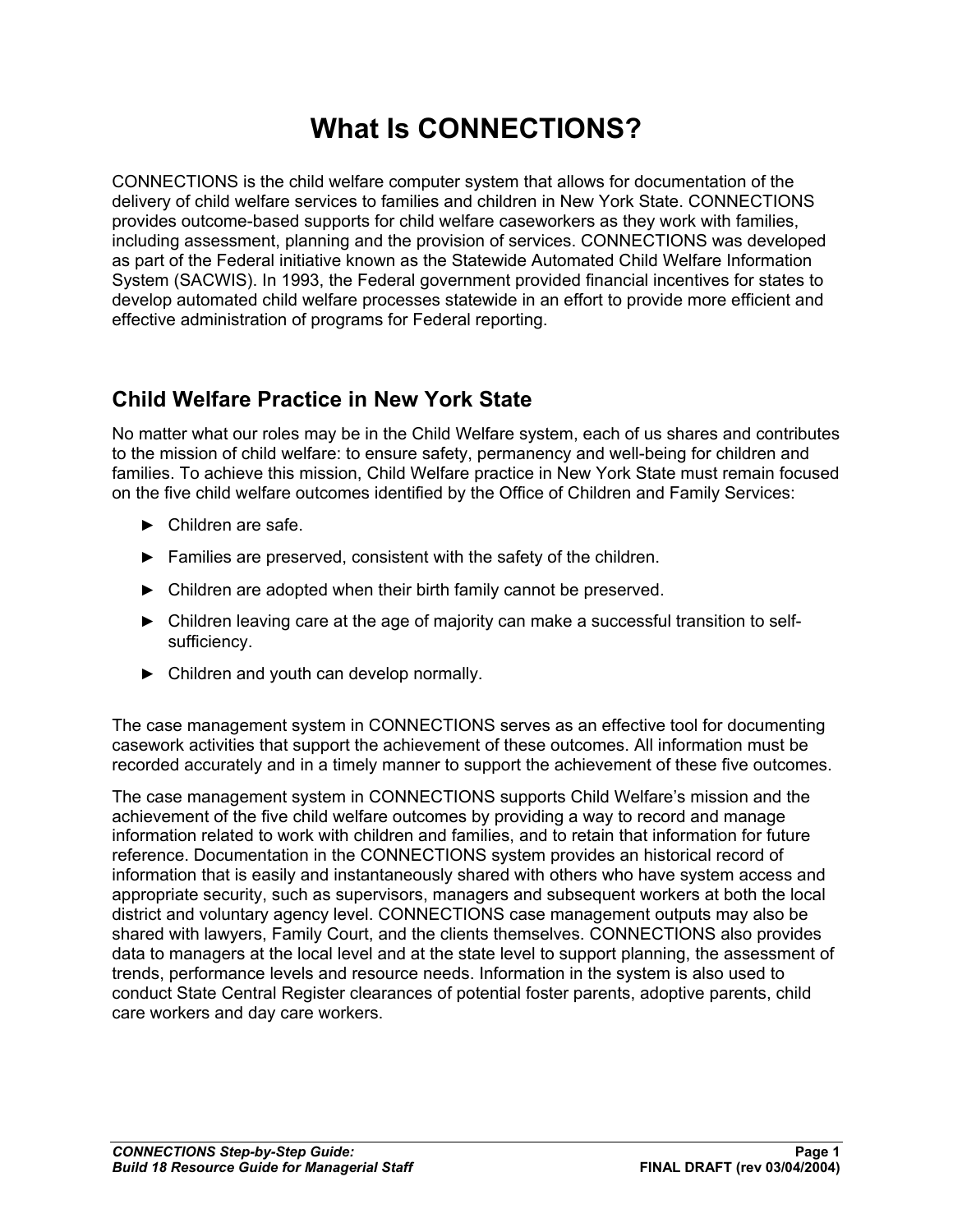Prior to the development of CONNECTIONS, a number of computer systems were used to record child welfare information; these systems (commonly referred to as "legacy systems") are currently still in use:

- ► The **Welfare Management System (WMS)** tracks authorizations for Purchase of Services (POS) that are provided to children and families in the Child Welfare system. WMS also tracks SCR Clearances, Demographics, Eligibility, Direct Services and Case Maintenance, as well as reauthorization.
- ► The **Child Care Review Service (CCRS)** records additional child demographics and case information and tracks all child movements (placements), legal and adoption activities, and assessment and service plans for tracked children (children in receipt of preventive, protective or foster care services). It is also the source of data for the Adoption Monitoring System (AMS).
- ► The **Benefits Issuance and Control System (BICS)** records and issues payments for all services provided in New York State. This includes payments to service providers and foster parents. BICS functions include vendor file calculations and payment control/adjustment.

The CONNECTIONS case management system is designed to create a single statewide integrated system for the collection and recording of child protective, preventive, foster care and adoption service information. CONNECTIONS will eventually interface with and/or replace the existing New York State "legacy" systems and several non-child welfare systems, such as Temporary Assistance, Medicaid (MA) and Child Support.

CONNECTIONS has many of the same characteristics and functions of Windows-based applications with which you may already be familiar, like Microsoft Word or Internet Explorer. Your familiarity with these applications may facilitate your transition to the CONNECTIONS case management system.

CONNECTIONS is a dynamic system that is updated periodically to support casework practice, OCFS regulations, Social Services Law and reporting requirements. CONNECTIONS has been implemented in a series of packages called Releases. Subsequent updates to the system are grouped together and implemented as "builds." Build 18 will bring a large number of Case Management functions to CONNECTIONS, including Intake, Progress Notes, and Assessment and Service Planning. Build 19 will bring the balance of Case Management, as well as Financial Management, into the application.

## **Who Uses CONNECTIONS?**

The CONNECTIONS case management system is currently used by Intake workers at the State Central Register (SCR), Child Protective Services (CPS) caseworkers at local districts, and Foster and Adoptive Home Development (FAD) workers at local districts and voluntary agencies. Build 18 will add Child Preventive, Foster Care and Adoption caseworkers to the list of CONNECTIONS users.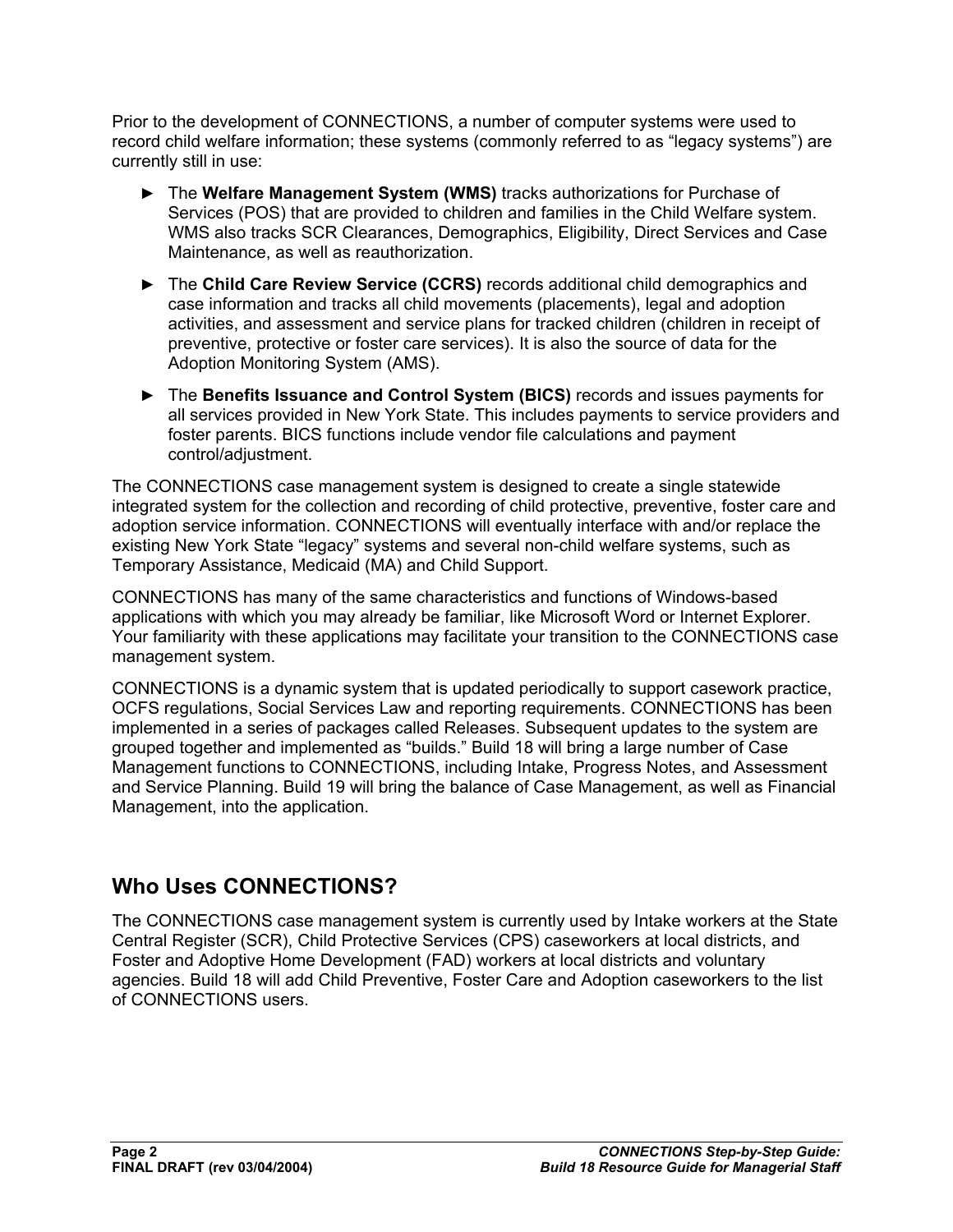# **The CONNECTIONS Application**

The CONNECTIONS application is made available to users in three different ways:

| <b>Production Database</b> | The Production Database contains "live" data. This is the<br>database that all workers use to record and view<br>information in CONNECTIONS.                                                                                                                                                                                           |
|----------------------------|----------------------------------------------------------------------------------------------------------------------------------------------------------------------------------------------------------------------------------------------------------------------------------------------------------------------------------------|
| <b>Training Database</b>   | The Training Database contains simulated data and allows<br>workers to practice functions necessary for their casework<br>activities. It mirrors the functionality of the Production<br>Database.                                                                                                                                      |
| <b>Preview Application</b> | The Preview Application contains a "snapshot" of actual<br>case data. Information entered into the Preview Application<br>does not carry over to the Production Database.                                                                                                                                                              |
|                            | The Preview Application provides an opportunity to preview<br>changes and enhancements planned for the<br><b>CONNECTIONS</b> system. The Preview Application is<br>available for a limited time when changes are made to the<br>system. Users will receive special notice from OCFS when<br>the Preview Application becomes available. |

To distinguish between the Training Database and the Preview Application, keep in mind that the Training Database contains simulated data, while the Preview Application is a "snapshot" of actual case data.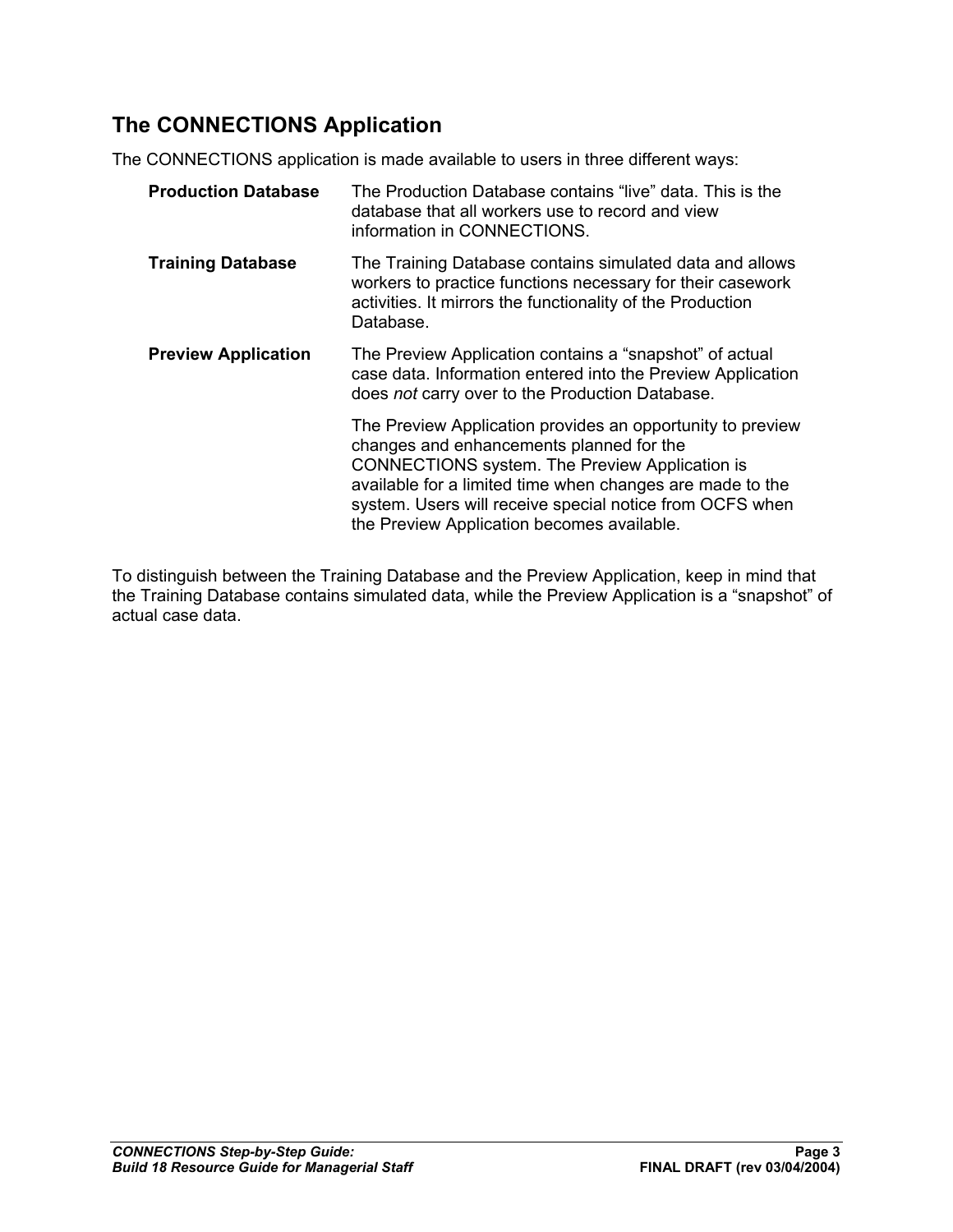#### *CONNECTIONS Security*

In order to protect the confidentiality and integrity of case data, access to information in CONNECTIONS is carefully controlled. A number of factors determine the information a worker can view or maintain in the system, including the worker's job function, the cases to which the worker is assigned, and the worker's Business Function Profile (BFP).

All CONNECTIONS users receive security profiles which determine the windows or types of information they can open and view, as well as which information they can modify or "maintain." In CONNECTIONS, each person's security profile is called a Business Function Profile (BFP). Each worker has only one BFP. Each BFP is comprised of one or more Business Functions. A Business Function may be comprised of one or more security attributes.



An individual's BFP is based on the tasks he or she is responsible for performing and the level of access to records that is needed to complete those tasks. A worker's BFP may contain multiple Business Functions, based on that worker's responsibilities.

Security Coordinators at the local district and voluntary agency level assign appropriate Business Functions to each staff person in their offices, creating an individual BFP for each worker. Managers need to consult State-issued security guidelines when determining the appropriate security to assign to workers, so that workers are assigned security appropriate to perform necessary tasks and at the same time guard families' rights to confidentiality.

CONNECTIONS features are sometimes disabled based upon a worker's role. For example, the **UNIT** button on the CONNECTIONS Toolbar is disabled for caseworkers, since this function is available only to supervisors. Certain Business Functions are also not assignable based on whether the worker is LDSS staff, Voluntary Agency staff or State staff. For example, Voluntary Agency staff cannot be assigned the VIEW SOURCE Business Function for child protective investigations.

#### *Cases and Stages in CONNECTIONS*

The CONNECTIONS case management system organizes information about a family or individual situation into *cases* and *stages*. A *case* contains the information about the child welfare services provided to a family or individual, including reports of abuse or maltreatment,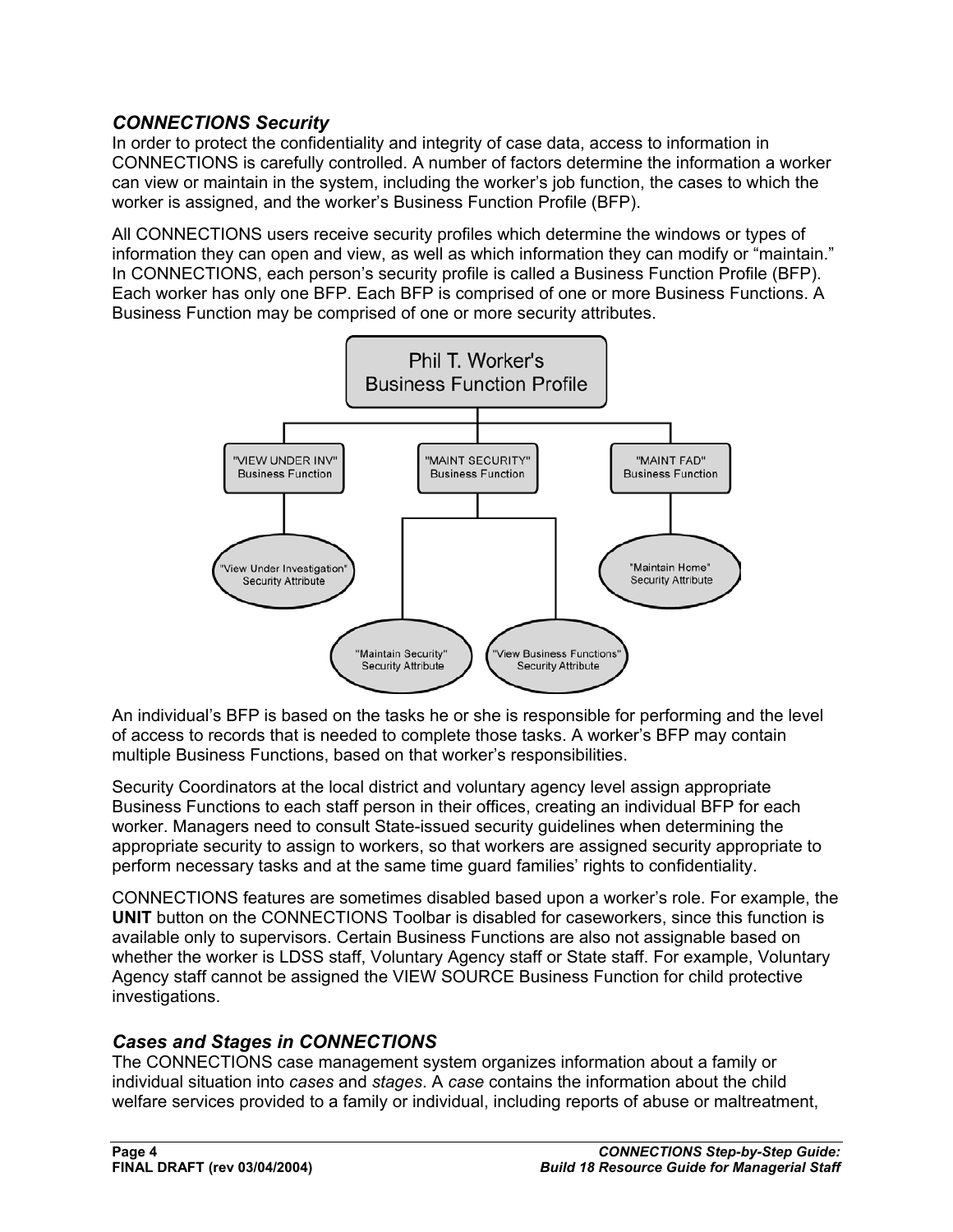as well as the provision of ongoing protective/preventive services, foster care, or adoption services. A "CONNECTIONS Case" consists of an associated group of "stages." A *stage* is a grouping of casework activities related to a particular time frame, case status, or casework action within the context of the overall case.

Four stages are currently implemented in the CONNECTIONS case management system:

- ► CPS Intake (INT)
- ► CPS Investigation (INV)
- ► Foster/Adoptive Home Development (FAD)
- ► Administrative Review Investigation (ARI)

Build 18 adds two new stages:

- ► Family Services Intake (FSI)
- ► Family Services Stage (FSS)

The Family Services Intake (FSI) provides workers with the ability to capture information pertaining to requests for services. This information must be recorded before ongoing services may be provided and a Family Services Stage (FSS) may be opened. Local District (LDSS) workers, as well as Voluntary Agency (VA) workers who have the proper security, are allowed to record Family Services Intakes; however, only an LDSS worker may approve the FSI and "progress" the case to a Family Services Stage. For CPS cases being opened for services, FSI provides a "bridge" between the Investigation and the FSS.

The Family Services Stage (FSS) is the area within a CONNECTIONS case in which to record person and demographic information, assessments and service plans, progress notes, and other information pertinent to the provision of services to children and families. The FSS is organized in a structured manner that promotes quality casework practice and aids worker, supervisory and management review and approval of the case information.

#### *The CONNECTIONS Toolbar*

The CONNECTIONS Toolbar is always available at the top of the screen when the CONNECTIONS application is open. The Toolbar serves as the "gateway" to information in the CONNECTIONS system.



#### **List Buttons**

The first two buttons on the CONNECTIONS Toolbar (**TO-DO** and **WORK**) help workers organize their day-to-day work. The **TO-DO** button opens the *Staff To-Do List*, containing items needing the worker's attention. The **WORK** button opens the *Assigned Workload*, a list of the worker's case assignments; workers originate most of their documentation activities from the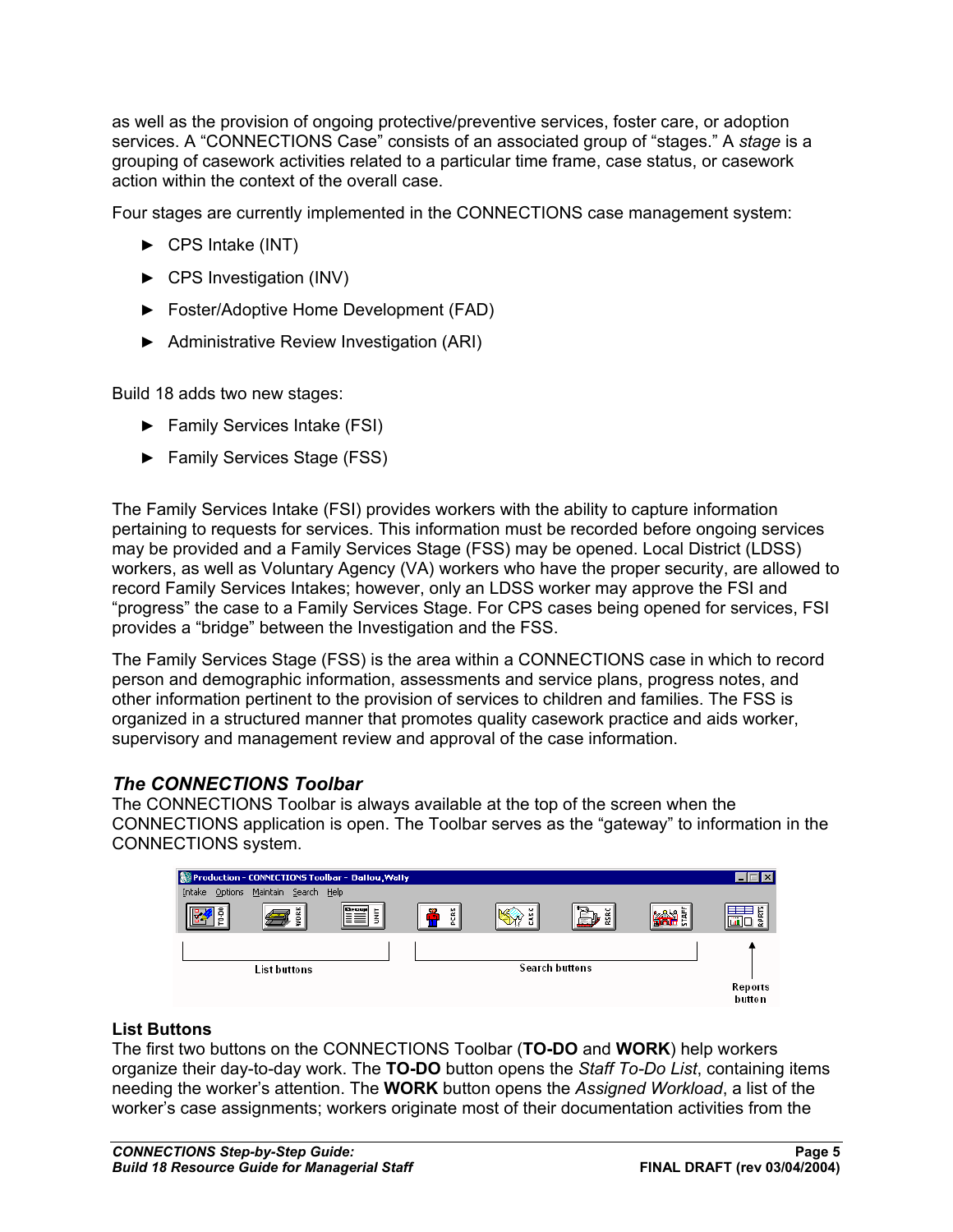*Assigned Workload* and the *Task List* (which is accessed from the *Assigned Workload*). Tasks are performed at several key intervals throughout the stage; some of them, such as the Child Protective Record Summary task, may be performed repeatedly.

Unlike pre-Build 18 functionality in CONNECTIONS, Builds 18 and 19 will not use the *Task List*; for example, workers will be able to navigate directly from the *Assigned Workload* to the Family Services Stage.

The third button on the CONNECTIONS Toolbar, **UNIT**, opens the *Unit Summary* window, which is available only to CONNECTIONS users who have been assigned a specific Business Function. It is available to staff at the supervisory level and to their designees. This window gives supervisors access to the workloads of the caseworkers they supervise. With the implementation of Build 18, certain workers will be able to use this button to access other workers' *Assigned Workload*s*,* provided that Agency Access has been established to do so. For all other users, the button is disabled.

#### **Search Buttons**

The next four buttons (**PERS**, **CASE**, **RSRC** and **STAFF**) are search buttons, which enable various searches: persons, cases, resources (including foster homes, agencies and service providers) and staff in CONNECTIONS.

#### **Reports Button**

The final button, **RPRTS**, opens the *Report List*, which provides access to reports that have been generated (or "launched") within CONNECTIONS. Monthly management reports are also downloaded directly to the *Report List* for workers who have been assigned certain special Business Functions. The Open Case Inquiry (OCI) report enables caseworkers and supervisory staff to view their case list, or a list of those cases assigned to workers in their units and see which assignments are coming due or are overdue.

## **The CONNECTIONS System Development Life Cycle (SDLC)**

The CONNECTIONS project follows a System Development Life Cycle (SDLC) approach to the development of new system features. Under the SDLC, every effort is made to design a system that meets users' needs, is compatible with appropriate casework practice, and addresses State and Federal SACWIS requirements. The length of time to follow the SDLC from beginning to end varies from build to build. Larger builds can take years to develop.

Beginning several months before the actual release date of a build, local districts and voluntary agencies undertake a series of preparation activities designed to implement the new system successfully.

#### *SDLC Phases*

| <b>Requirements Phase</b> | During the Requirements Phase, OCFS staff and user<br>groups define what needs to be included or changed in the<br>system and propose a solution. |
|---------------------------|---------------------------------------------------------------------------------------------------------------------------------------------------|
| <b>Design Phase</b>       | Once the requirements have been established.<br>programmers plan out how the new and modified<br>functionality will work in the application.      |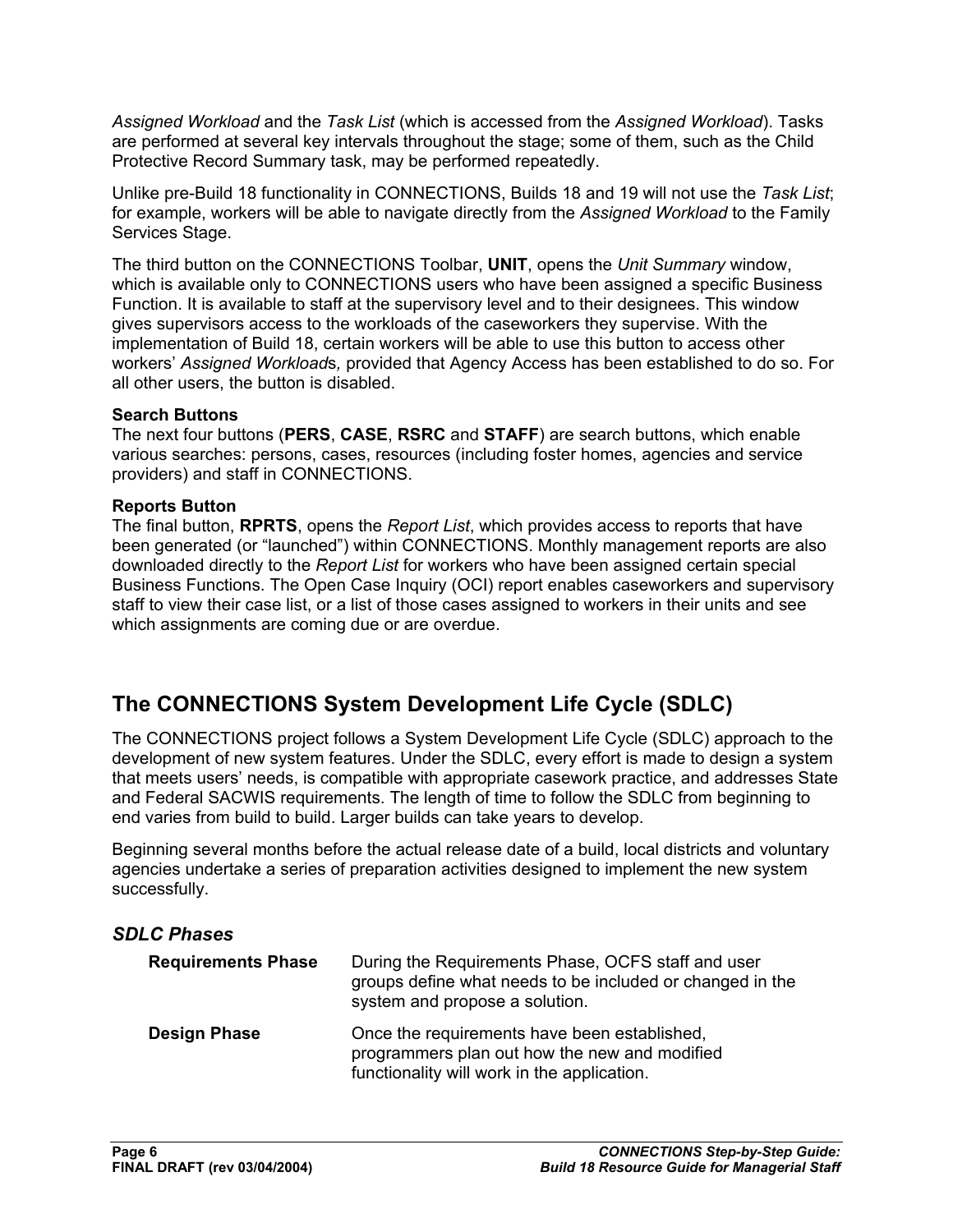| <b>Construction Phase</b>            | Programming for the new and modified functionality occurs<br>during the Construction Phase. Initial testing is performed<br>and feedback is provided to the programmers. Errors in the<br>application are addressed before the next phase of testing,<br>User Acceptance Test (UAT).                                                                                                                                                                                                                                                                                                                     |
|--------------------------------------|----------------------------------------------------------------------------------------------------------------------------------------------------------------------------------------------------------------------------------------------------------------------------------------------------------------------------------------------------------------------------------------------------------------------------------------------------------------------------------------------------------------------------------------------------------------------------------------------------------|
| <b>User Acceptance Test</b><br>(UAT) | Prior to the implementation of the build, workers from the<br>CONNECTIONS UAT team, as well as volunteers from<br>local districts and voluntary agencies, use a copy of the live<br>database to conduct a final test of the technical changes to<br>the application.                                                                                                                                                                                                                                                                                                                                     |
| <b>Implementation Phase</b>          | The Implementation Phase includes preparation activities<br>designed to implement the new system successfully.<br>Instructor-led training, videos and job aids are delivered to<br>users at a scheduled time prior to a build. Informational<br>materials are provided that prepare users for upcoming<br>changes. On-site implementation assistance, provided by<br><b>CONNECTIONS Field Support Staff, is planned for Builds</b><br>18 and 19. CONNECTIONS Field Support Staff will work<br>closely with district/agency staff to assure that preparations<br>for the build(s) have been accomplished. |

# **Recent and Planned CONNECTIONS System Builds**

| <b>Build 16</b>                          | Implemented December 15, 2003                                                                                                                                                                       |
|------------------------------------------|-----------------------------------------------------------------------------------------------------------------------------------------------------------------------------------------------------|
| (CPS Enhancements)                       | <b>Structured Decision Making</b><br><b>Safety Assessment</b><br>$\bullet$<br><b>Risk Assessment Profile</b><br>$\bullet$                                                                           |
|                                          |                                                                                                                                                                                                     |
|                                          | <b>Investigation Progress Notes</b>                                                                                                                                                                 |
|                                          | Consolidated Investigations                                                                                                                                                                         |
| <b>Build 17</b>                          | Implementation scheduled for Mar-Apr 2004                                                                                                                                                           |
| (Security for<br><b>Case Management)</b> | <b>Business Functions</b>                                                                                                                                                                           |
|                                          | Staff/Units Set-Up                                                                                                                                                                                  |
|                                          | Organizational Hierarchy                                                                                                                                                                            |
|                                          | ► Agency Access                                                                                                                                                                                     |
|                                          | Build 17 establishes the security structure for Build 18<br>functionality and beyond. The original system architecture<br>provides the security structure for all pre-Build 18 system<br>functions. |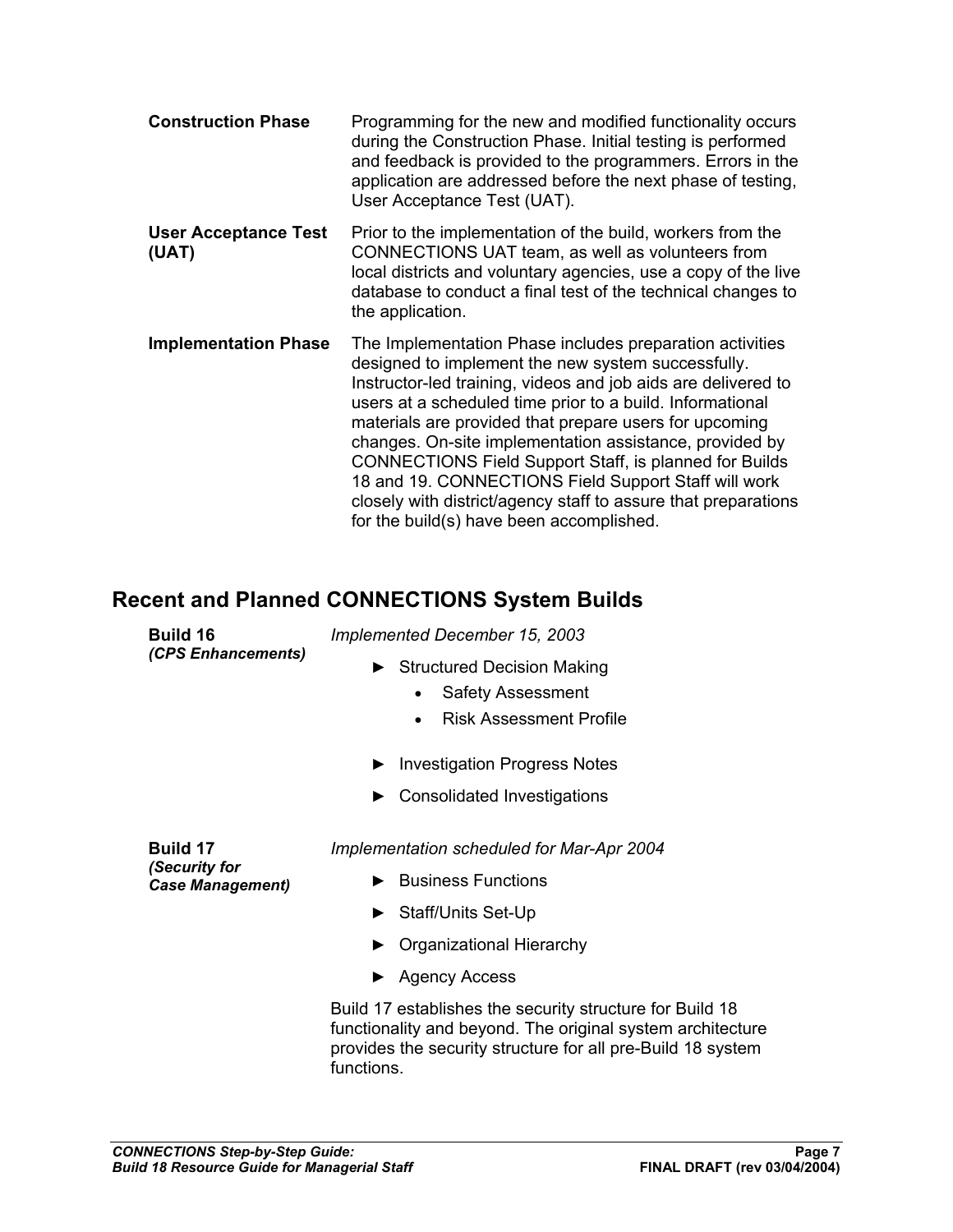| <b>Build 18</b>                         | Phased implementation scheduled for Dec 2004-Oct 2005                                                                                                                                                                       |
|-----------------------------------------|-----------------------------------------------------------------------------------------------------------------------------------------------------------------------------------------------------------------------------|
| (Case Management)                       | New Standardized Intake                                                                                                                                                                                                     |
|                                         | Family Assessment and Service Plan (FASP)                                                                                                                                                                                   |
|                                         | <b>Structured Decision-Making</b><br>$\circ$                                                                                                                                                                                |
|                                         | Outcome- and Strength-Based Framework<br>$\circ$                                                                                                                                                                            |
|                                         | ▶ Visiting Plan and Visiting Plan Review                                                                                                                                                                                    |
|                                         | <b>Service Plan Review</b>                                                                                                                                                                                                  |
|                                         | <b>Progress Notes</b>                                                                                                                                                                                                       |
|                                         | Child Case Record (for children freed for adoption)                                                                                                                                                                         |
|                                         | <b>WMS</b> Interface                                                                                                                                                                                                        |
|                                         | Build 18 establishes a single, electronic case record that<br>contains the tools designed to promote better assessments,<br>case planning and decision-making by casework staff.                                            |
|                                         | See Appendix A for detailed explanations of Build 18 features.                                                                                                                                                              |
| <b>Build 19</b>                         | Phased implementation scheduled for Dec 2005-Sep 2006                                                                                                                                                                       |
| (Case & Financial<br><b>Management)</b> | <b>Foster Care Placement</b>                                                                                                                                                                                                |
|                                         | Legal Activities                                                                                                                                                                                                            |
|                                         | <b>Funding Eligibility</b>                                                                                                                                                                                                  |
|                                         | <b>Services Authorization</b>                                                                                                                                                                                               |
|                                         | <b>Adoption Photolisting</b>                                                                                                                                                                                                |
|                                         | <b>Adoption Subsidy</b>                                                                                                                                                                                                     |
|                                         | Health                                                                                                                                                                                                                      |
|                                         | Education                                                                                                                                                                                                                   |
|                                         | Interfaces with Other Systems (e.g., CSMS, MA)                                                                                                                                                                              |
|                                         | Build 19 integrates the casework and financial management<br>aspects of child welfare services in a manner that promotes<br>compliance with federal mandates, state laws and regulations<br>and optimal casework practices. |

Both Build 18 and Build 19 establish a single electronic case record for services cases and extend critical CONNECTIONS functionality to services cases for the first time, including the following features:

- A standardized recording for all Service Intakes
- A family-focused, strength-based framework for assessment and service planning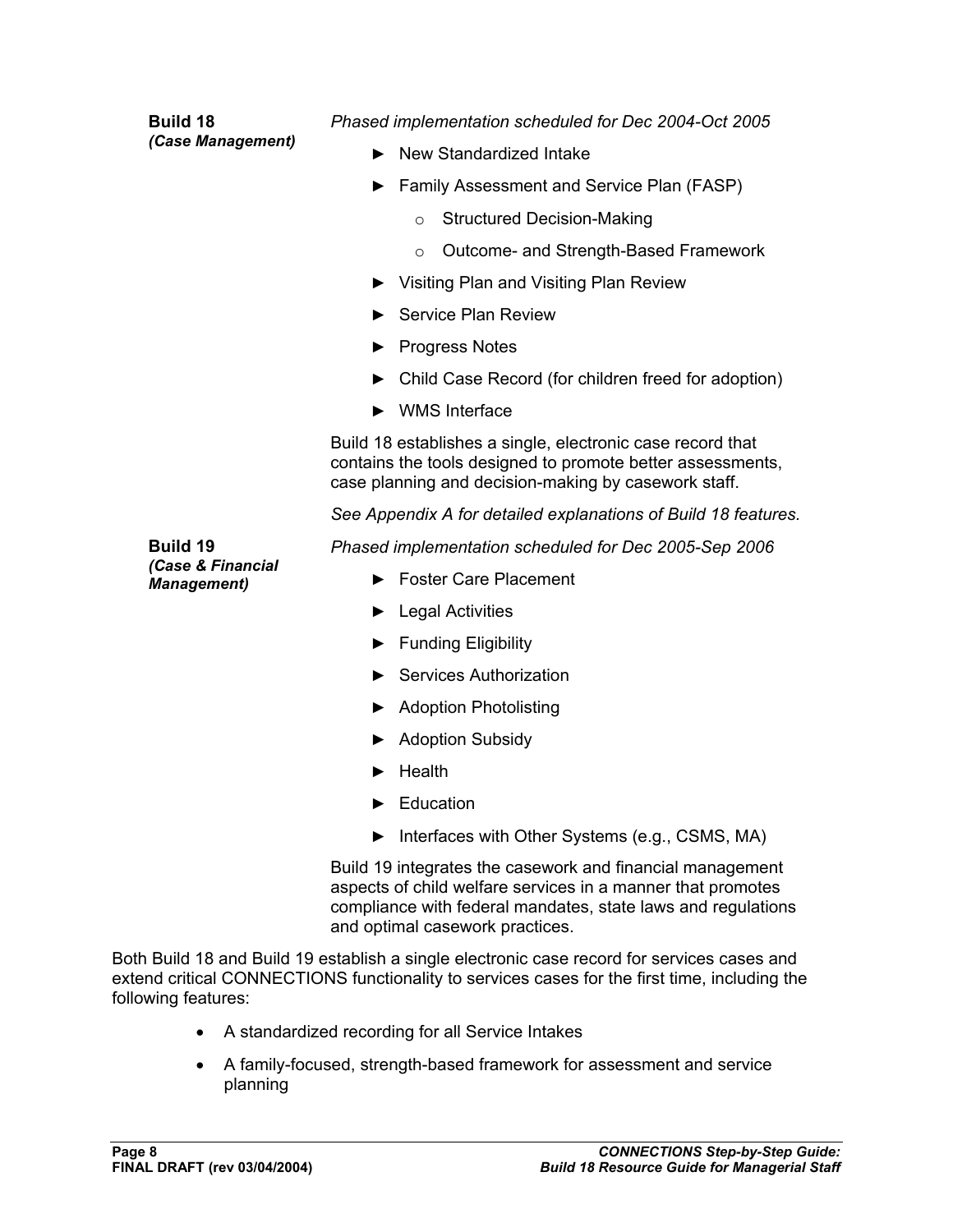- Efficiencies in documentation of case events and activities
- Casework tools to support best practice and improve decision-making
- Support for coordinated work and service planning where multiple workers are involved in a case
- Capacity for online workload management by workers and supervisors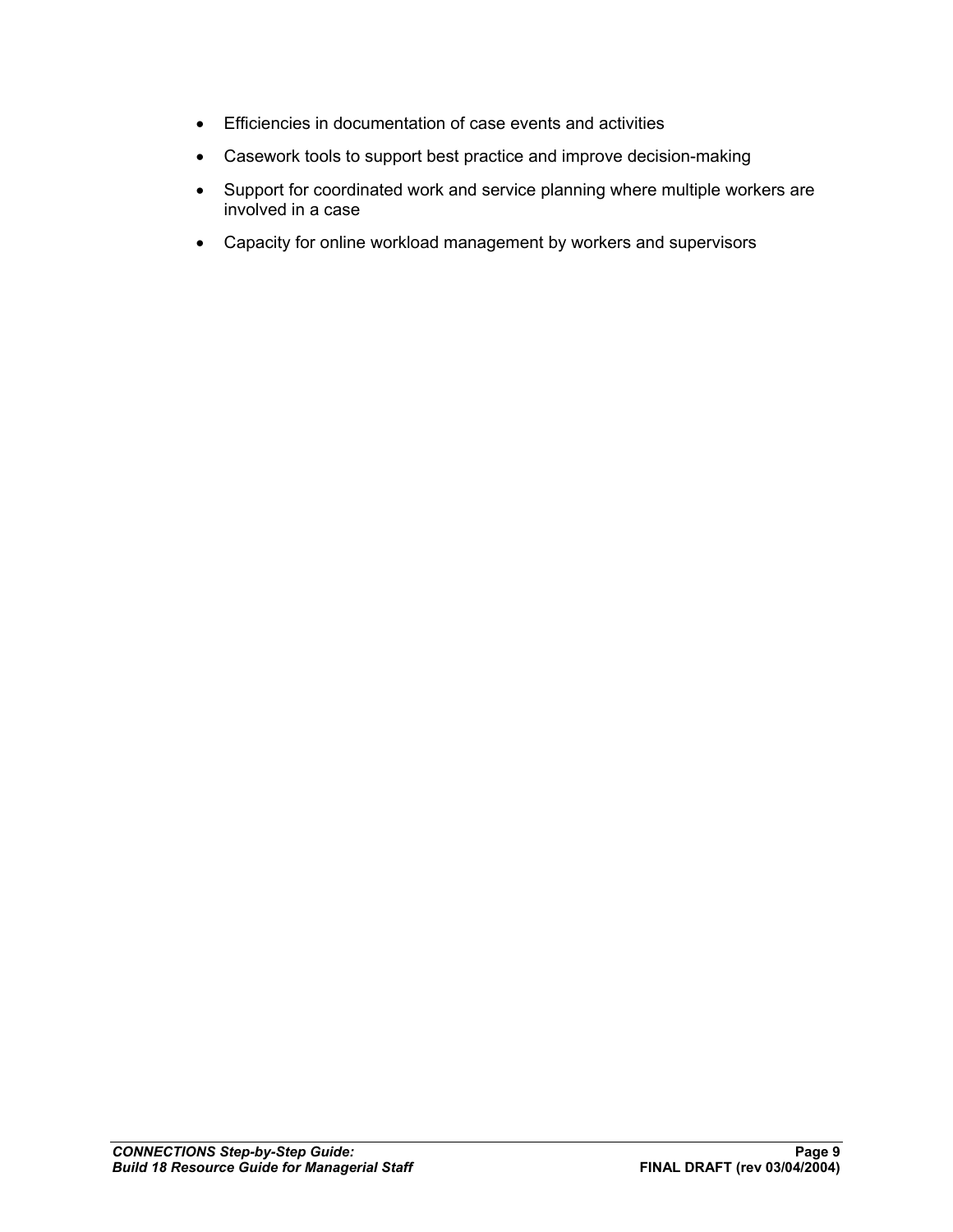# **Overview of CONNECTIONS Case Management**

Build 18 (Case Management) will almost triple the number of CONNECTIONS users in New York State. Over 10,000 new users, including all district/agency Foster Care, Preventive and Adoption staff, will become CONNECTIONS users. Build 18 will automate the Uniform Case Record (UCR)/Case Management System by incorporating these functions into CONNECTIONS. This Build will also affect the relationship between Local Districts and Voluntary Agencies. It calls for the re-engineering of work processes to take advantage of system benefits and efficiencies, and to accommodate the demands of cooperative work within a single family case record.

## **New Functionality**

#### *Family Services Intake (FSI)*

With the implementation of Build 18, all Intakes for Services must be recorded in a standard format within CONNECTIONS. A Family Services Intake stage (FSI) will be opened for this purpose. The Intake stage, which is the only route to a Family Services Stage (FSS), may be opened in one of two ways: either by a CPS worker from within an Investigation stage, or from the CONNECTIONS Toolbar by any worker whose Business Function Profile (BFP) contains the CREATE FSI Business Function. The Family Services Intake will be opened automatically whenever a CPS worker records an Investigation Conclusion with a Closure Reason of "Open for Services."

If opened from within an Investigation stage, demographic data from the CPS Investigation will pre-fill the Intake and the CPS worker will be listed as the source of the intake. The CPS worker will need only to record a brief narrative, update the demographics if appropriate, and record the decision to open a Family Services Stage. If the case is being opened by a non-CPS worker, completion of a screening tool for emergency and/or ongoing service needs, called the Behavioral Concerns and Family Issues (BCFI), and the documentation of any interventions taken will be required. This is only required for CWS stage types. (See page 12.)

There is no approval process for Intakes, although cases maybe submitted to a supervisor for "review," if desired. Intakes may be initiated by either a Local District or a Voluntary Agency worker, but only a Local District worker can progress an Intake to the Family Services Stage. Voluntary Agencies that prepare Intakes on behalf of Local Districts will submit those Intakes to the district for acceptance and progression to a Family Services Stage.

#### *Family Services Stage (FSS)*

The addition of the Family Services Stage (FSS) provides the umbrella for documentation of work on services cases. In Build 18, the Family Services Stage consists of six sections or tabs:

- Stage Composition
- Family Assessment and Service Plan
- Service Plan Review
- Progress Notes
- Key Dates
- Case Summary

Additional tabs that relate to Placement Activities, Service Authorizations, etc., will be added in Build 19.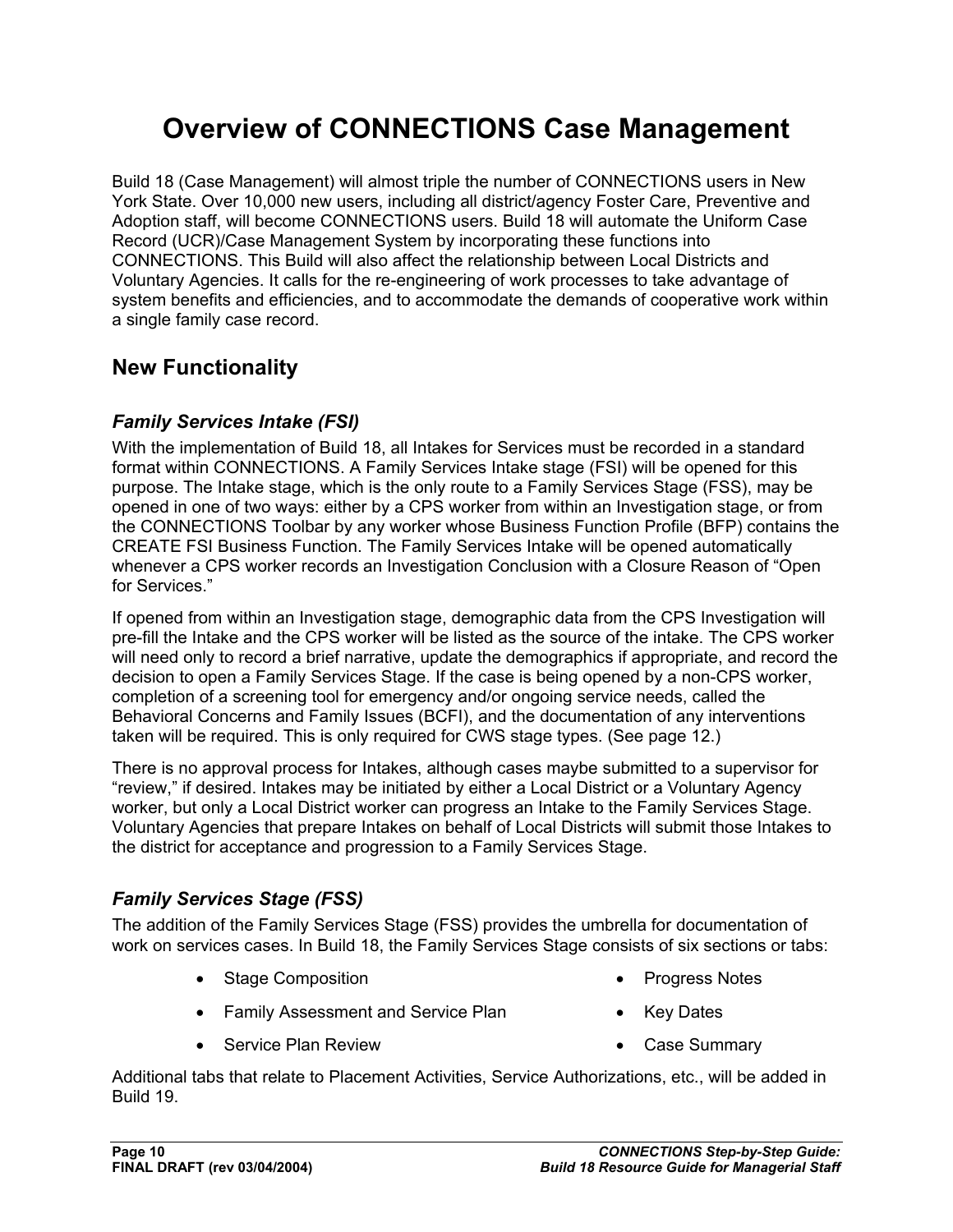There is a new concept of "Stage Type" within the Family Services Stage that drives the requirements for documentation. There are five major stage types:

- **CWS** Child Welfare Services (foster care, child protective, preventive, and adoption services)
- **OTI** Out of Town Inquiry
- **COI** Court Ordered Investigation
- **ICPC** Interstate Compact
- **ADVPO** Advocates Preventive Only cases (NYC)

All CWS type stages must be fully documented, including online completion of the revised UCR Family Assessment and Service Plan (FASP). All FSS tabs are enabled for this stage type. OTI, COI, ICPC, and ADVPO type stages use only the Stage Composition and Progress Notes tabs; the other FSS tabs are disabled.

#### *Family Services Stage Roles*

In CONNECTIONS, work in a family services case will be documented in real-time within a single electronic family case record. This is a major change to current practice. All workers assigned to the case will have access to and work within this case record. As a result, all workers with a role in the case will be able to view other workers' work, including but not limited to case Progress Notes. The enhanced sharing of information will support increased coordination of services and more informed decision-making, resulting in better outcomes for families. Preparing staff to work cooperatively within a shared case record will be a major focus of implementation efforts.

There can be only one *open* Family Services Stage (FSS) for a family per jurisdiction (local district). Multiple workers, including workers from other districts or voluntary agencies, may be assigned to this stage. Every worker is assigned to one of the following four roles, which govern what they do and their ability to enter data in various system components:

| <b>Case Manager</b> | Every FSS has a single Case Manager, who <i>must</i> be LDSS<br>staff. The Case Manager provides oversight of the case and<br>must approve the Family Assessment and Service Plan (FASP).<br>When the Case Manager also acts as the Case Planner, the<br>Case Manager's supervisor must approve the FASP.                                                                                                                                                                                                                                                                                                                                                                                                                       |
|---------------------|---------------------------------------------------------------------------------------------------------------------------------------------------------------------------------------------------------------------------------------------------------------------------------------------------------------------------------------------------------------------------------------------------------------------------------------------------------------------------------------------------------------------------------------------------------------------------------------------------------------------------------------------------------------------------------------------------------------------------------|
| <b>Case Planner</b> | The Case Planner, who may be either LDSS or VA staff, is<br>responsible for the coordination of work with a family. The Case<br>Planner is also the author of the FASP and is responsible for the<br>entirety of its contents and the timeliness of its submission for<br>approval. This means the Case Planner must coordinate all<br>documented work done in the CONNECTIONS case<br>management system by other workers who contribute to the<br>FASP, and either accept it as contributed by the worker(s) or<br>revise it accordingly. The Case Planner sends the FASP to the<br>Case Manager for approval. An "added" approval by the Case<br>Manager's supervisor may be completed after approval by the<br>Case Manager. |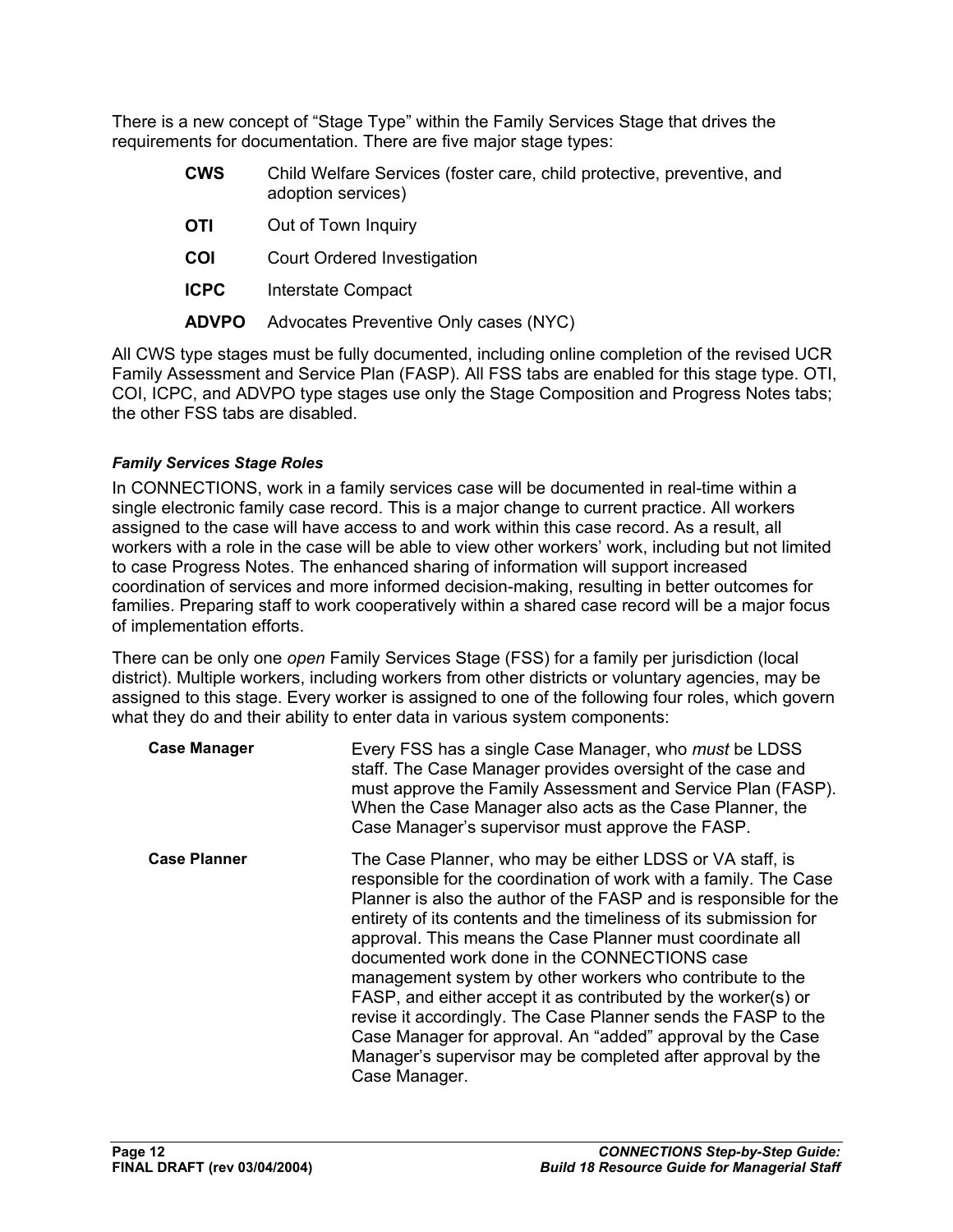| <b>CPS Worker/Monitor</b> | The CPS Worker/Monitor must be LDSS staff and may complete<br>the CPS Risk and Safety Assessments. The system supports,<br>but does not require, review of the FASP by a CPS<br>Worker/Monitor. The Case Planner needs to alert the CPS<br>Worker/Monitor in circumstances where s/he needs to complete<br>work in, or review, the FASP.        |
|---------------------------|-------------------------------------------------------------------------------------------------------------------------------------------------------------------------------------------------------------------------------------------------------------------------------------------------------------------------------------------------|
| <b>Case Worker</b>        | Case Workers may be either LDSS or VA staff. These workers<br>may be associated with a specific child(ren) in the FSS and can<br>complete specific work within the FASP, such as the Child<br>Scales and Foster Care Issues regarding the child(ren) to whom<br>they are associated. There may be multiple Case Workers<br>assigned to the FSS. |

#### *Stage Composition*

Stage Composition is the "Home" tab of the Family Services Stage. When the Family Services Stage is opened, this tab will display. Demographic data (name, address, phone, date of birth, ethnicity, race, person identifiers [PID, CIN, etc.]) for all persons named in the stage is readily available for view and may be updated by anyone with a role in the stage. Persons are added to the stage or end-dated here and historical stage composition can be viewed. It is very important that workers accurately maintain persons on this tab to ensure accurate AFCARS and NCANDS data and to avoid creation of duplicate persons/cases within CONNECTIONS.

The Family Relationship Matrix (FRM), which specifies the relationship of each person to every other person in the stage, is accessible from the Stage Composition tab and must be completed prior to the launch of the FASP. (See below.) The designation of Primary and Secondary Parent/Caretakers, which is necessary for completion of the Risk Assessment Profile and FASP Parent/Caretaker scales, is also done here.

In the Child Case Record (CCR), the worker will use the Stage Composition tab to record Finalization of Adoption and to view Family of Origin information.

#### *Tracked Child Detail*

Important information regarding all tracked children in the stage will be recorded and displayed in Tracked Child Detail on the Family Assessment and Service Plan tab. Anyone with a role in the stage can record or update PPG and Program Choice, and associate a worker with a child from here. In addition, certain placement information from CCRS (Agency, Placement Date, and Facility ID, Address and Type) will be brought forward and displayed. The historical record of all PPGs and Program Choices is also available.

#### *Family Assessment and Service Plan (FASP)*

The CONNECTIONS case management system will replace the UCR Assessment and Service Plan (which is currently completed in template or paper form) with a revised and renamed Family Assessment and Service Plan (FASP). The FASP is designed to support unique individual assessments and a family- and outcome-focused, strength-based service planning and delivery process. Workers will continue to assess and plan with families for children's safety, permanency and well-being, but the format and content of that documentation is changed. The FASP supports a fuller, more accurate assessment and an increased emphasis on including the family's perspective.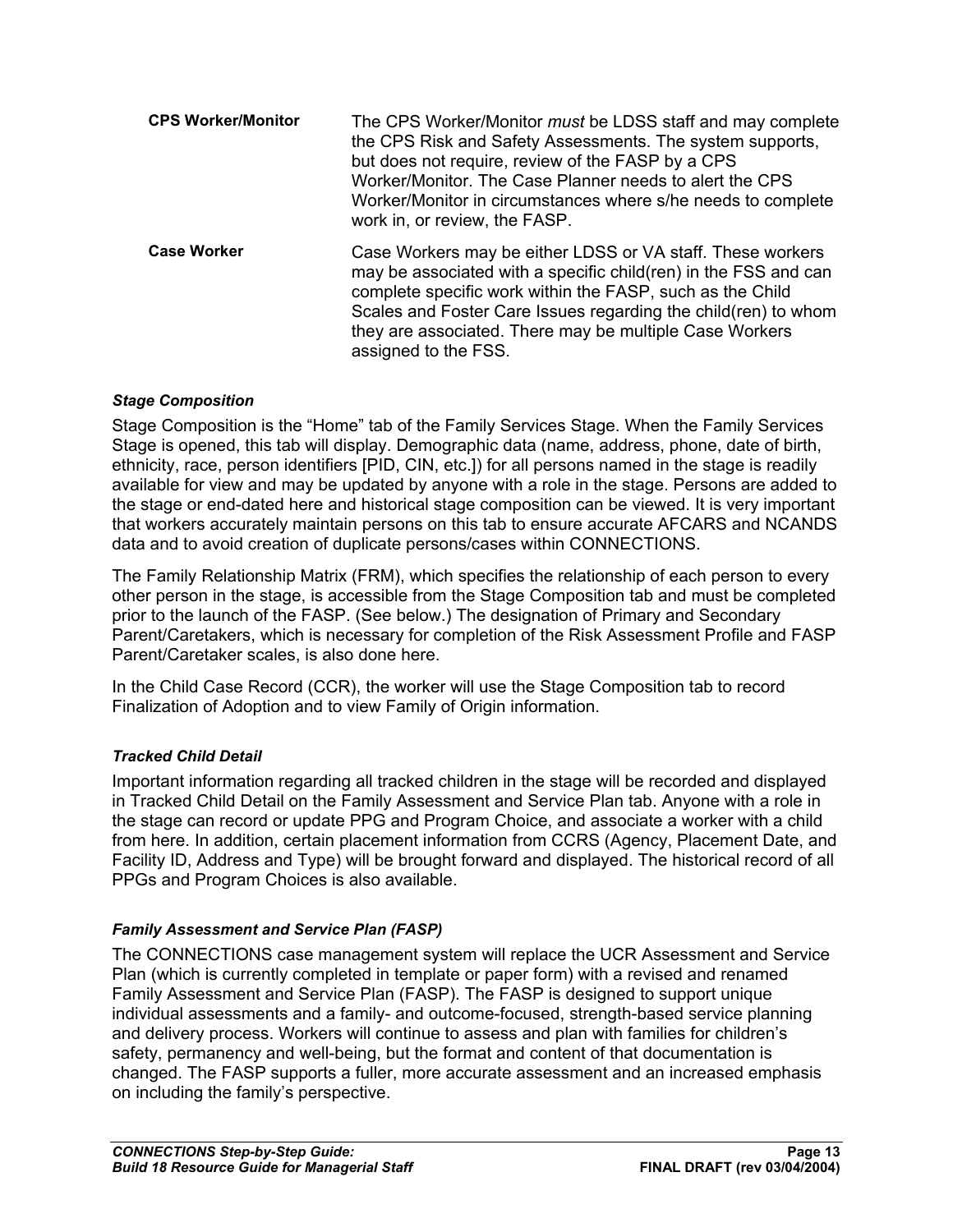**Content** Structured decision-making tools (i.e., the revised Safety Assessment and the Risk Assessment Profile) are employed in all CPS cases to support improved safety, service delivery and casework decisions. The FASP includes new Strengths, Needs and Risk scales that reflect the expectation that caseworkers assess family and child strengths as well as needs to guide the assessment. Workers will be required to document their assessment of all tracked children individually. Primary and Secondary Parent/Caretakers will also be assessed individually.

> A Foster Care Issues component must be completed for each child placed in foster care. This incorporates and revises UCR template sections for Appropriateness of Placement, Permanency Planning, Concurrent Planning, and Visiting Plan (and Review). The Foster Care Issues questions support the rapid achievement of permanency and reflect the standards of practice required by the federal Child and Family Services Review. A Life Skills Assessment is required for all children in foster care, aged 14 and over. The FASP asks workers, as part of the Assessment Analysis, to state specifically the improvements/changes that need to be made, instead of merely stating the "problem." This list of needed improvements will be carried forward into the service plan tab to guide service planning.

The Service Plan has an enhanced outcome and strengths-based focus to support development of a services plan with the family. Workers are asked to identify the family/individual strengths to be used to achieve specific outcomes and to evaluate the level of outcome achievement with each FASP. In addition, documentation of needed services/service status by individual must be completed as part of the Service Plan, if the local district has opted to require this.

- **System Efficiencies**  Important efficiencies are provided by the system. CONNECTIONS will customize the FASP according to FASP type (Initial, Comprehensive, Reassessment) and the Program Choice, PPG, and age of tracked children in the stage; as a result, the FASP will present only the relevant/required components for completion. Information from prior work will come forward and pre-fill selected FASP components. The original needs/concerns that prompted opening of the services case will be documented in the Initial FASP and will automatically display in all subsequent FASPs for worker information. The Safety Assessment (SA) in CPS FASPs will be pre-filled from the last approved SA for the worker's review and modification, as appropriate. Placement information will be brought forward from CCRS (Agency, Placement Date, and Facility ID, Address, and Type) and displayed on the Tracked Child Detail tab. The system also provides for copying of appropriate entries to the records of other children in the stage to avoid redundant data entry. A CONNECTIONS Alert will cue Case Planners and Case Managers when a FASP is coming due or overdue.
- **Process** All workers assigned to the Family Service Stage (FSS) will document their work within a single, shared FASP. Workers will enter their contribution to specified FASP components in draft format. The Case Planner will then compile the draft entries of all workers into a single narrative and modify as appropriate. This "Case Planner Summary" constitutes the official FASP document. Multiple workers may also work within a single Plan Amendment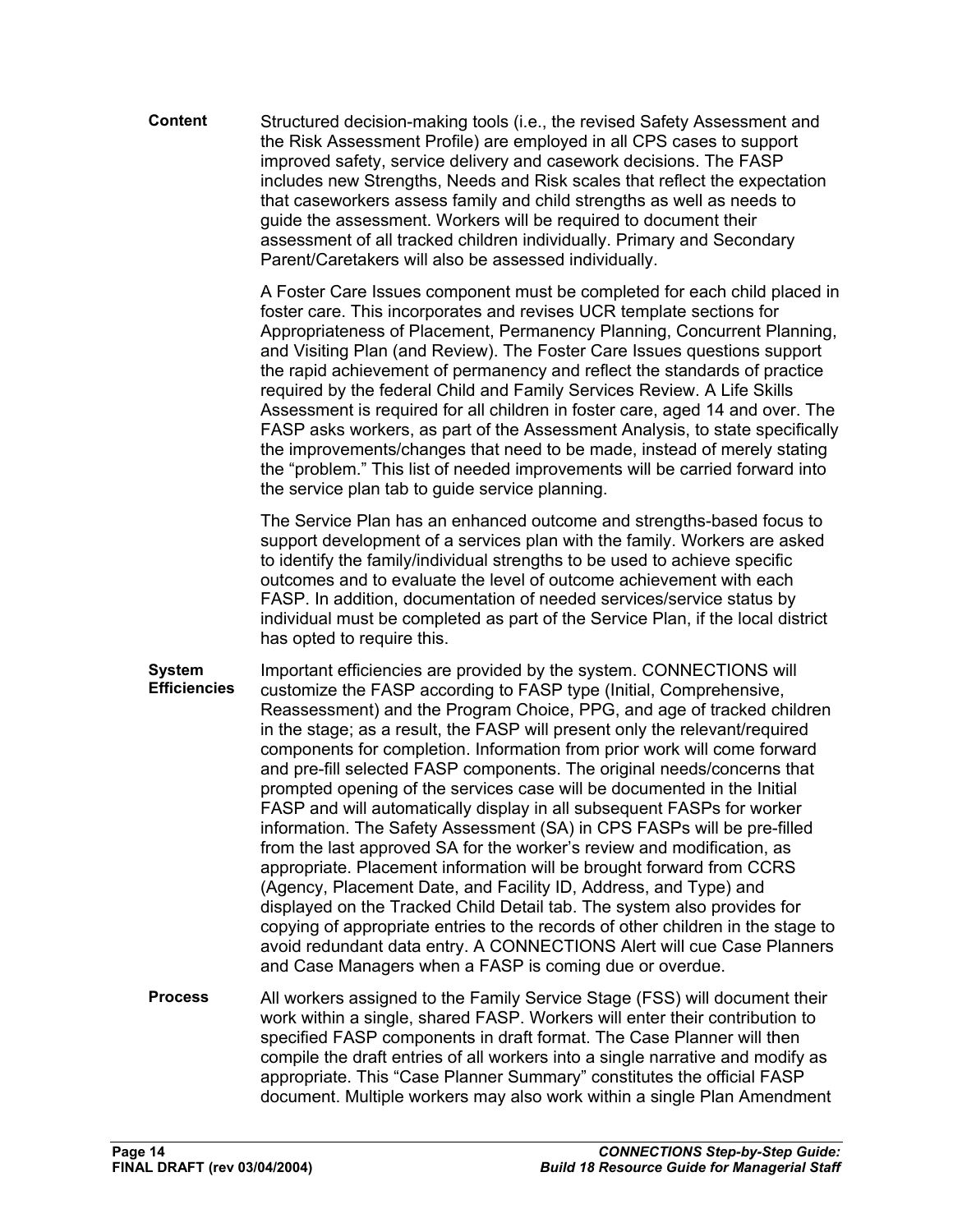to document several status changes.

Unlike the UCR templates, which can be opened and worked in at any time, there are system rules governing who can launch (open and start work in) a new FASP and when they can do so.

- A worker must be assigned to the Family Services Stage in order to launch the FASP. Any assigned worker, not just the Case Planner or Case Manager, can launch the FASP.
- The system limits how far in advance of its due date a FASP may be launched. This supports documentation of current case status within the FASP. The Initial FASP may be started upon opening of the Family Services Stage. The Comprehensive FASP may not be started more than 30 days before its due date. A Reassessment FASP may not be started more than 60 days before its due date.
- A FASP may not be launched until a Primary Caretaker has been identified, the Family Relationship Matrix is completed, and there is a PPG and Program Choice recorded for all tracked children.
- Only one FASP in the stage can be in the process of being developed and approved at a time. Launching a new FASP drops an uncompleted FASP into "template" form. Workers will then have 60 days to complete work within the template format, at which point the template will be frozen. System efficiencies are not available within the template and data from the template does not carry forward to the next FASP. Previously due FASPs that were never launched will be marked as "Missed" upon the launch of a new FASP/PA and will not be able to be completed, even in template format.
- Plan Amendments can only be created if there is an approved FASP (except in Child Case Records). They may not be launched if a FASP is in process or is available to be launched (time is within the FASP launch window) or if a FASP is in pending approval status. In these instances the status change questions are available to be added directly in the FASP and are to be recorded there.
- A late FASP may not be launched if it is more than 365 days overdue, even if the next FASP has not been launched.

#### *Progress Notes*

All progress notes will be recorded in CONNECTIONS. Everyone's progress notes will be viewable by all workers assigned to the stage, but each worker "maintains" his or her own notes. Required completion of accompanying fields, such as date, type of contact, participants, etc., will enable searching, sorting and filtering for specific notes or groups of notes. Progress notes may be entered as either "draft" or "final" by anyone with a role in the stage or access to the workload of such a staff person. Draft notes will freeze 15 calendar days after entry. Any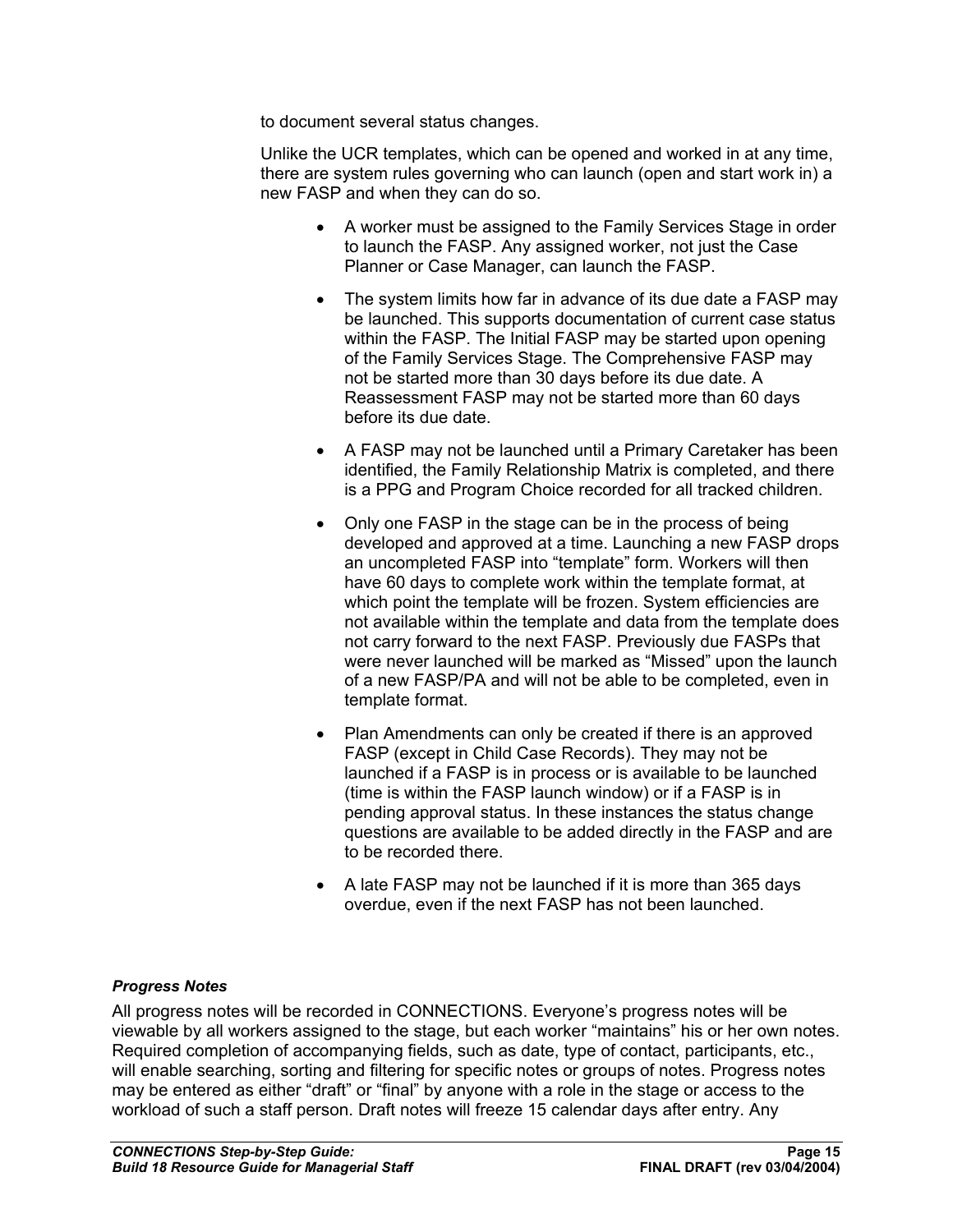supervisory review and approval of notes, therefore, needs to take place within this 15-day period. Addenda to notes can be entered at any time; the system will mark the author and date of entry of the addendum and attach it to the note being amended. Entry of notes by clerical/support/on-call staff is supported through the ENTER PROG NOTE Business Function.

#### *Service Plan Review (SPR)*

Service Plan Review (SPR) information will be recorded via a separate tab outside of the FASP. CONNECTIONS provides online support for scheduling and notification of SPR conferences. Workers will record the scheduling details in CONNECTIONS and generate system alerts to all assigned workers and notification letters to family members and other invitees. The system will retain meeting and participant information for efficiency in scheduling future SPR conferences. Because the SPR tab is located outside of the FASP, it may be accessed whenever needed. Clerical workers may be given security access to schedule conferences and record SPR information.

The CONNECTIONS case management system also provides support for the documentation of SPR conferences. Selected SPR meeting data (date scheduled, date held, invitees/role, invitee notification date, attendance indicator for all invitees, reason for not attending) entered on this tab will be carried forward by the system into the associated FASP Report. Workers may also record narrative comments regarding family input, meeting outcomes, and third party reviewer comments on the SPR tab. This information is *not* brought forward to the FASP. Service Plan Reviews are required for all foster care placement cases. They continue to be strongly encouraged for *all* cases.

#### *Key Dates*

The Key Dates tab is a "view only" window of permanency-related information from CCRS. It cannot be updated in CONNECTIONS and is only as accurate as the information that has been recorded in CCRS.

The following information is displayed:

- Children in Placement
- ASFA Day 1
- Due Date for Next Permanency Petition Filing
- Due Date for Next Permanency Hearing
- Deadline Date for TPR Filing Decision

#### *Case Summary*

The Case Summary tab provides a quick "index" of all the stages, open or closed, in a case. It mirrors the currently available FCP window in CONNECTIONS (pre-Build 18) that includes a listing of all stages and workers, but does not navigate the worker to other stages. The Case Manager or Case Planner initiates the stage closing process from this tab.

#### *Child Case Record (CCR)*

The system will automatically create a Child Case Record when the Case Manager records that the child is completely freed for adoption. All children who have been freed, including those who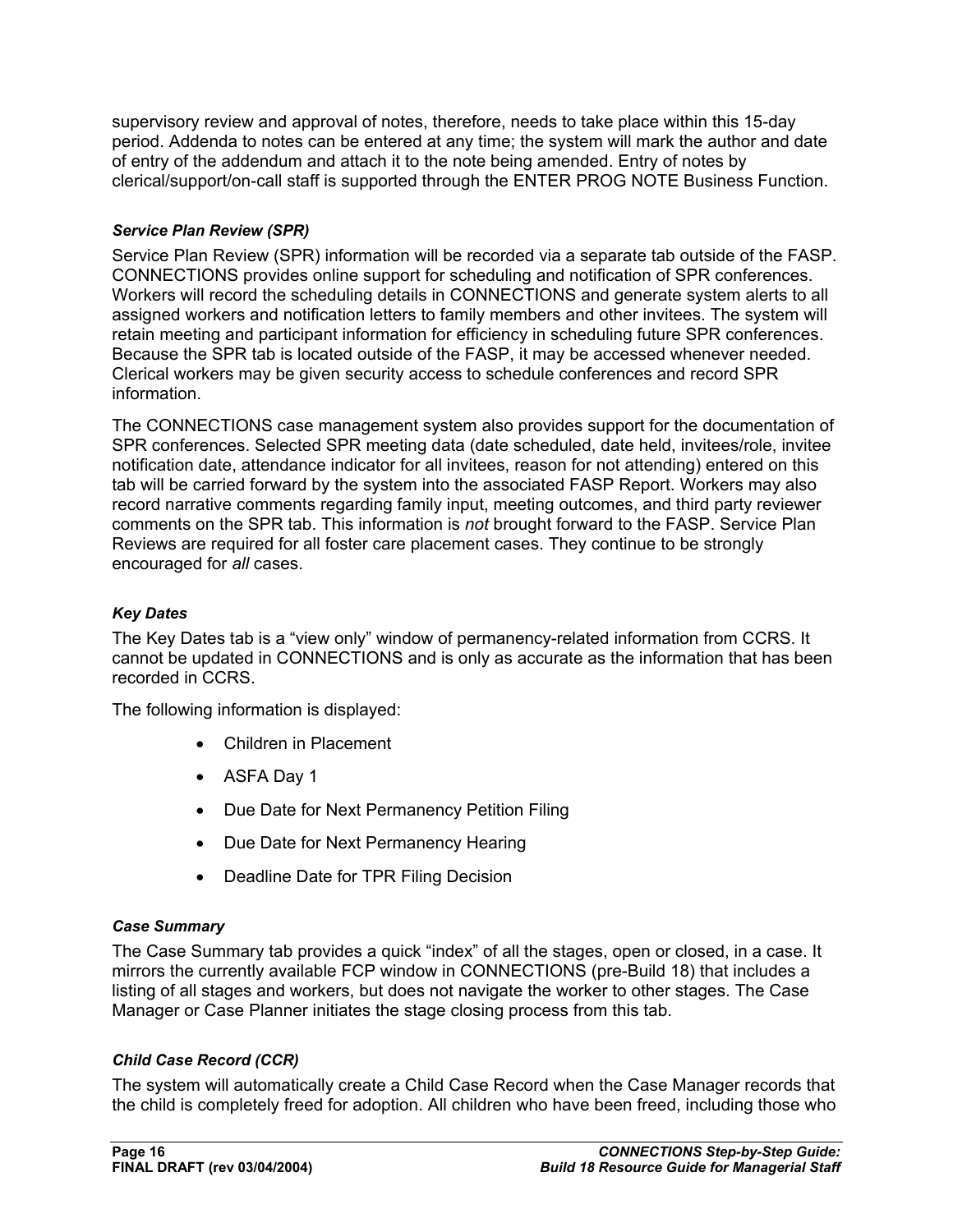might not be placed in an adoptive setting, will have a separate, single-person, systemgenerated case. The FASP in this case record will be customized to the situation and specific needs of a freed child.

#### *Interfaces*

#### *WMS*

Upon the implementation of Build 18, WMS Child Welfare Services cases will be initiated through the CONNECTIONS case management system. The two systems will be kept "in sync" through an ongoing interface. The WMS hierarchy, in which Non-Services data takes precedence, will be maintained and users will be notified of the need to resolve any discrepancies between CONNECTIONS and WMS data. Note that WMS cases that are active at the point Build 18 is implemented will automatically convert into CONNECTIONS cases. After WMS case initiation, the balance of activities to open WMS must be completed and services will continue to be authorized in that system until Build 19.

#### *CCRS*

Until the implementation of Build 19, when the CONNECTIONS case management system becomes the system of record, workers still need to register the case, record the assessment and service plan (Plan Type, Service Needs and Status, Program Choice, PPG, Worker Function, Case Status) and record placement (movement), legal and adoption activities in CCRS. Since PPGs have been revised in the CONNECTIONS case management system, a mapping guide will be provided to assist workers. (See Appendix F.) Workers will continue to receive cues from CCRS for entry of assessment and service plan data.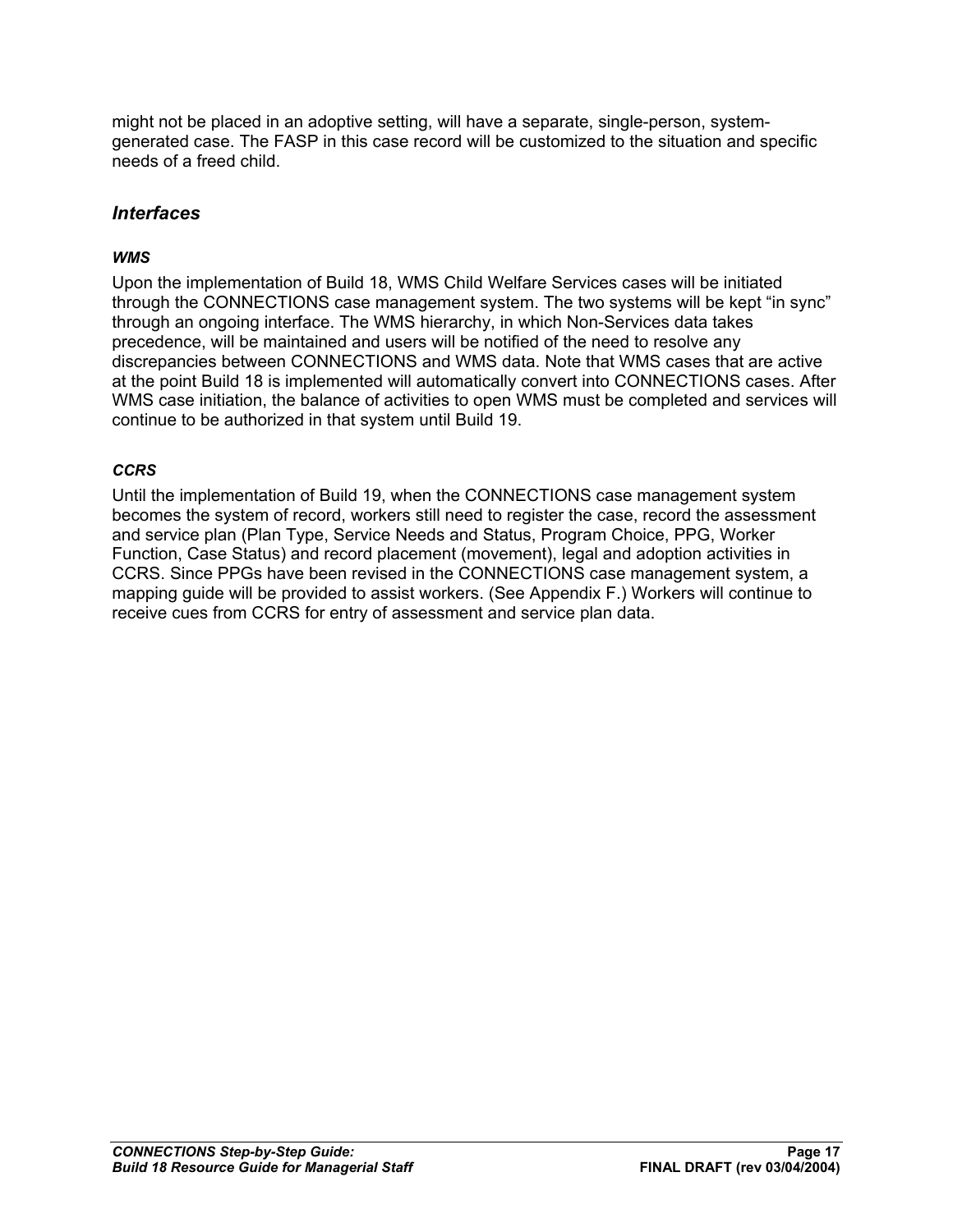# **Build 18 Implementation**

## **Phased Implementation**

Due to the logistical requirements for providing training, as well as pre- and post-implementation technical assistance to support the substantial number of Local District and Voluntary Agency staff affected, Build 18 will be implemented in "waves" across New York State. A new wave will begin every two to four weeks. "Just in time" training will be provided in advance of each wave, with detailed technical assistance provided for eight weeks following each wave of implementation.

| <b>Wave</b>  | <b>Counties Represented</b>                                                                                                                                                                    |  |
|--------------|------------------------------------------------------------------------------------------------------------------------------------------------------------------------------------------------|--|
| 1            | Cortland, Oswego, Tompkins                                                                                                                                                                     |  |
| $\mathbf{2}$ | Cayuga, Onondaga                                                                                                                                                                               |  |
| 3            | Broome, Chemung, Chenango, Livingston, Madison, Ontario,<br>Otsego, Schuyler, Seneca, Steuben, Tioga, Yates                                                                                    |  |
| 4            | Monroe, Wayne                                                                                                                                                                                  |  |
| 5            | Erie                                                                                                                                                                                           |  |
| 6            | Allegany, Cattaraugus, Chautaugua, Clinton, Essex, Franklin,<br>Genesee, Hamilton, Herkimer, Jefferson, Lewis, Montgomery,<br>Niagara, Oneida, Orleans, St. Lawrence, Wyoming, St. Regis Tribe |  |
| 7            | Albany, Fulton, Rensselaer, Saratoga, Schenectady, Warren,<br>Washington                                                                                                                       |  |
| 8            | Columbia, Delaware, Dutchess, Greene, Orange, Putnam, Rockland,<br>Schoharie, Sullivan, Ulster                                                                                                 |  |
| 9            | Westchester                                                                                                                                                                                    |  |
| 10           | Nassau, Suffolk                                                                                                                                                                                |  |
| 11           |                                                                                                                                                                                                |  |
| 12           | New York City                                                                                                                                                                                  |  |
| 13           | (specific boroughs for each wave to be determined)                                                                                                                                             |  |
| 14           |                                                                                                                                                                                                |  |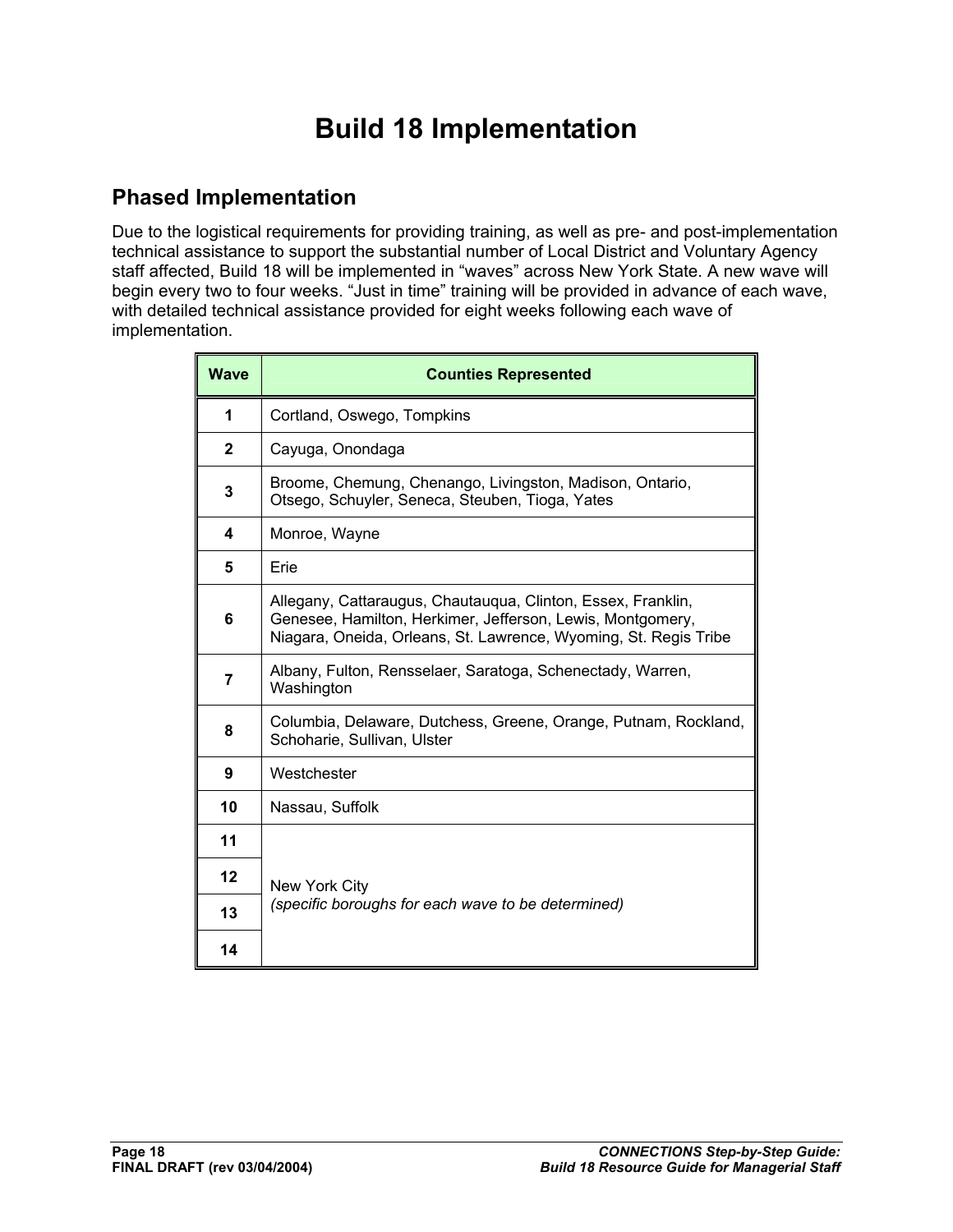## **Field Support Tools and Methods**

Pre- and Post-Implementation support tools and methods will include the following:

- Information Sessions
- Impact Analyses
- Self-Assessment
- Action Plan
- Business Process Redesign
- Facilitated Implementation Support Teams
- Prototype
- Data Clean-up
- Use of Preview
- Readiness Checklist
- Dedicated Technical Assistance
- Post-Implementation Review

Field support will also work with Voluntary Agencies to reduce the amount of time in which they will need to work in both the pre- and post-Build 18 "worlds."

# **Training/Support Materials**

#### *Videos*

Training videos are designed to help introduce staff to the key features of a Build or other specific training needs. These videos provide an overview of the key changes that the Build will introduce to the system. Some videos are developed for use in conjunction with a job aid or step-by-step guide, or as a stand-alone introduction to the Build. Build-related videos are mailed to Directors of Services, Implementation Coordinators and Staff Development Coordinators in Local Districts and Voluntary Agencies several weeks prior to the implementation of a Build.

One of the videos planned for Build 18 is *Security for Managerial Staff*. This video is meant to provide managers and supervisors in Local Districts and Voluntary Agencies with a high-level overview of CONNECTIONS security and information necessary to help them make informed decisions when establishing their district/agency security structure.

#### *Printed Materials*

Printed materials will be developed by SUNY Training Strategies Group (TSG) for use in Build 18-related trainings. These materials, which provide step-by-step instructions for completing new or modified tasks that will be introduced with Build 18, are intended to serve as helpful reference tools for regular users of the CONNECTIONS case management system. Introductory remarks will provide a work context for tasks, while guidelines and hints will help workers carry out these tasks efficiently and effectively.

Several weeks prior to each wave of Build 18 implementation, copies of these materials will be shipped to Directors of Services, Implementation Coordinators and Staff Development Coordinators in Local Districts and Voluntary Agencies. Copies of all these documents will be posted on the CONNECTIONS Intranet Website prior to the first wave of Build 18 implementation.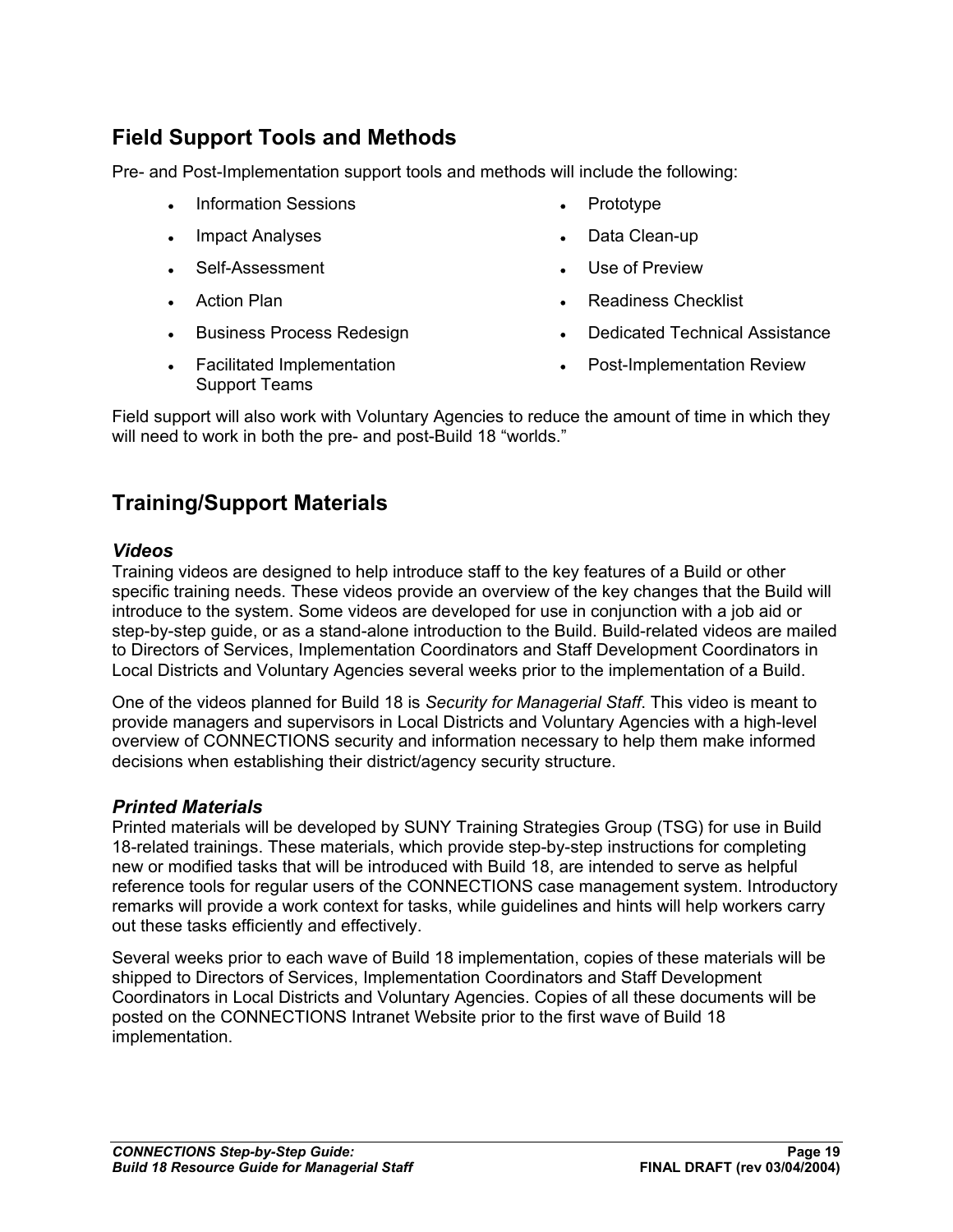#### *Computer-Based Training (CBT)*

The Building Blocks CBT is designed for new CONNECTIONS users, providing an overview of CONNECTIONS and instructions on basic navigation in the application. This CBT is in CD format, offering new workers the ability to gain these fundamental skills right at their own desks.

#### *Preview Application*

The Preview Application contains a "snapshot" of actual case data. Information entered into the Preview Application *does not* carry over to the Production Database.

The Preview Application provides the opportunity to preview changes and enhancements planned for the CONNECTIONS system. The Preview Application is available for a limited time when changes are made to the system. OCFS sends a special notice to users when the Preview Application becomes available.

#### *Training Database*

The CONNECTIONS Training Database mirrors the Production database and provides a safe environment for workers to learn and practice using simulated case materials. Local District and Voluntary Agency staff can sign on to the Training Database from their own workstations. Staff must use a special training logon (referred to as a Desktop User or DU number), which is obtained by calling SUNY TSG toll-free at 1-877-451-4835. Districts and agencies may request up to four DU numbers at a time for a period of up to three weeks.

The Training Database can be used as a training tool to develop new skills or as a resource for a user's daily work in CONNECTIONS. It has the look and feel of the CONNECTIONS system currently in production and is updated to reflect system changes weeks before a build is implemented. Workers can use the Training Database to become more familiar with changes to the system.

Information entered in the Training Database is deleted when the computer system is refreshed each night; any material that a worker enters into the Training Database is available only until the end of that day.

#### **Next Steps**

#### *Computer Literacy Assessment Tools*

Appendix B contains a CONNECTIONS Computer Literacy Needs Assessment, to help you ascertain the current knowledge/skill comfort levels of your staff regarding the use of Windowsbased applications like Microsoft Word and Outlook.

#### *Data Clean-Up*

Appendix C contains information about data clean-up procedures that need to be completed prior to each respective wave of Build 18 implementation.

#### *Build 18 Implementation Timeline (Site Perspective)*

Appendix D contains a timeline showing Build 18 Implementation from an individual site perspective.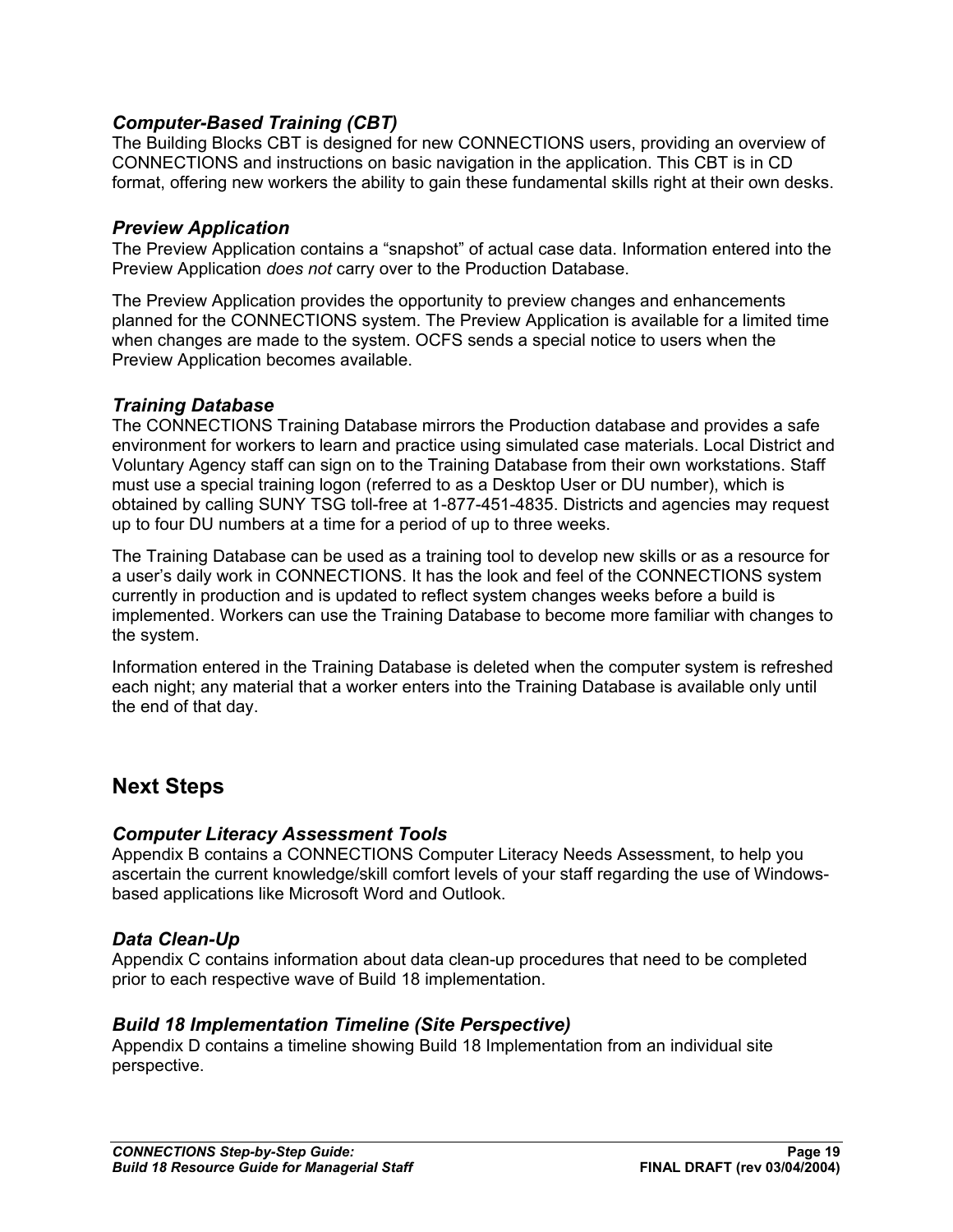# **Resources**

A variety of resources are available to obtain more information about using CONNECTIONS. Many of these resources are available directly from a worker's computer.

# **Online Help**

The CONNECTIONS system contains its own dynamic Online Help feature, which provides step-by-step instructions, as well as policy and practice information that provide context for the CONNECTIONS functions.

# **Public Folders**

OCFS maintains Public Folders in Microsoft Outlook to provide information that users can access at any time.



**Step-by-Step: Accessing Public Folders**

- **1** Open Microsoft Outlook.
- **2** On the left side of the window, double-click **Public Folders**.
- **3** Double-click **All Public Folders**.
- **4** Double-click **Statewide**.
- **5** Double-click **CONNECTIONS**.
- **6** Click on the folder you want to view.

# **OCFS CONNECTIONS Intranet Site**

The OCFS CONNECTIONS Intranet Site contains many of the same documents and types of information that are available in the Public Folders.



#### **Step-by-Step: Accessing the OCFS CONNECTIONS Intranet Site**

- **1** On the local desktop, double-click the **Internet Explorer** icon. *The New York State Department of Family Assistance home page displays.*
- **2** Click on the **OCFS** link on the state map on the left side of the page. *The Office of Children and Family Services home page displays*.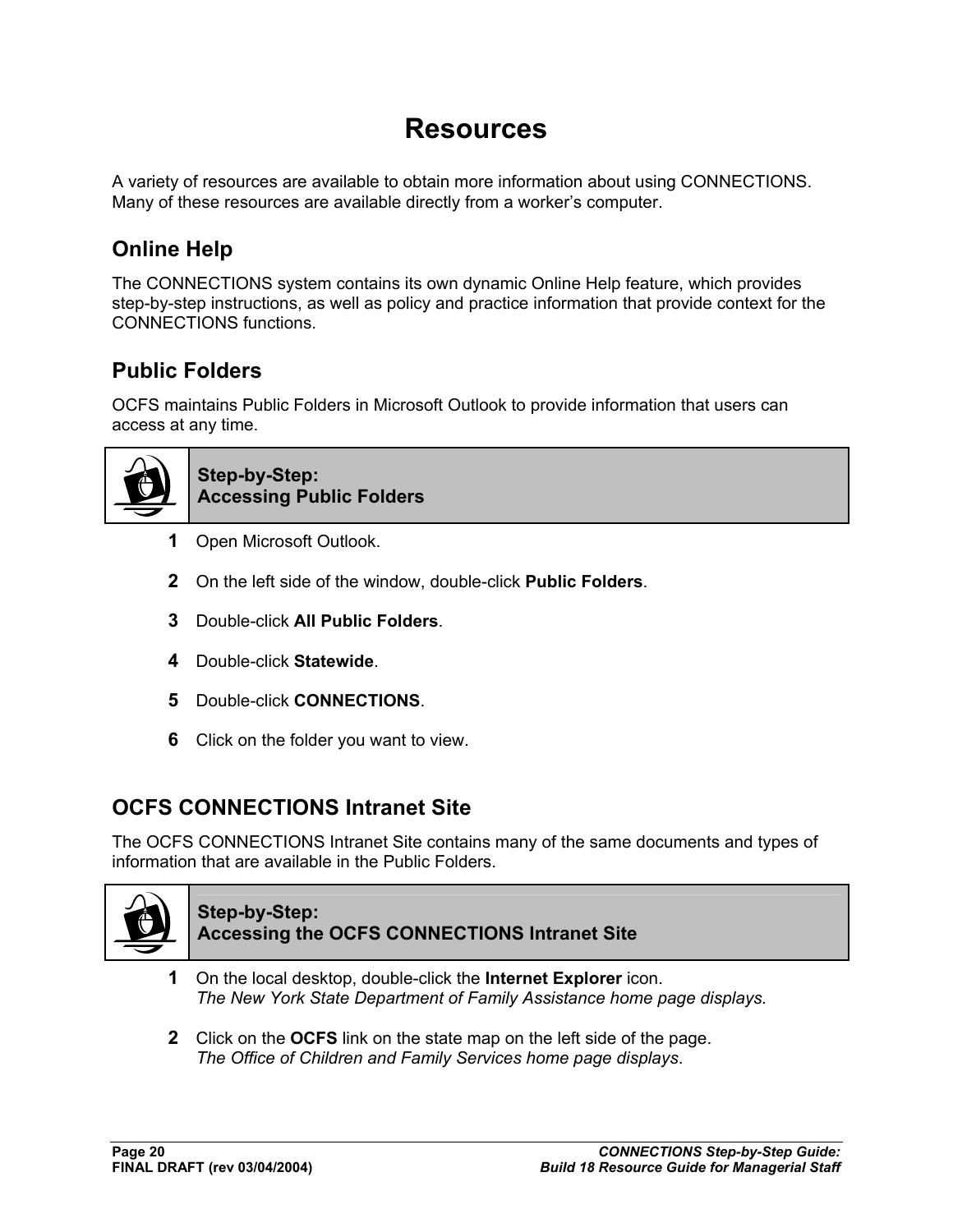- **3** Click on the **CONNECTIONS** link on the OCFS home page. *The CONNECTIONS home page displays.*
- **4** Click on a topic to access information.

# **OCFS Implementation Group**

Numerous staff from the New York State Office of Children and Family Services are available to provide assistance to local district and agency managers and CONNECTIONS users. Implementation group resources and supports include the following:

- Training and Training aids
- Communications: Website and weekly updates; other announcements of interest to CONNECTIONS users
- Field Support: pre- and post-technical assistance to Local Districts and Voluntary Agencies

Your primary contact with OCFS regarding CONNECTIONS-related issues is your CONNECTIONS Regional Field Support representative. Regional Field Support representatives are a valuable resource for information. They are available to answer questions, offer guidance and provide technical assistance on the CONNECTIONS application. Your Regional Field Support representative can provide you with essential tools and strategies that will assist your agency in preparing for implementation.

A listing of Regional Field Support representatives can be found on the OCFS CONNECTIONS intranet Website on the Implementations page.

Implementation Support by CONNECTIONS Regional Field Support Staff will be available to districts and agencies during the planning and preparation phase of the implementation cycle to provide technical assistance in the use of methods and tools to help facilitate meetings and provide hands-on support for data cleanup activities.

## **Program/Practice Training**

OCFS has contracted with State College at Buffalo, CDHS, to develop and deliver Program/Practice training associated with the implementation of CONNECTIONS Build 18. Program/Practice training will precede the CONNECTIONS lab-based system training and will focus on the new Case Management component of the automated case recording system within CONNECTIONS. Policy/Program impacts include the following:

- Structured Family Services Intake
- New Assessment and Service Planning Model (FASP)
- Single, Electronic Case Record
- Roles/Responsibilities within a Shared Case
- Practice Principles that underlie the system design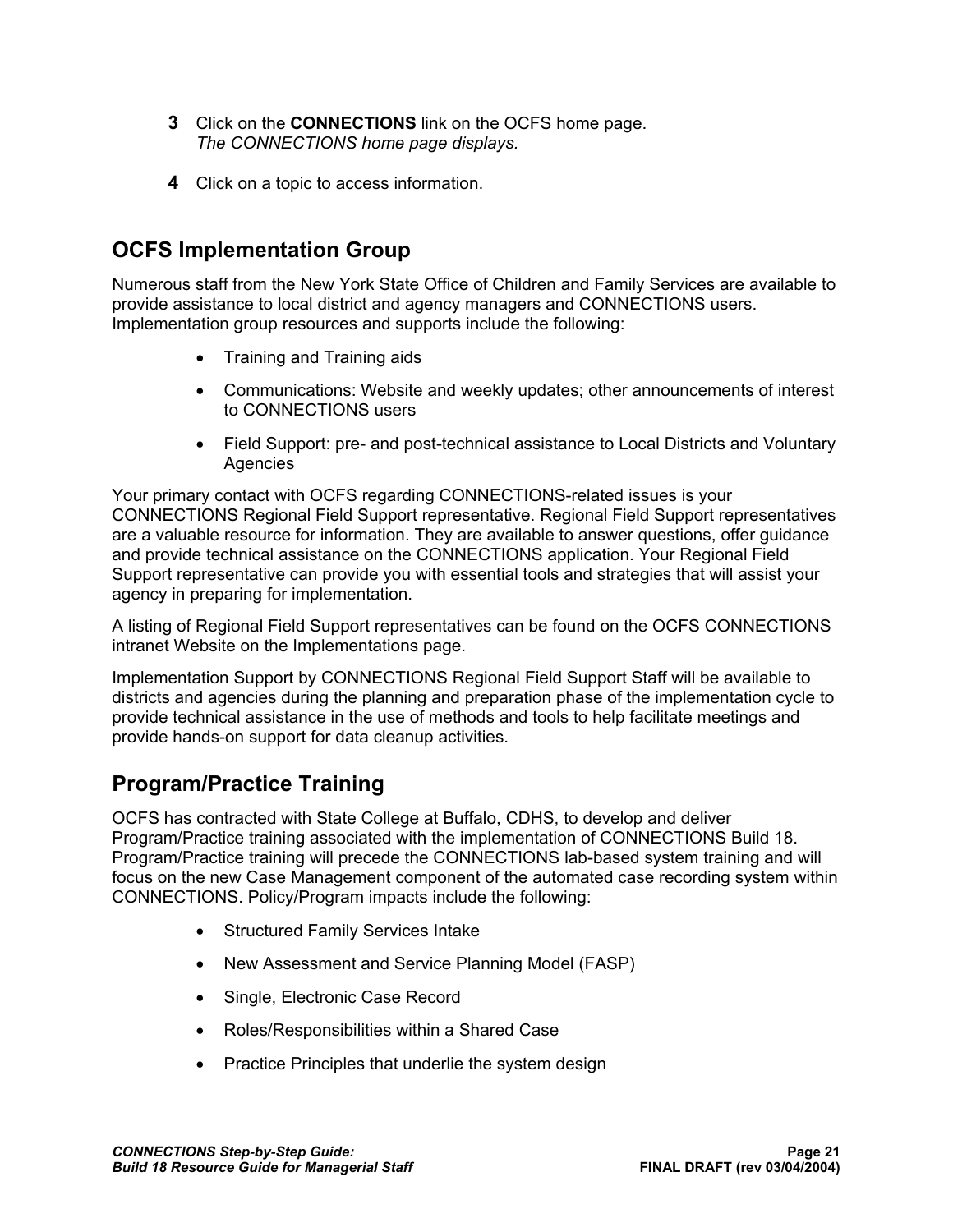# **SUNY Training Strategies Group (TSG)**

The CONNECTIONS Training Project (SUNY Training Strategies Group) provides training, materials and support through a contract between the Research Foundation of State University of New York and the New York State Office of Children and Family Services.

In addition to the Build-related trainings listed on page 19, TSG also provides ongoing operational trainings on a variety of CONNECTIONS topics.

#### *Operational Trainings*

TSG trainers lead full- and half-day training sessions in labs across New York State. Training classes for both CONNECTIONS and Data Warehouse courses are available for individuals with a variety of skills and experience levels:

- ► *Building Blocks of CONNECTIONS*
- ► *Basic Foster and Adoptive Home Development (FAD)*
- ► *Advanced FAD for Experienced Workers*
- ► *Child Protective Services (CPS) Investigation*
- ► *Data Warehouse*
- ► *Advanced Data Warehouse*
- ► *CONNECTIONS Security*
- ► *Vacancy Control*

TSG also develops training materials, in the form of step-by-step guides and job aids, that are distributed to participants in each training class. Additional step-by-step guides are available in specific topic areas (e.g., Data Maintenance, Search Techniques) that are addressed in less detail in the operational trainings.

All of these training materials are available on the OCFS CONNECTIONS Intranet site.

#### *Step-by-Step Guides/Job Aids*

Previous CONNECTIONS system Builds were supported with printed documentation known as Job Aids. Due to the extensive scope of functionality in Build 18, a full-length step-by-step guide will be developed by SUNY Training Strategies Group for use in the one- and two-day Build 18 system trainings for CPS and non-CPS Child Welfare workers.

Additional printed documentation/materials will be developed by SUNY TSG for use in the remaining Build 18-related system training.

All of these materials provide step-by-step instructions for completing new or modified tasks that will be introduced with Build 18. These materials are intended to serve as helpful reference tools for regular users of the CONNECTIONS case management system; the guide will include introductory remarks that provide a work context for tasks, as well as guidelines and hints for carrying out these tasks efficiently and effectively.

Several weeks prior to each wave of Build 18 implementation, copies of these materials will be shipped to Directors of Services, Implementation Coordinators and Staff Development Coordinators in Local Districts and Voluntary Agencies. Copies of all these documents, as well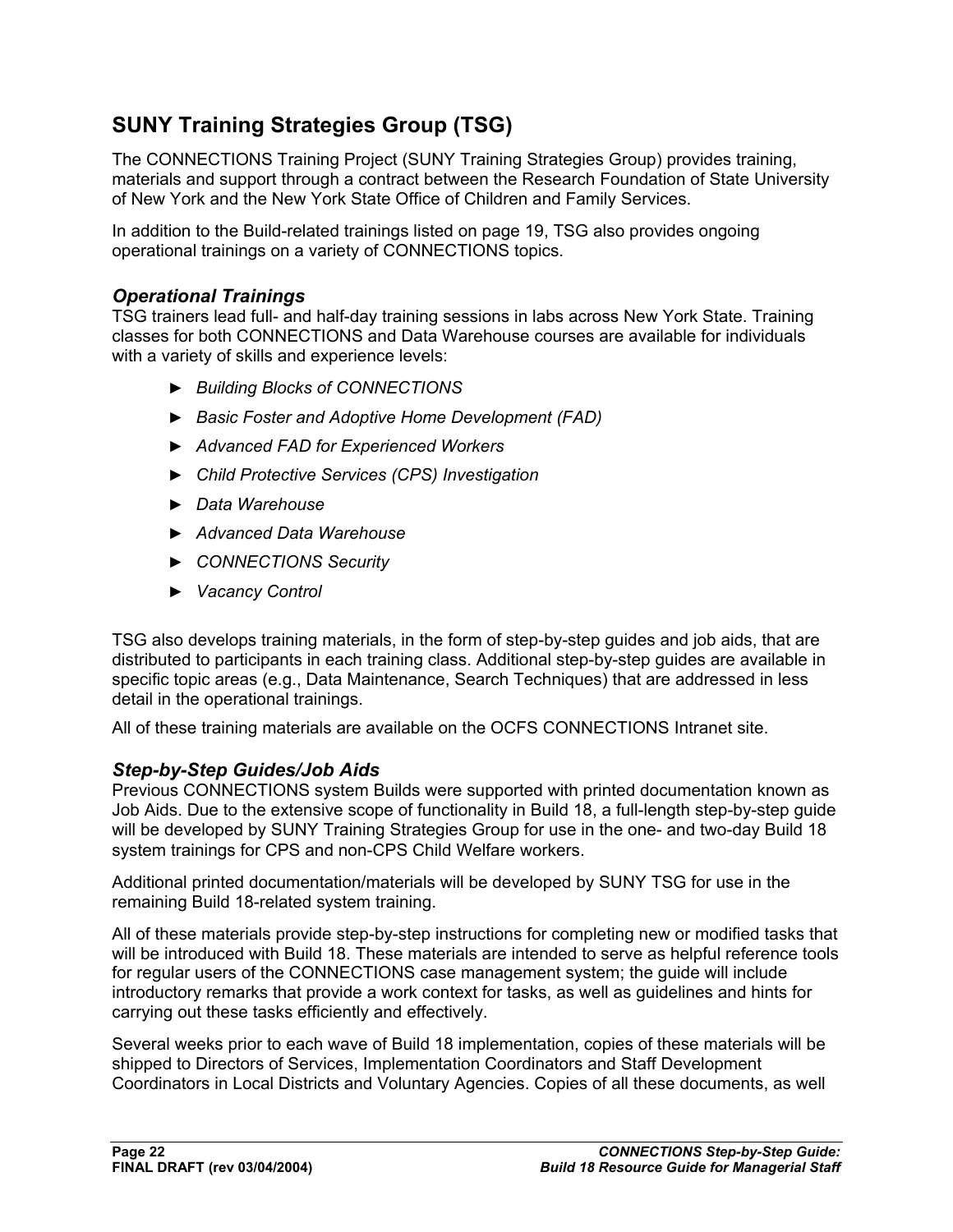as previous Job Aids and Step-by-Step Guides, are posted on the CONNECTIONS Intranet Website:

- ► *Building Blocks of CONNECTIONS for CPS Workers*
- ► *Building Blocks of CONNECTIONS for FAD Workers*
- ► *Data Maintenance Step-by-Step Guide for CPS Caseworkers*
- ► *Data Maintenance Step-by-Step Guide for FAD Caseworkers*
- ► *Search Techniques Step-by-Step Guide for CPS Workers*
- ► *Child Protective Services (CPS) Step-by-Step Guide*
- ► *Basic Foster and Adoptive Home Development (FAD) Step-by-Step Guide*
- ► *OCFS Data Warehouse Reporting Step-by-Step Guide Impromptu*
- ► *OCFS Data Warehouse Reporting Step-by-Step Guide PowerPlay*
- ► *CONNECTIONS Security Step-by-Step Guide*

#### *Technical Assistance*

TSG training staff provide technical assistance to CONNECTIONS users. This assistance typically extends beyond the basic computer questions addressed by the NYS Office for Technology's Enterprise Help Desk. CONNECTIONS trainers aid callers in progressing through the CONNECTIONS application to reinforce information taught in operational and build trainings.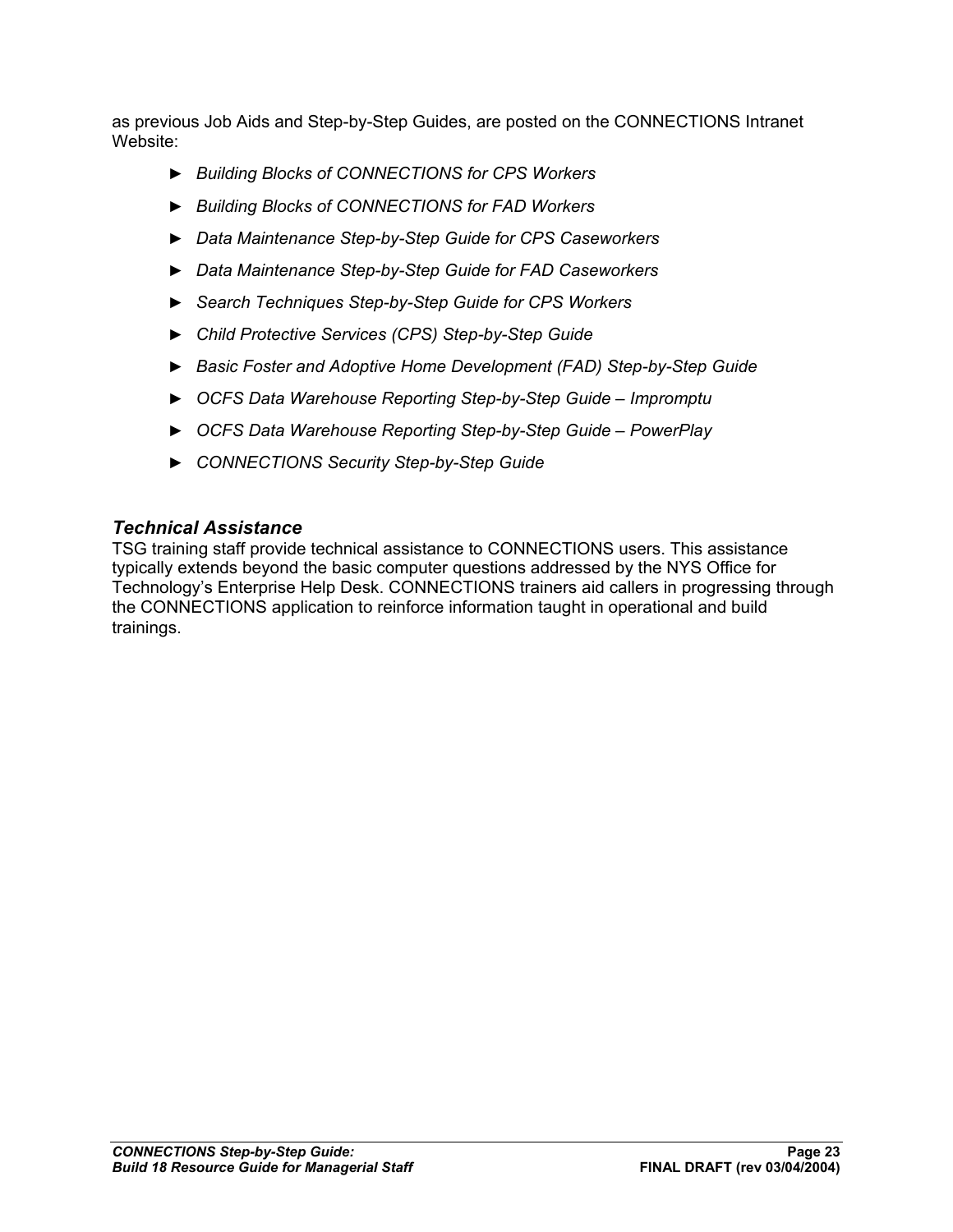**Appendix A: Principal Changes/Impacts of CONNECTIONS System Build 18**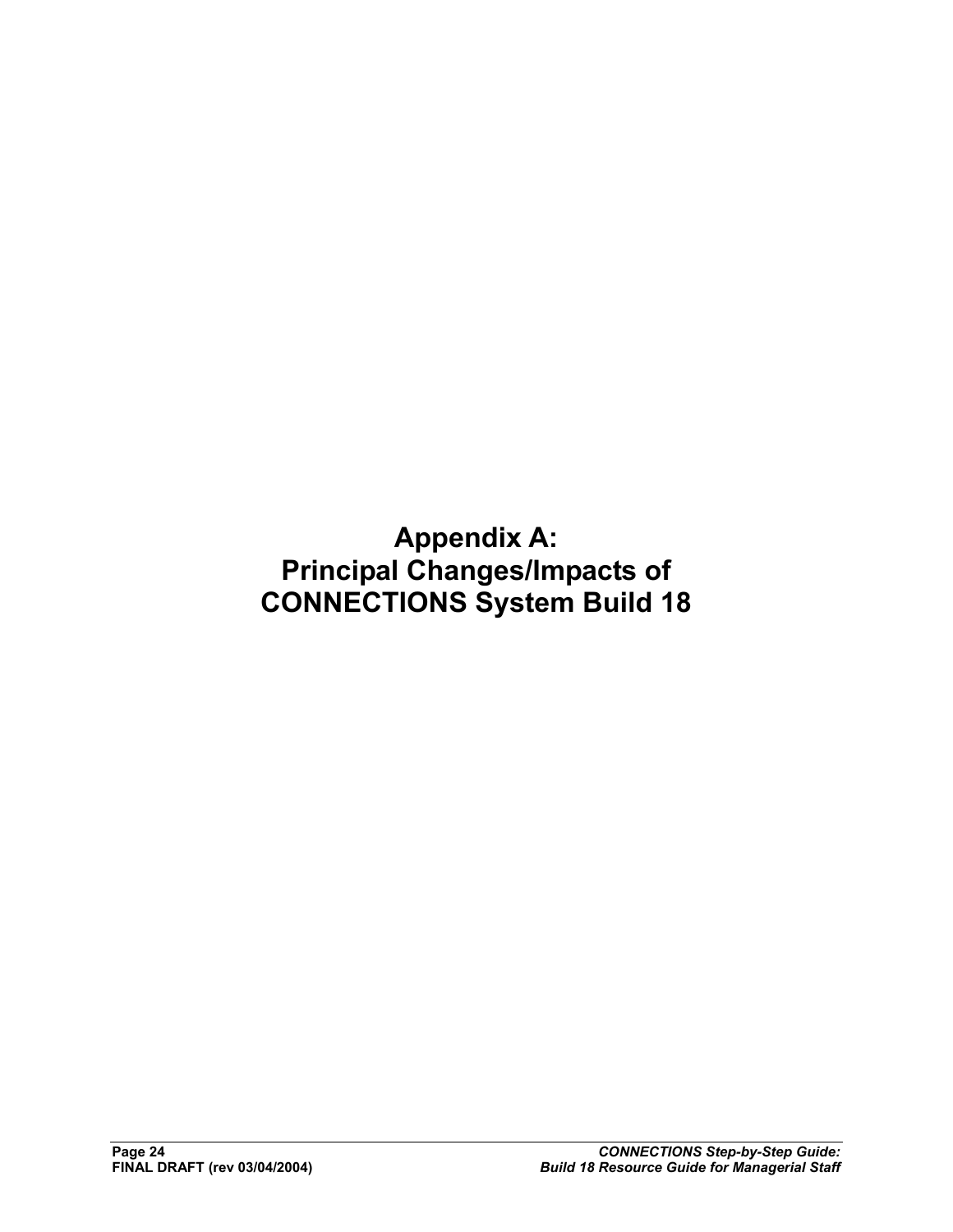#### *1. Single Online Record for a Case*

In CONNECTIONS, ongoing child welfare services will be documented in real time within a single electronic case record. This is a major change to current practice. All workers assigned a role in the case will work within this record and, as a result, will also see the work of all other assigned workers, including each other's progress notes. Workers who provide ongoing services, including Voluntary Agency workers, will be able to view CPS information in indicated and in-process investigation stages. Increased information sharing will support service coordination and timely, informed decision-making. It also requires the maintenance of confidentiality by all staff involved in a case. Districts and agencies should plan their overall approach to preparing staff to work cooperatively within a shared case record.

#### *2. New, Standardized Intake*

| <b>Intake Process</b>                                                                                   | Every case for ongoing services will first need to be opened as<br>a Family Services Intake (FSI) stage. Much of the information<br>required for an Intake resulting from a CPS investigation will be<br>carried forward from the Investigation Stage. Districts/agencies<br>need to determine who (caseworker and/or clerical staff) will be<br>responsible for entry of non-CPS intakes into CONNECTIONS<br>and ensure appropriate training of all responsible staff. Current<br>agency intake procedures may need revision to accommodate<br>the standardized online process.                                                                                                                                                                                                            |
|---------------------------------------------------------------------------------------------------------|---------------------------------------------------------------------------------------------------------------------------------------------------------------------------------------------------------------------------------------------------------------------------------------------------------------------------------------------------------------------------------------------------------------------------------------------------------------------------------------------------------------------------------------------------------------------------------------------------------------------------------------------------------------------------------------------------------------------------------------------------------------------------------------------|
| <b>Movement of Intakes</b><br><b>Between Voluntary</b><br><b>Agencies and Local</b><br><b>Districts</b> | In addition, the movement of Family Services Intakes between<br>Voluntary Agencies and Local Districts requires specific<br>preparations. All Local Districts need to set up an Intake<br>process that includes a single "FSI Acceptance Unit" in<br>CONNECTIONS for acceptance of Intake stages from<br>Voluntary Agencies. All Voluntary Agencies need to set up a<br>single "FSS Assign Unit" for acceptance of Family Services<br>Stages (FSS) from Local Districts. Once the Voluntary<br>FC/Preventive Agency worker submits an Intake to LDSS for<br>acceptance, s/he will be precluded from documenting any<br>further work in CONNECTIONS until the LDSS accepts and<br>returns the case. This necessitates the development of<br>procedures for timely action on these referrals. |
| <b>Person Search and</b><br><b>Maintenance</b>                                                          | Workers who perform intakes will need to maintain persons and<br>cases accurately within CONNECTIONS to avoid creation of<br>duplicate persons/cases. This is a new requirement for both<br>Intake and Services staff.                                                                                                                                                                                                                                                                                                                                                                                                                                                                                                                                                                      |

#### *3. Family Services Stage (FSS) Roles*

In CONNECTIONS, there can be only one open Family Services Stage (FSS) for a family per jurisdiction (local district). Multiple workers, including workers from other agencies, may be assigned to this stage. Each worker is assigned to one of the following four roles, which govern what workers do and their ability to enter data in various system components. Basically, current work roles remain the same, but in some areas CONNECTIONS will necessitate changes to how staff do their work.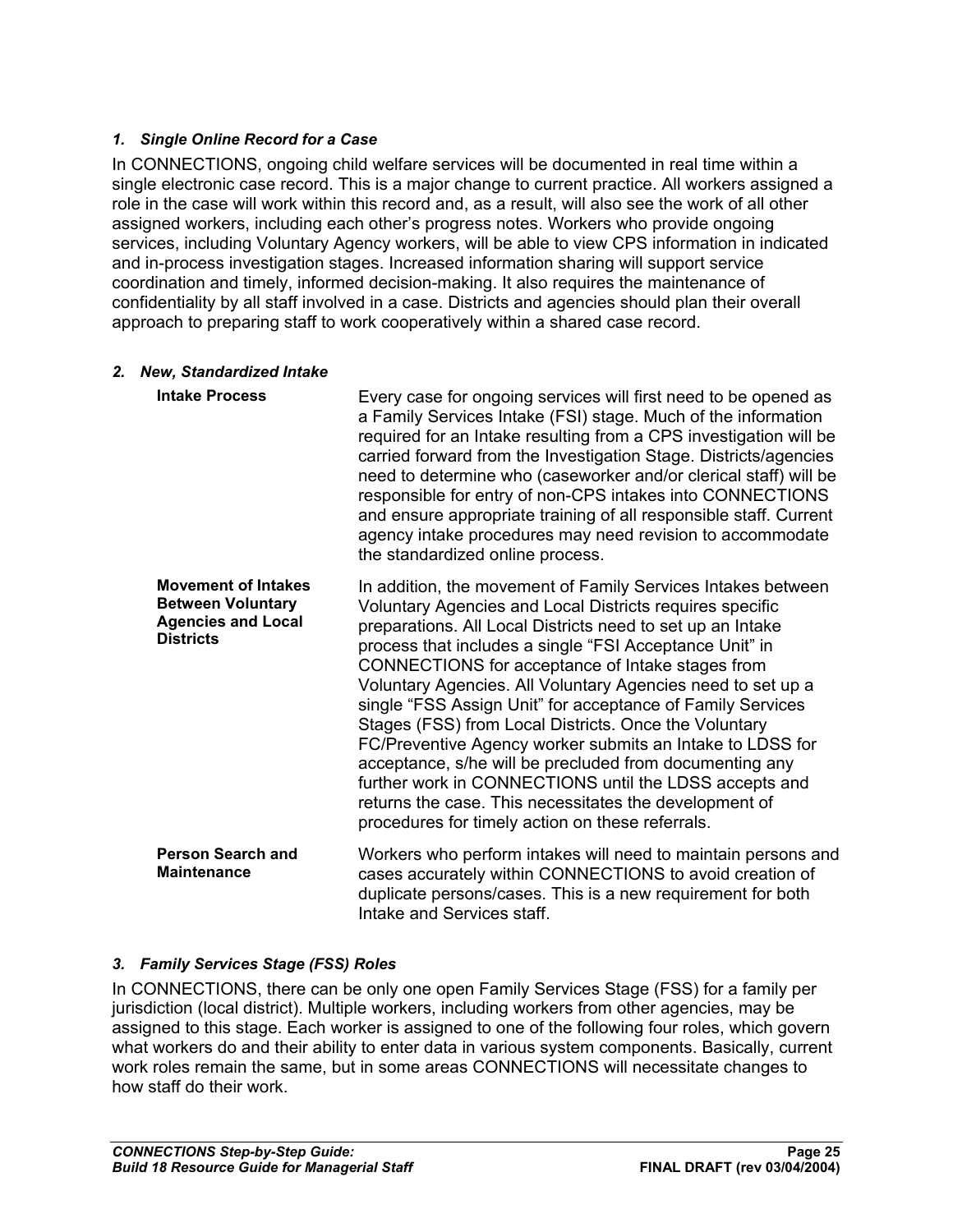| <b>Case Manager</b>       | Every FSS has a single Case Manager, who <i>must</i> be LDSS<br>staff. The Case Manager provides oversight of the case and<br>must approve the Family Assessment and Service Plan<br>(FASP). When the Case Manager also acts as the Case<br>Planner, the Case Manager's supervisor must approve the<br>FASP.                                                                                                                                                                                                                                                                           |
|---------------------------|----------------------------------------------------------------------------------------------------------------------------------------------------------------------------------------------------------------------------------------------------------------------------------------------------------------------------------------------------------------------------------------------------------------------------------------------------------------------------------------------------------------------------------------------------------------------------------------|
| <b>Case Planner</b>       | The Case Planner, who may be either LDSS or VA staff, is<br>responsible for the coordination of work with a family. The Case<br>Planner is also the author of the FASP and is responsible for<br>the entirety of its contents and the timeliness of its submission<br>for approval. This means the Case Planner must coordinate the<br>documentation of all work in the FASP, and either accept it as<br>contributed by the worker(s) or revise it accordingly. The Case<br>Planner sends the FASP to the Case Manager for approval.<br>There may be only one Case Planner in the FSS. |
| <b>CPS Worker/Monitor</b> | The CPS Worker/Monitor must be LDSS staff and may<br>complete the CPS Risk and Safety Assessments. The system<br>supports, but does not require, review of the FASP by a CPS<br>Worker/Monitor. The Case Planner needs to alert the CPS<br>Worker/Monitor in circumstances where s/he needs to<br>complete work in, or review, the FASP.                                                                                                                                                                                                                                               |
| <b>Case Worker</b>        | Case Workers may be either LDSS or VA staff. These workers<br>may be associated with a specific child(ren) in the FSS and can<br>complete specific work within the FASP, such as the Child<br>Scales and Foster Care Issues regarding the child(ren) to<br>whom they are associated. There may be multiple Case<br>Workers assigned to the FSS.                                                                                                                                                                                                                                        |

#### *4. Changes to Process of Assessment and Service Plan Completion and Approval*

| <b>Multiple Workers</b><br><b>Recording Within a</b><br><b>Single Family</b><br><b>Assessment and Service</b><br>Plan (FASP) | All workers assigned to the FSS will work within a single FASP.<br>Workers will enter their contribution to specified FASP<br>components in draft format. Upon launch of the Case Planner<br>Summary, the system will compile all draft entries for Case<br>Planner editing and modification into the official FASP<br>document. Individual draft entries will not be saved past the<br>time of FASP approval. Each LDSS and Voluntary Agency will<br>need to define individual worker responsibility and timeframes<br>for the entry of FASP components and develop procedures for<br>utilization of Case Planner Summary functionality. Voluntary<br>Agencies may want to develop procedures pertaining to Case<br>Worker completion of assigned FASP components. |
|------------------------------------------------------------------------------------------------------------------------------|---------------------------------------------------------------------------------------------------------------------------------------------------------------------------------------------------------------------------------------------------------------------------------------------------------------------------------------------------------------------------------------------------------------------------------------------------------------------------------------------------------------------------------------------------------------------------------------------------------------------------------------------------------------------------------------------------------------------------------------------------------------------|
| <b>Online Approval of the</b><br><b>FASP</b>                                                                                 | Local Districts should review timelines for contract agency<br>submission of the FASP, since this will be done electronically<br>and will accommodate immediate review upon submission. The<br>chain of command for approvals should also be reviewed and<br>revised, if appropriate. It should be noted that submission of the<br>FASP to the Case Planner's supervisor is not automatic. The                                                                                                                                                                                                                                                                                                                                                                      |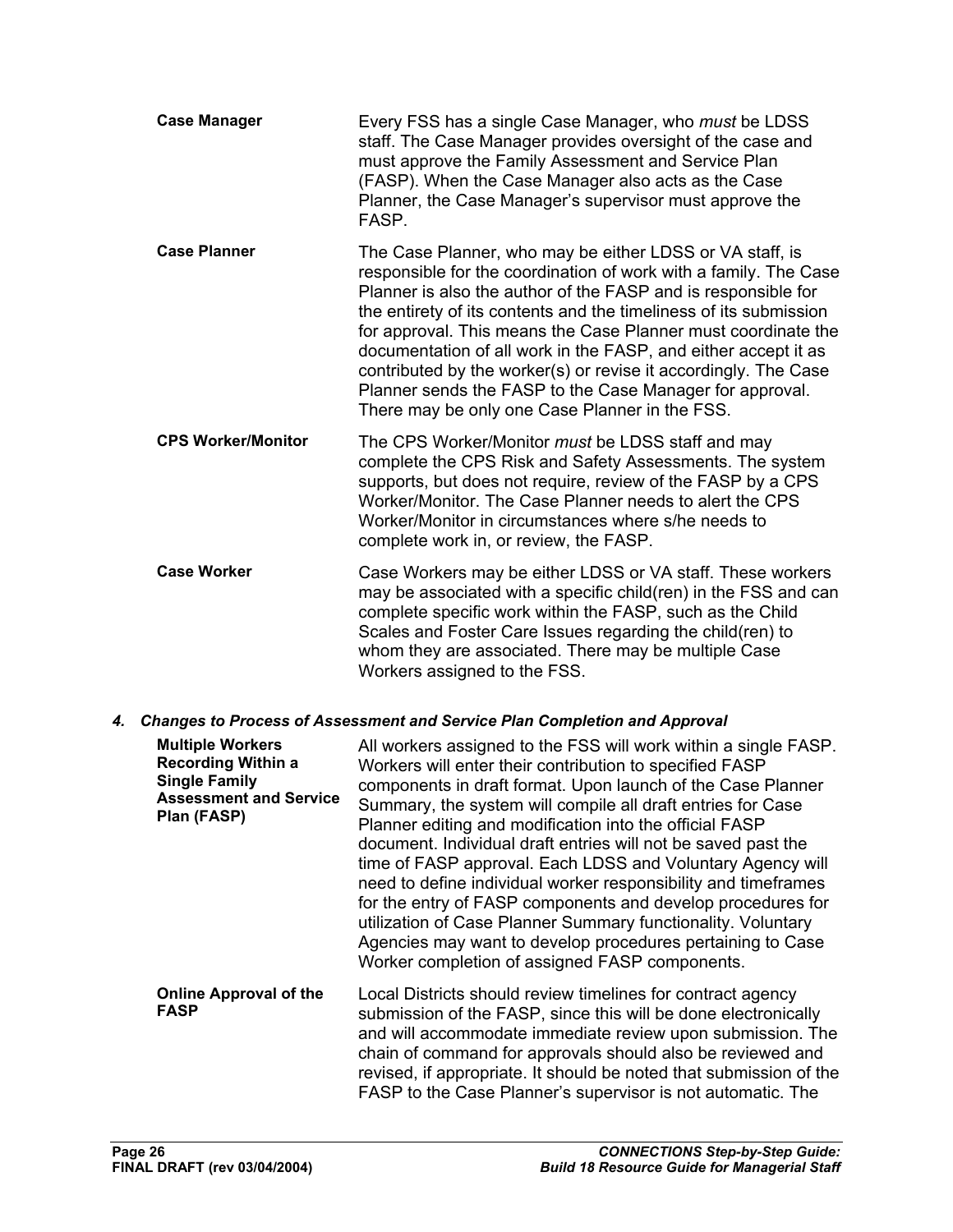|                                                       | system will accommodate this, but the Case Planner must<br>choose to send it for review by the supervisor prior to<br>submitting it to the Case Manager for approval. Since only the<br>Case Planner can submit the FASP for review or approval,<br>Case Workers who wish to have their supervisor review their<br>work in the FASP will need to send him/her a Task To Do to<br>review the FASP online in CONNECTIONS. |
|-------------------------------------------------------|-------------------------------------------------------------------------------------------------------------------------------------------------------------------------------------------------------------------------------------------------------------------------------------------------------------------------------------------------------------------------------------------------------------------------|
| <b>Online Completion of</b><br><b>Plan Amendments</b> | Plan Amendments will be completed and approved online.<br>Easy access to update the current Service Plan in conjunction<br>with the status change will always be available, but is not<br>required for submission. Supervisors should be alert to<br>ensuring that workers are updating service plans as warranted<br>by the status change. Districts might also want to review their                                   |

current procedure for Plan Amendments and consider recommendations for utilization of optional Plan Amendments, particularly the "Change to Visitation Plan" Plan Amendment for foster care cases.

#### *5. Changes to Content of Assessment and Service Plan*

| <b>Required Assessment of</b><br><b>All Tracked Children and</b><br><b>Individual Family</b><br><b>Caretakers</b> | Currently, workers assess the family as a unit, highlighting the<br>needs of specific family members and children where relevant.<br>CONNECTIONS implements the requirement for individual<br>assessment of all tracked children (children with a Program<br>Choice and Permanency Planning Goal [PPG]) and adult<br>caretakers in the FSS. This will be done through the completion<br>of individual child and caretaker scales and narrative questions.<br>Foster Care Issue questions are also individualized by child.                                                                                                                                                                                                                                                                                                          |
|-------------------------------------------------------------------------------------------------------------------|-------------------------------------------------------------------------------------------------------------------------------------------------------------------------------------------------------------------------------------------------------------------------------------------------------------------------------------------------------------------------------------------------------------------------------------------------------------------------------------------------------------------------------------------------------------------------------------------------------------------------------------------------------------------------------------------------------------------------------------------------------------------------------------------------------------------------------------|
| <b>Use of Structured</b><br><b>Decision-Making Tools</b>                                                          | Completion of the revised Safety Assessment and Risk<br>Assessment Profile is required in all CPS cases. Workers will<br>require training in the use of these tools and a learning curve is<br>to be expected. The benefit is more informed decision-making<br>by caseworkers and supervisors and improved outcomes for<br>children and families.                                                                                                                                                                                                                                                                                                                                                                                                                                                                                   |
| <b>New Family Assessment</b>                                                                                      | In addition to the Safety Assessment and the Risk Assessment<br>Profile, a new assessment of family functioning, strengths and<br>needs must be conducted and recorded. This assessment<br>provides the Case Planner with areas of family functioning that<br>need to be rated using a set of scales. Case Planners will<br>synthesize this information with information about safety and<br>risk with the aid of new assessment analysis questions. The<br>answers to the analysis questions form the basis upon which<br>the service plan is constructed. Case Planners, Case Workers<br>and Case Managers will all need to learn how to use the new<br>assessment tools so that their work with the family provides all<br>of the information necessary for a thorough and accurate<br>assessment of strengths, needs and risks. |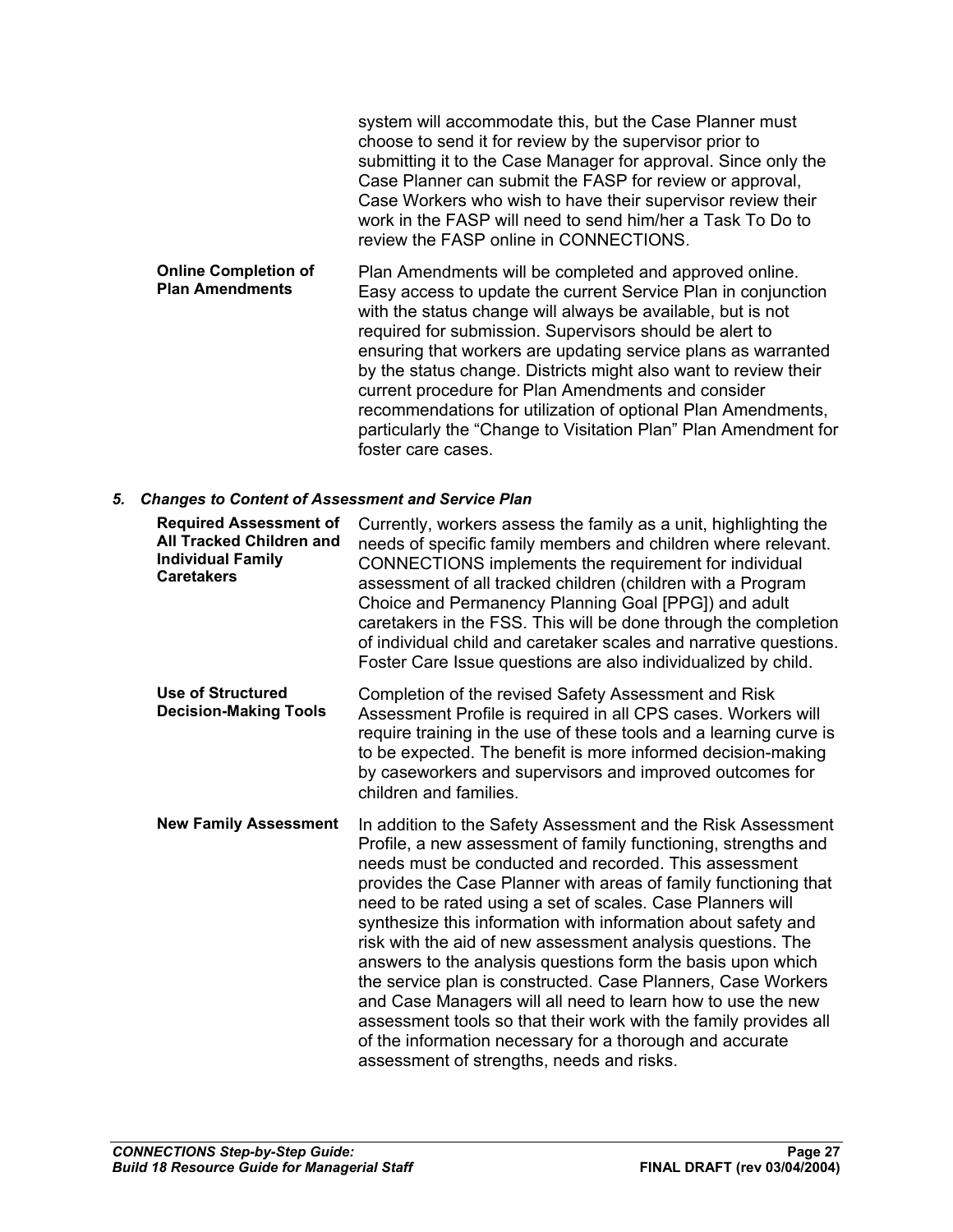**New Service Plan** The Service Plan has an enhanced outcome and strengthsbased focus to support development of a services plan with the family. Workers are asked to identify the family/individual strengths to be used to achieve specific outcomes and to evaluate the level of outcome achievement with each FASP. In addition, documentation of needed services/service status by individual must be completed as part of the Service Plan, if the local district has opted to require this.

#### *6. New Program Choice: Non-LDSS Custody*

There is a new Program Choice, "Non-LDSS Custody," for children in the care of a relative or other resource person, but not in the custody of the local Commissioner of Social Services. The Program Choice is an "add" that reflects the unique legal status and planning needs of this population. It is not meant to be a substitution for "Protective" or "Preventive Services" program choices. Appropriate FASP questions are customized for this population. Local Districts should review their caseloads to identify the cases that fit this status and make sure workers understand when to use this new Program Choice.

#### *7. Online Scheduling and Documentation of the Service Plan Review*

Online support for scheduling and notification of Service Plan Review (SPR) conferences is provided. Workers record scheduling details in CONNECTIONS and generate system alerts to all assigned workers and notification letters to family members and other invitees. Districts need to review current procedures and determine who should be given the new ACCESS SPR Business Function to facilitate SPR scheduling and documentation.

The third-party reviewer comments must also be entered in the system. Districts should review the third-party reviewer designation process and modify it as desired to take advantage of the ACCESS SPR Business Function. Districts must also determine how third-party reviewer comments will be recorded for non-CONNECTIONS users.

#### *8. Entry of Progress Notes in CONNECTIONS*

Workers will need to learn a new process for recording progress notes that includes the recording of single notes and the completion of accompanying fields, such as date, type of contact, participants, etc. There will be a learning curve for workers that may result in increased time to complete progress note recording. Since progress notes will freeze 15 calendar days after entry, procedures for review and approval should be considered and revised, as appropriate. Districts and contract agencies also need to determine if clerical/support/on-call staff will be assigned the ENTER PROG NOTES Business Function and how this will be used.

#### *9. Interim Period of Dual Entry in CONNECTIONS and CCRS*

Until the implementation of Build 19, when CONNECTIONS becomes the system of record, workers still need to register the case, record the assessment and service plan (Plan Type, Service Needs and Status, Program Choice, PPG, Worker Function, Case Status), and record placement (movement), legal and adoption activities in CCRS. Since PPGs have been revised in CONNECTIONS, a mapping guide will be provided to assist workers. (See Appendix F.) Workers will continue to receive cues from CCRS for entry of assessment and service plan data.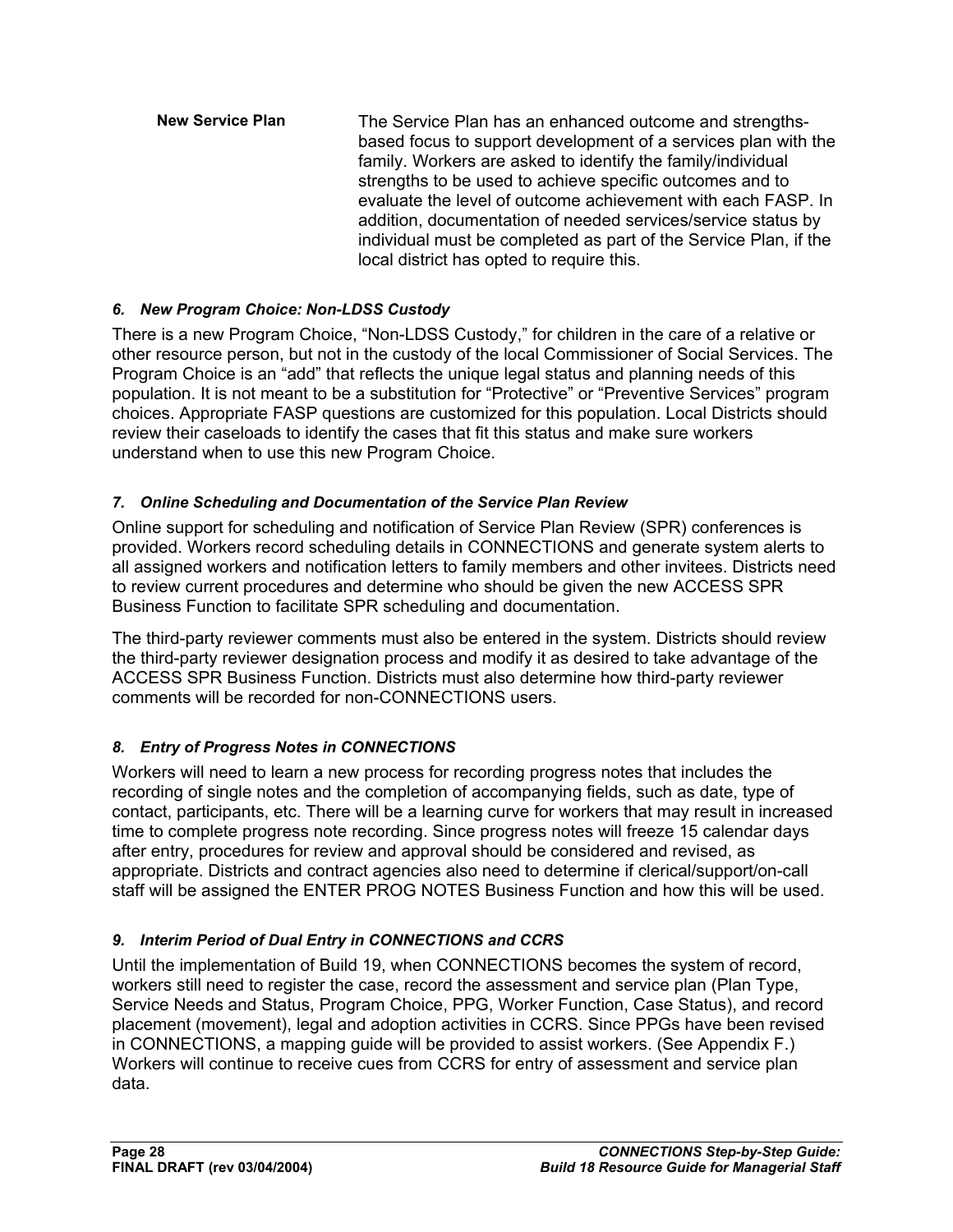#### *10. System-Generated Creation of a Child Case Record for All Freed Children*

A new Child Case Record (CCR) for a freed child will be created within the Family Services Stage in CONNECTIONS. The timing for the creation of the separate record is prescribed. The system will automatically create a CCR when the Case Manager records that the child is completely freed for adoption. Every child who has been freed, including those who might not be placed in an adoptive setting, will have a separate case record. Districts that currently delay creating a child record should review, and revise as appropriate, current policies and procedures to accommodate the earlier timeframe for creation of the child record.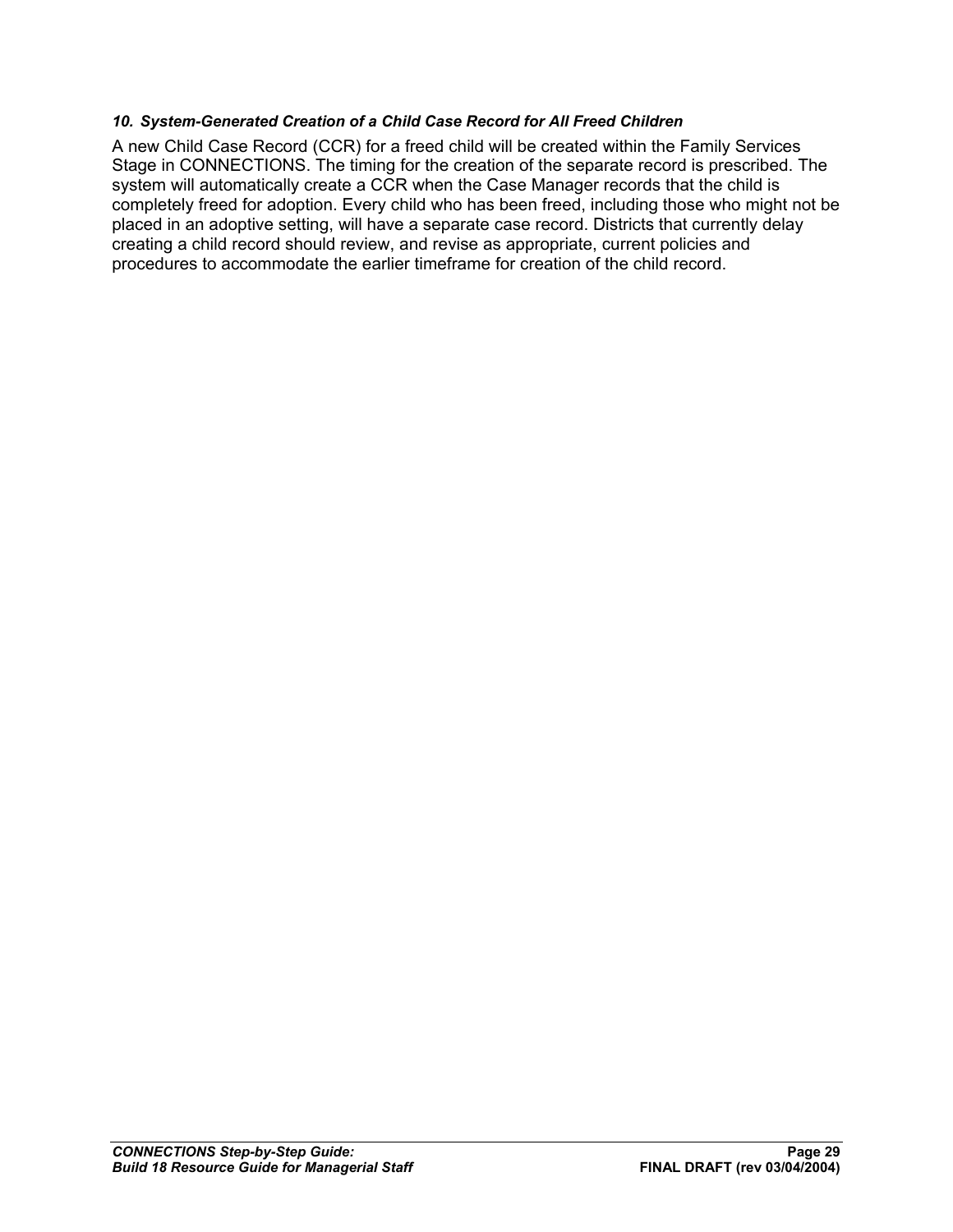**Appendix B: CONNECTIONS Computer Literacy Needs Assessment Tool**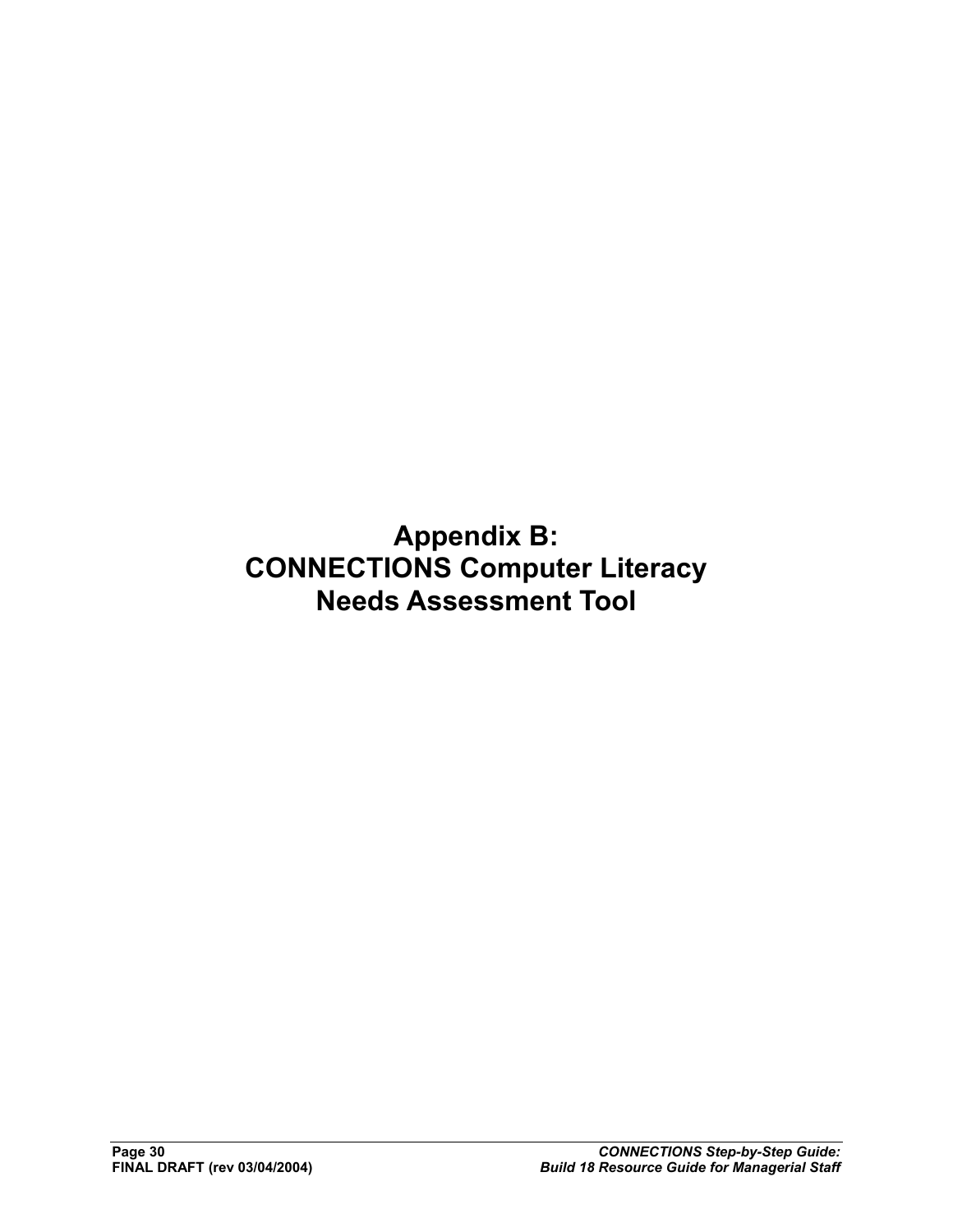## **Introduction**

This CONNECTIONS Computer Literacy Needs Assessment is designed to help you assess your readiness to work within an automated case management system. This assessment does not require any specific knowledge about the CONNECTIONS system. It is designed to help you and your supervisor determine if you need basic training before participating in CONNECTIONS-related training programs .There are no wrong answers .The CONNECTIONS Project staff and your agency leadership are committed to making your transition to the automated system a success.

#### **Instructions**

For each of the items listed below, circle the corresponding number that best represents your current skill or comfort level. The key for each your answers is as follows:

| Key |                                                                           |
|-----|---------------------------------------------------------------------------|
|     | I don't know what this means: I need basic training                       |
| 2   | No skills in this area: I need basic training                             |
| 3   | Basic skills, minimum ability: I could use some help.                     |
| 4   | Intermediate ability: I seldom have to ask for help with this.            |
| 5   | Advanced ability: I know this area well enough to be able to help others. |

For example, you may read:

| <b>Item</b><br># | <b>Basic Computer Skills</b>                                                 | Circle the number<br>that best represents<br>your current skill level: |   |   |  |  |
|------------------|------------------------------------------------------------------------------|------------------------------------------------------------------------|---|---|--|--|
|                  | I would rank my skill level/comfort level in the items or features below     |                                                                        |   |   |  |  |
|                  | Use the mouse to point, click, double-click, right-click, and<br>drag & drop |                                                                        |   | 3 |  |  |
|                  | Open, close, minimize and maximize a window                                  |                                                                        | າ | 3 |  |  |

If you respond to Question 1 by circling the number 4, you will indicate that you do not need basic training in using the mouse to point, click, double-click, etc.

If you respond to Question 2 by circling the number 2, you will indicate that you need basic training in how to open, close, minimize and maximize a window.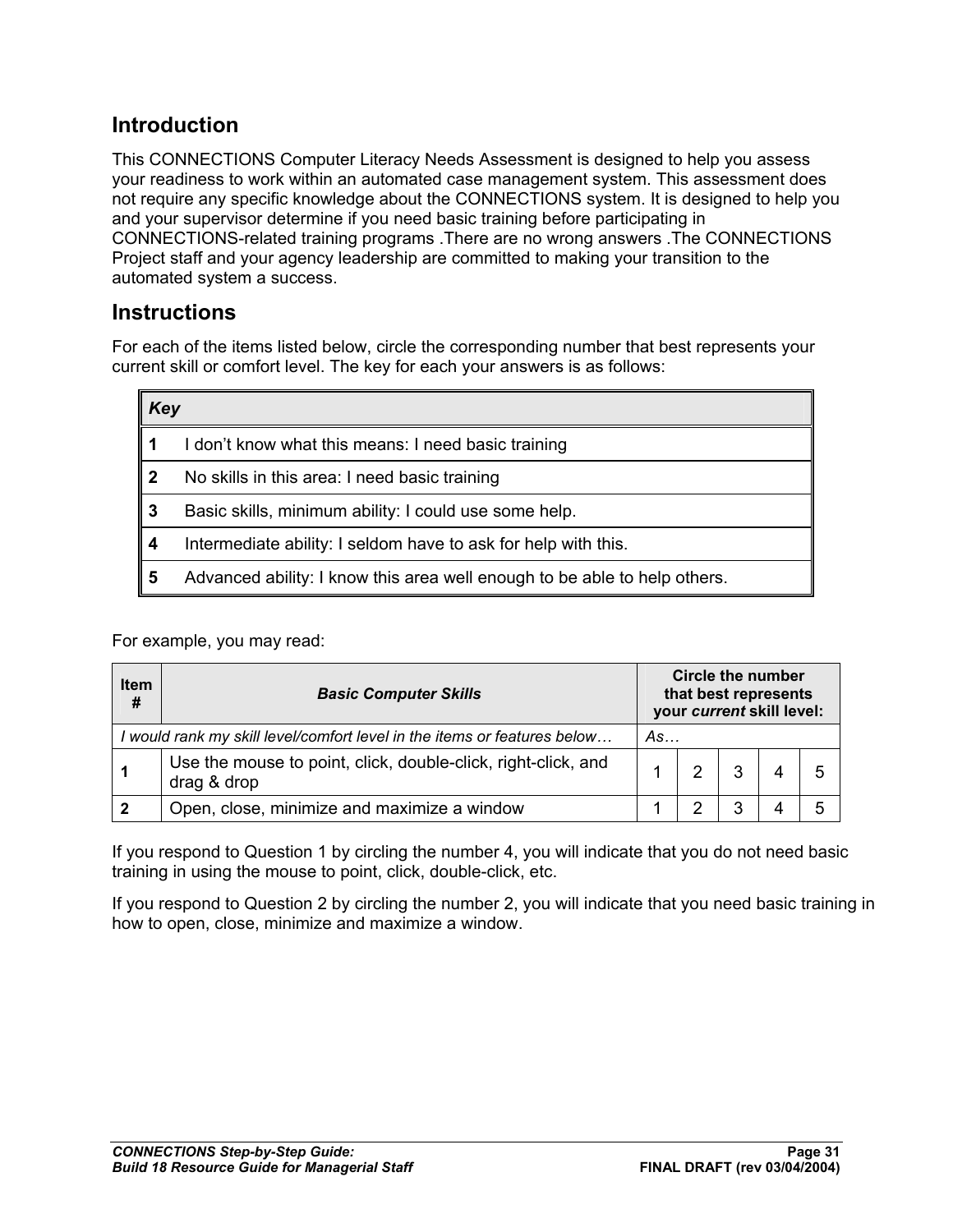| <b>Item</b><br>#        | <b>Basic Computer Skills</b>                                                 | Circle the number<br>that best represents<br>your current skill level: |                |   |   |   |
|-------------------------|------------------------------------------------------------------------------|------------------------------------------------------------------------|----------------|---|---|---|
|                         | I would rank my skill level/comfort level in the items or features below     | As                                                                     |                |   |   |   |
| 1                       | Overall comfort level with computers                                         |                                                                        | $\overline{2}$ | 3 | 4 | 5 |
| $\mathbf{2}$            | Log on and log off                                                           | 1                                                                      | $\mathcal{P}$  | 3 | 4 | 5 |
| 3                       | Use the mouse to point, click, double-click, right-click, and<br>drag & drop | 1                                                                      | $\overline{2}$ | 3 | 4 | 5 |
| $\overline{\mathbf{4}}$ | Open, close, minimize and maximize a window                                  | 1                                                                      | $\overline{2}$ | 3 | 4 | 5 |
| 5                       | Resize or move windows in order to run multiple programs<br>simultaneously   | 1                                                                      | $\overline{2}$ | 3 | 4 | 5 |
| 6                       | Use menus and understand double arrows at the bottom of<br>a menu            | 1                                                                      | $\overline{2}$ | 3 | 4 | 5 |
| $\overline{7}$          | Use the Start menu and desktop icons to open programs or<br>documents        | 1                                                                      | $\mathcal{P}$  | 3 | 4 | 5 |
| 8                       | Activate a window if it is closed, minimized or hidden                       | 1                                                                      | $\overline{2}$ | 3 | 4 | 5 |
| 9                       | Use ALT+TAB to toggle between open programs                                  | 1                                                                      | $\overline{2}$ | 3 | 4 | 5 |
| 10                      | Use the Task Bar and Task Bar buttons                                        | 1                                                                      | $\overline{2}$ | 3 | 4 | 5 |
| 11                      | Know what to do if the computer "freezes up."                                | 1                                                                      | $\overline{2}$ | 3 | 4 | 5 |
| 12                      | <b>Access Online Help</b>                                                    | 1                                                                      | $\overline{2}$ | 3 | 4 | 5 |

| <b>Item</b><br># | <b>Basic Text Skills</b>                                                                 | Circle the number<br>that best represents<br>your current skill level: |                |   |   |   |
|------------------|------------------------------------------------------------------------------------------|------------------------------------------------------------------------|----------------|---|---|---|
|                  | I would rank my skill level/comfort level in the items or features below                 | As                                                                     |                |   |   |   |
| 1                | Overall comfort/skill level with entering narrative material                             | 1                                                                      | $\overline{2}$ | 3 | 4 | 5 |
| $\mathbf{2}$     | Use the keyboard                                                                         | 1                                                                      | $\overline{2}$ | 3 | 4 | 5 |
| 3                | Open documents and templates                                                             | 1                                                                      | 2              | 3 | 4 | 5 |
| 4                | Identify and use the correct template                                                    | 1                                                                      | $\overline{2}$ | 3 | 4 | 5 |
| 5                | Move through a template (using scroll down, tab to field,<br>enter)                      | 1                                                                      | $\overline{2}$ | 3 | 4 | 5 |
| 6                | Use the "Save As" feature to name and file a document                                    | 1                                                                      | $\mathcal{P}$  | 3 | 4 | 5 |
| 7                | Understand the distinction between saving a document to<br>the desktop and to the server | 1                                                                      | 2              | 3 | 4 | 5 |
| 8                | Create electronic file folders                                                           | 1                                                                      | $\overline{2}$ | 3 | 4 | 5 |
| 9                | Use Cut/Copy and Paste                                                                   | 1                                                                      | $\mathcal{P}$  | 3 | 4 | 5 |
| 10               | Use the formatting and editing icons on the toolbars (or<br>menu commands)               | 1                                                                      | $\overline{2}$ | 3 | 4 | 5 |
| 11               | Understand the use of Spell Check with templates                                         | 1                                                                      | $\overline{2}$ | 3 | 4 | 5 |
| $12 \,$          | <b>Print documents</b>                                                                   | 1                                                                      | 2              | 3 | 4 | 5 |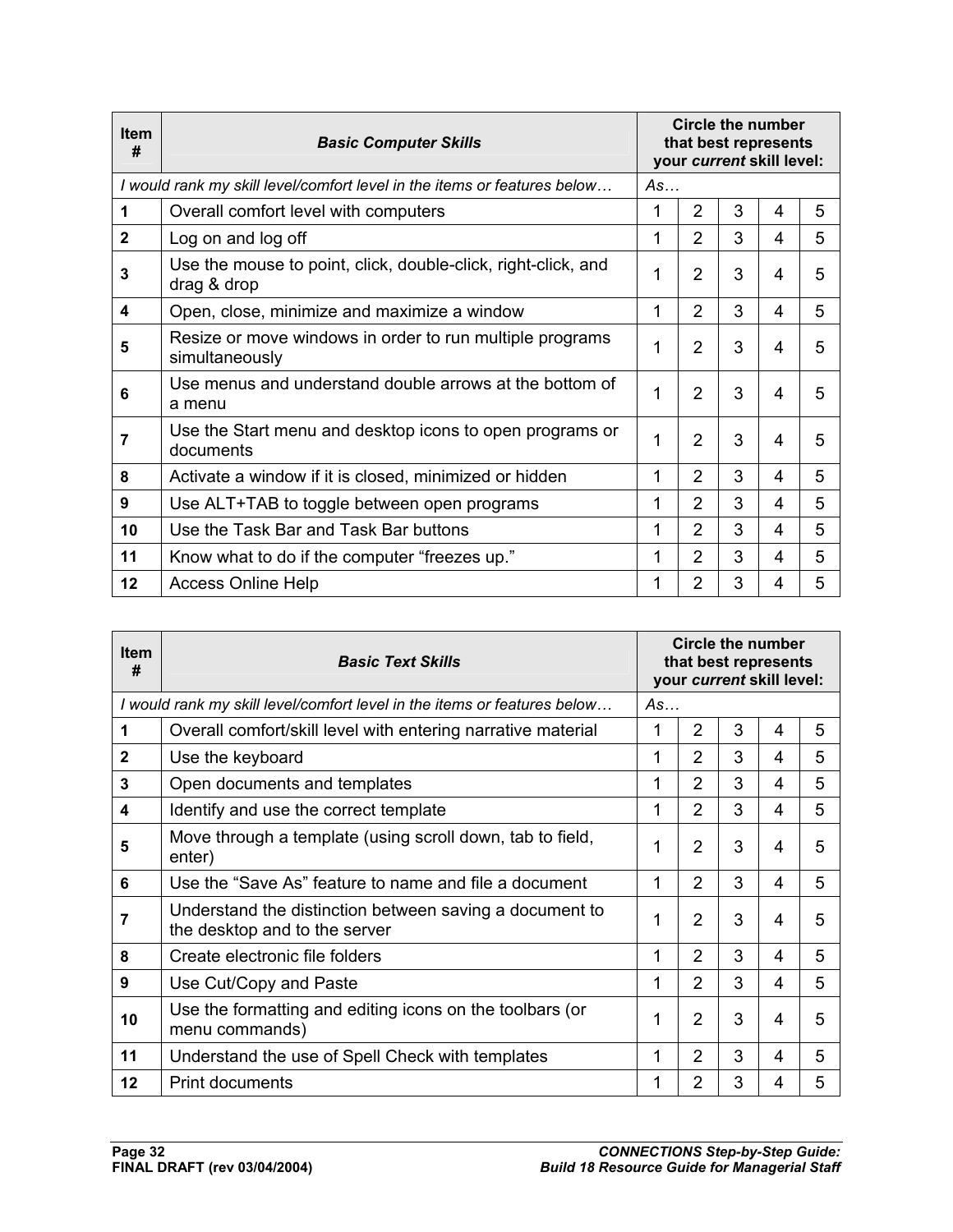| <b>Item</b><br># | <b>Microsoft Outlook 2000</b><br><b>Calendaring and E-Mail Skills</b>    | Circle the number<br>that best represents<br>your current skill level: |                |   |   |   |
|------------------|--------------------------------------------------------------------------|------------------------------------------------------------------------|----------------|---|---|---|
|                  | I would rank my skill level/comfort level in the items or features below | As                                                                     |                |   |   |   |
| 1                | Overall comfort/skill level with Calendaring and e-mail                  | 1                                                                      | $\overline{2}$ | 3 | 4 | 5 |
| $\mathbf{2}$     | Use the Outlook Toolbar                                                  | 1                                                                      | $\overline{2}$ | 3 | 4 | 5 |
| 3                | Send and receive Outlook e-mail within and outside the<br>network        | 1                                                                      | $\overline{2}$ | 3 | 4 | 5 |
| 4                | Open, read and reply to e-mail                                           | 1                                                                      | $\overline{2}$ | 3 | 4 | 5 |
| 5                | Forward e-mail                                                           | 1                                                                      | $\overline{2}$ | 3 | 4 | 5 |
| 6                | Attach files or documents to outgoing e-mail                             | 1                                                                      | $\overline{2}$ | 3 | 4 | 5 |
| 7                | Save e-mail attachments                                                  | 1                                                                      | $\overline{2}$ | 3 | 4 | 5 |
| 8                | Delete and undelete e-mail                                               | 1                                                                      | $\overline{2}$ | 3 | 4 | 5 |
| 9                | Save e-mail                                                              | 1                                                                      | $\overline{2}$ | 3 | 4 | 5 |
| 10               | Use the Address Book                                                     | 1                                                                      | $\overline{2}$ | 3 | 4 | 5 |
| 11               | Create a Distribution List                                               | 1                                                                      | $\overline{2}$ | 3 | 4 | 5 |
| 12               | Create a new appointment                                                 | 1                                                                      | $\overline{2}$ | 3 | 4 | 5 |
| 13               | Make calendar entries                                                    | 1                                                                      | $\overline{2}$ | 3 | 4 | 5 |
| 14               | Print calendar information                                               | 1                                                                      | $\overline{2}$ | 3 | 4 | 5 |
| 15               | Use Office Assistant                                                     | 1                                                                      | $\overline{2}$ | 3 | 4 | 5 |

| Item<br>#        | <b>Basic Internet/Intranet Skills</b>                                  | Circle the number<br>that best represents<br>your current skill level: |   |   |   |   |
|------------------|------------------------------------------------------------------------|------------------------------------------------------------------------|---|---|---|---|
|                  | would rank my skill level/comfort level in the items or features below | As                                                                     |   |   |   |   |
|                  | Overall comfort level with Internet/Intranet                           |                                                                        | 2 | 3 | 4 | 5 |
| $\mathbf{2}$     | Start up and close Internet Explorer                                   |                                                                        | 2 | 3 | 4 | 5 |
| 3                | Use the Explorer Toolbar                                               |                                                                        | 2 | 3 | 4 | 5 |
| $\boldsymbol{4}$ | Use the Menu Bar                                                       |                                                                        | 2 | 3 | 4 | 5 |
| 5                | Access the CONNECTIONS Website                                         |                                                                        | 2 | 3 |   | 5 |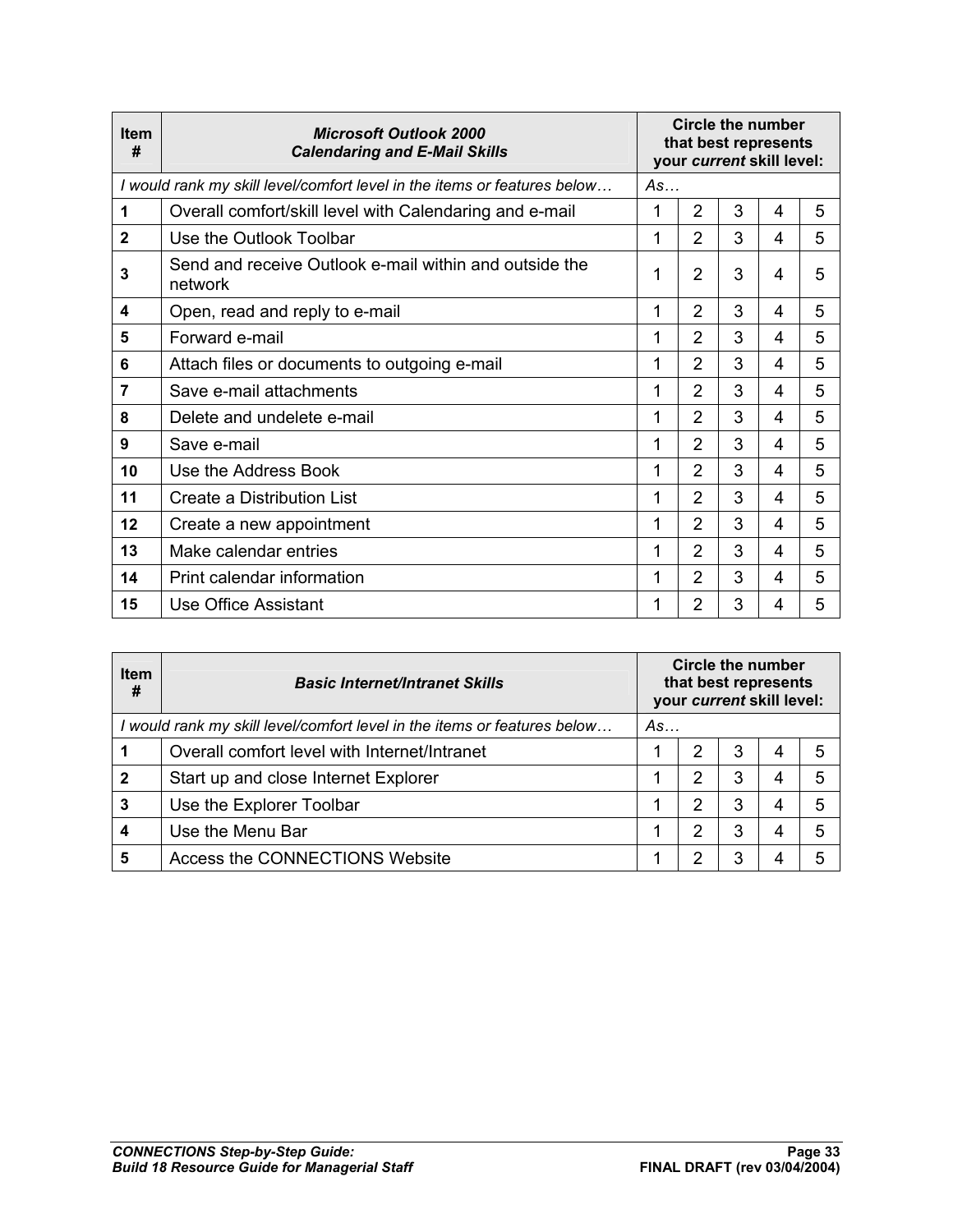# **Appendix C: CONNECTIONS/WMS/CCRS Data Clean-Up**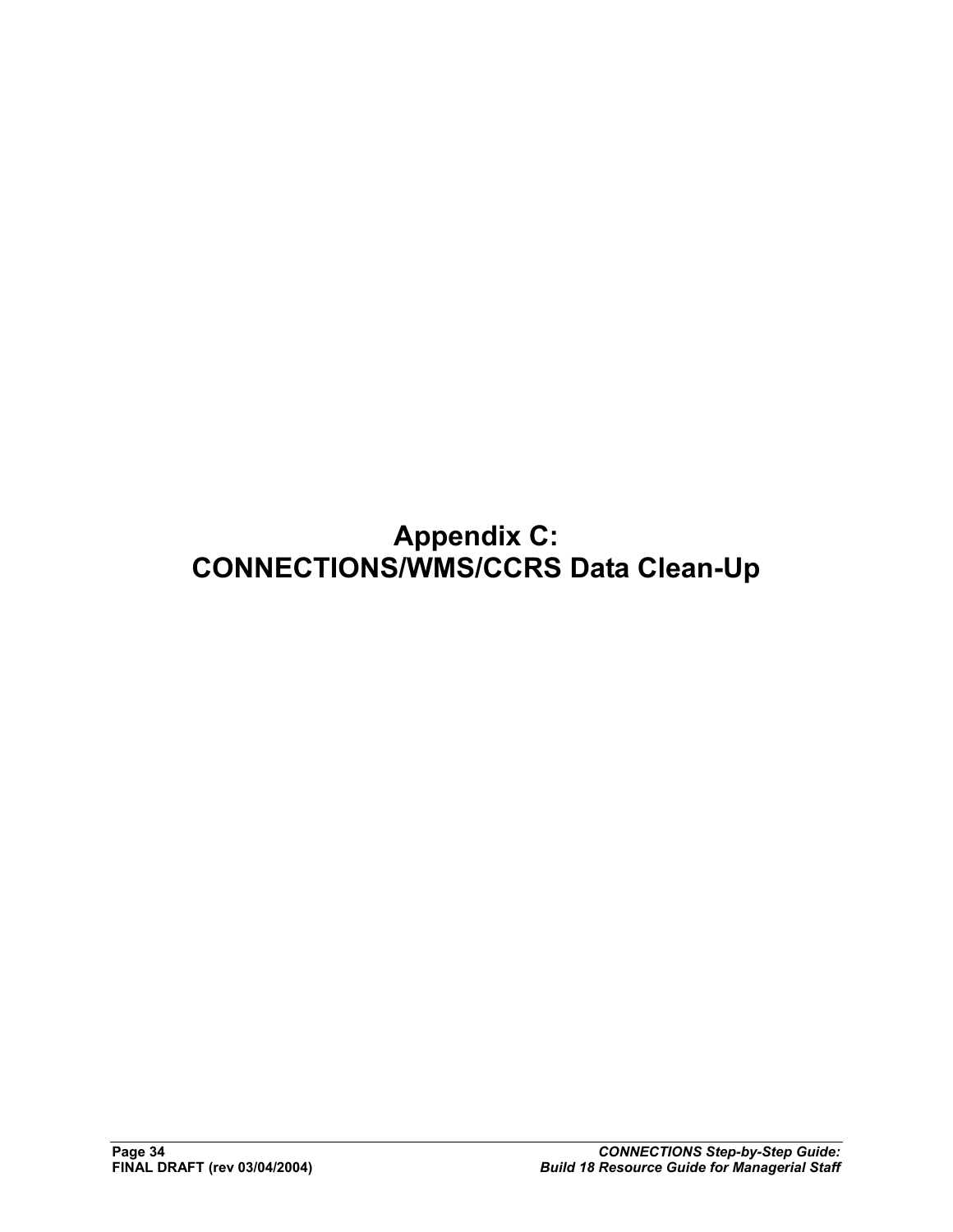## **Model Data Clean-Up Work Plan Summary (CONNECTIONS/WMS/CCRS)**

- **1.1 ID constraints & issues, such as, resources, timing.**
- **1.2 Define scope of Build 18 cleanup: only CONNECTIONS or changes to WMS and CCRS too?**
- **1.3 Develop summary cleanup plan: Overall timing.**
- **1.4 Develop detail cleanup plan & schedule: Who does what, when?**
- **1.5 Present cleanup plan & schedule to local implementation team.**
- **1.6 Notify executives & site managers of WMS/CCRS/CONNECTIONS cleanup plan & schedule.**
- **1.7 ID cleanup/conversion manager to oversee effort & negotiate cross-district issues.**
- **1.8 ID cleanup staff: local or OCFS staff.**
- **1.9 Test exception reports for cases failing conversion criteria.**
- **1.10 Define cleanup operational procedures for Build 18, such as, approvals, turnaround time, & communication issues.**
- **1.11 Execute Build 18 conversion process multiple times for each county caseload before "rollout."** 
	- 1.11.1: Clean-up #1 duplicate individual names on CONNECTIONS

*1.11.1.1: Review Multiple Person Report* 

- *1.11.1.2: Identify persons that need to be merged*
- *1.11.1.3: Obtain the necessary approvals for the merges*
- *1.11.1.4: Perform the merges*
- *1.11.1.5: Rerun multiple person report until 3% error rate reached*
- 1.11.2: Clean-up #2 link active CONNECTIONS cases to WMS cases
	- *1.11.2.1: Review "Comprehensive Summary B-18 Conversion Report"*
	- *1.11.2.2: Verify that each case in CONNECTIONS has a corresponding WMS case*
	- *1.11.2.3: Obtain the necessary approvals*
	- *1.11.2.4: Perform case link*
	- *1.11.2.5: Rerun conversion report until 3% error rate reached.*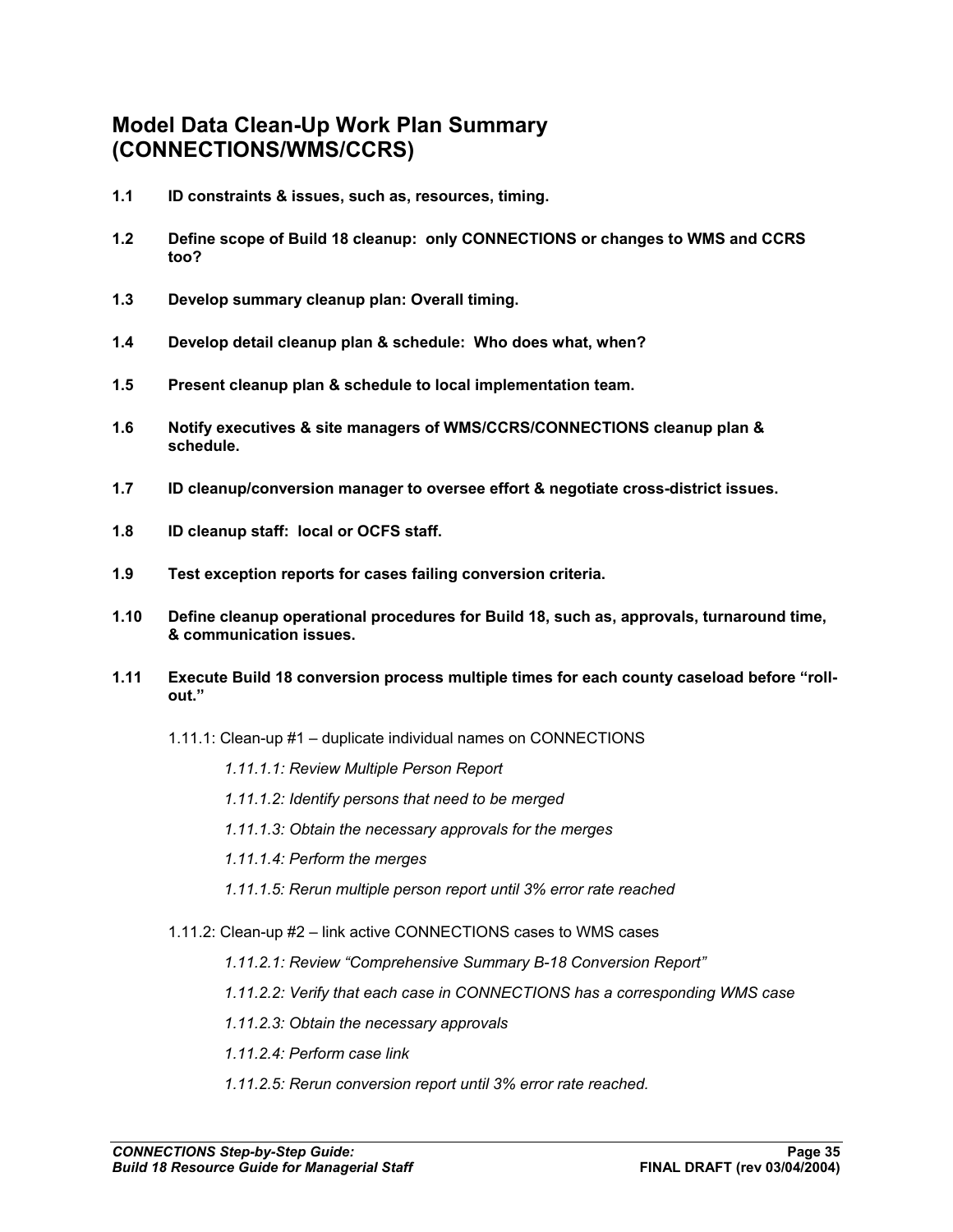- 1.11.3: Clean-up #3 match people by WMS CIN to CONNECTIONS PID
	- *1.11.3.1: Review "Comprehensive Summary B-18 Conversion Report"*
	- *1.11.3.2: Verify that each person in WMS with a CIN has a corresponding CONNECTIONS PID*
	- *1.11.3.3 Obtain the necessary approvals*
	- *1.11.3.4 Perform person link and update demographics if needed.*
	- *1.11.3.5 Rerun conversion report until 3% error rate reached*
- 1.11.4: Cleanup #4 CNNX staff roster prior to build 17
	- *1.11.3.1: Sort "Worker Report B 18 Conversion" by worker, being especially alert for "unknown workers"*
	- *1.11.3.2: Alert site security coordinators to resolve any problems*
	- *1.11.3.3: Rerun report to verify corrections made*
	- *1.11.3.4: Rerun conversion report until 3% error rate reached*
- **1.12 Establish procedure to keep CONNECTIONS and WMS/CCRS in sync.**
- **1.13 Establish procedure to reduce/eliminate multiple persons.**
- **1.14 Define Post-Build 18 cleanup.**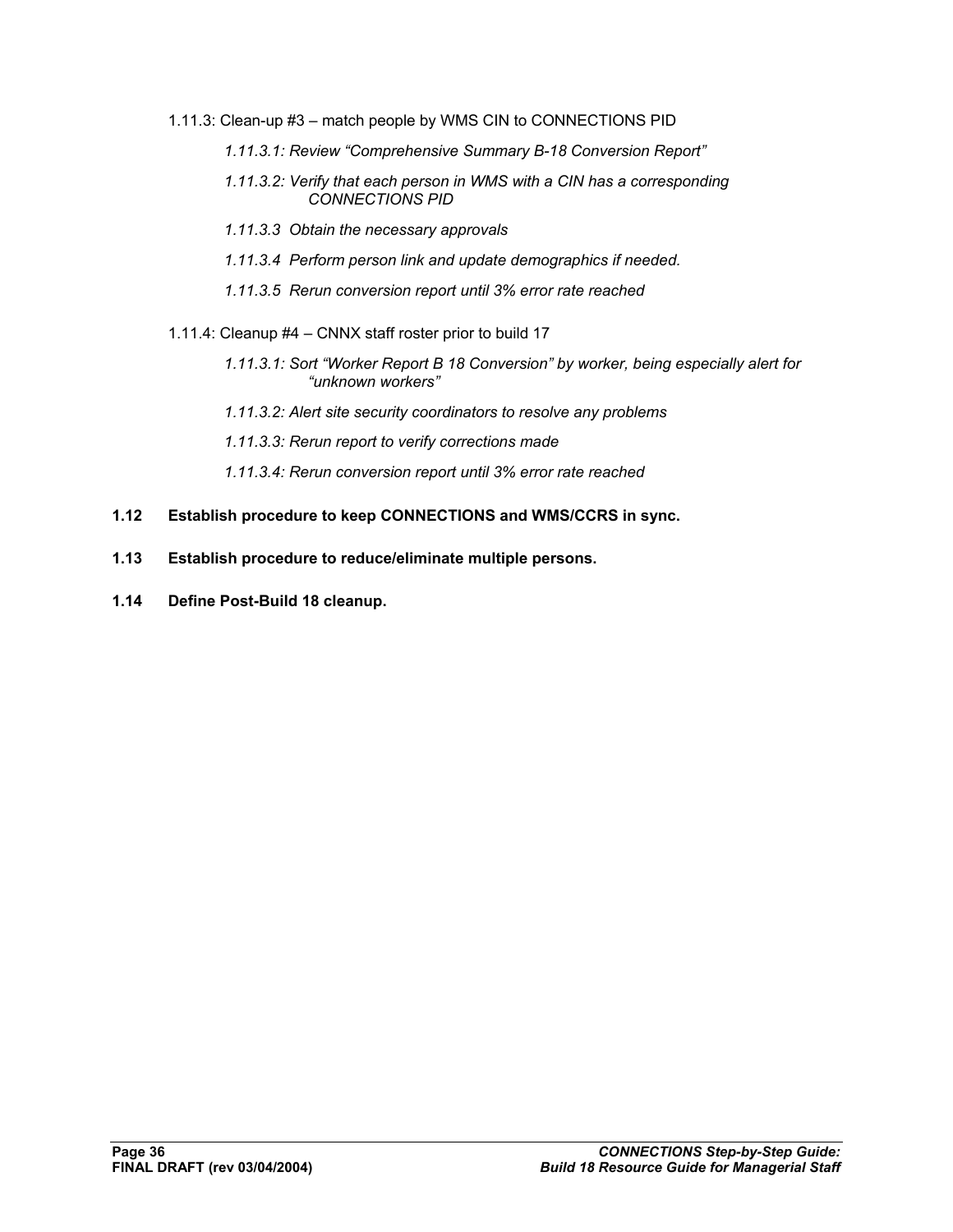**Appendix D: Build 18 Implementation Timeline (Site Perspective)**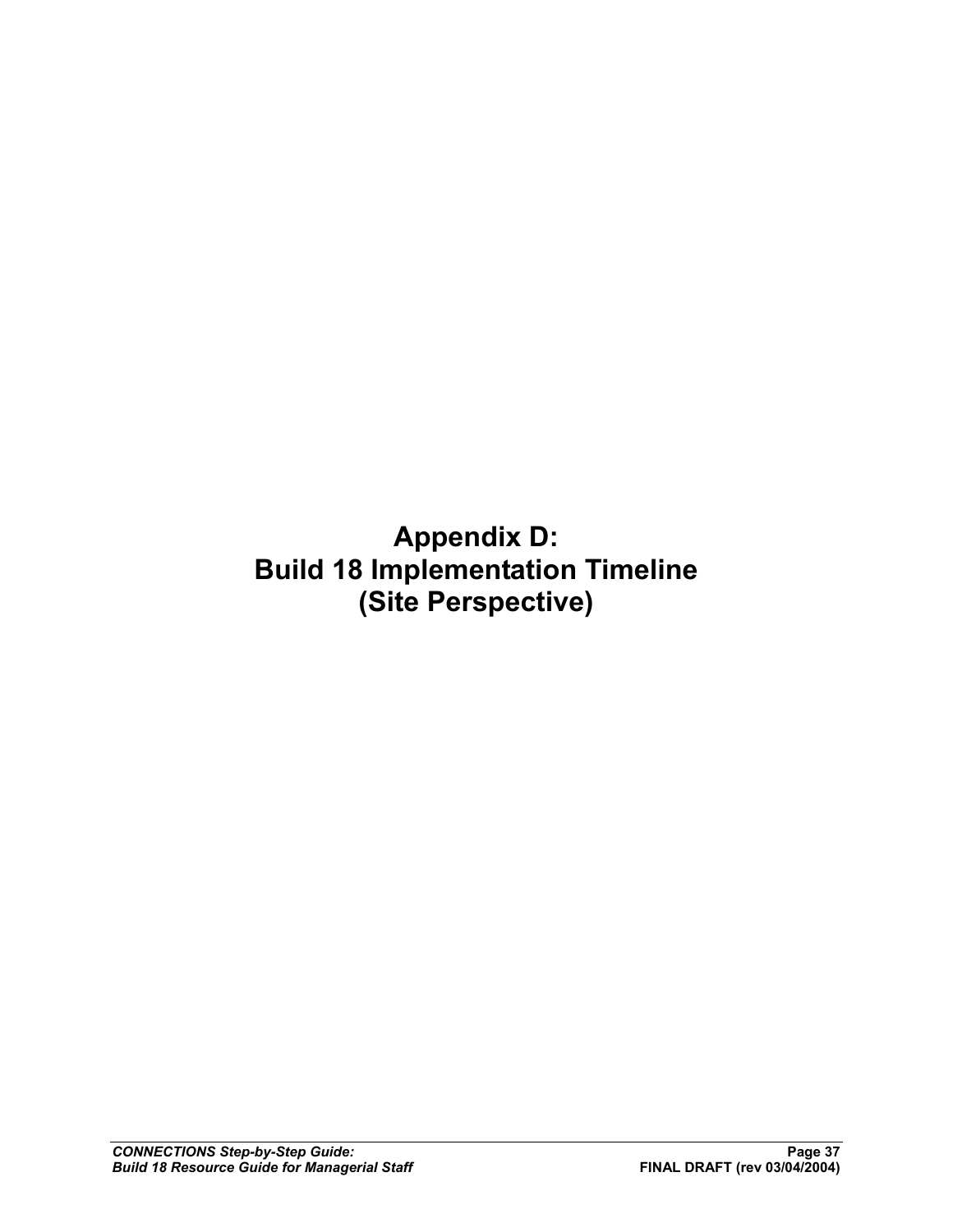

1/23/04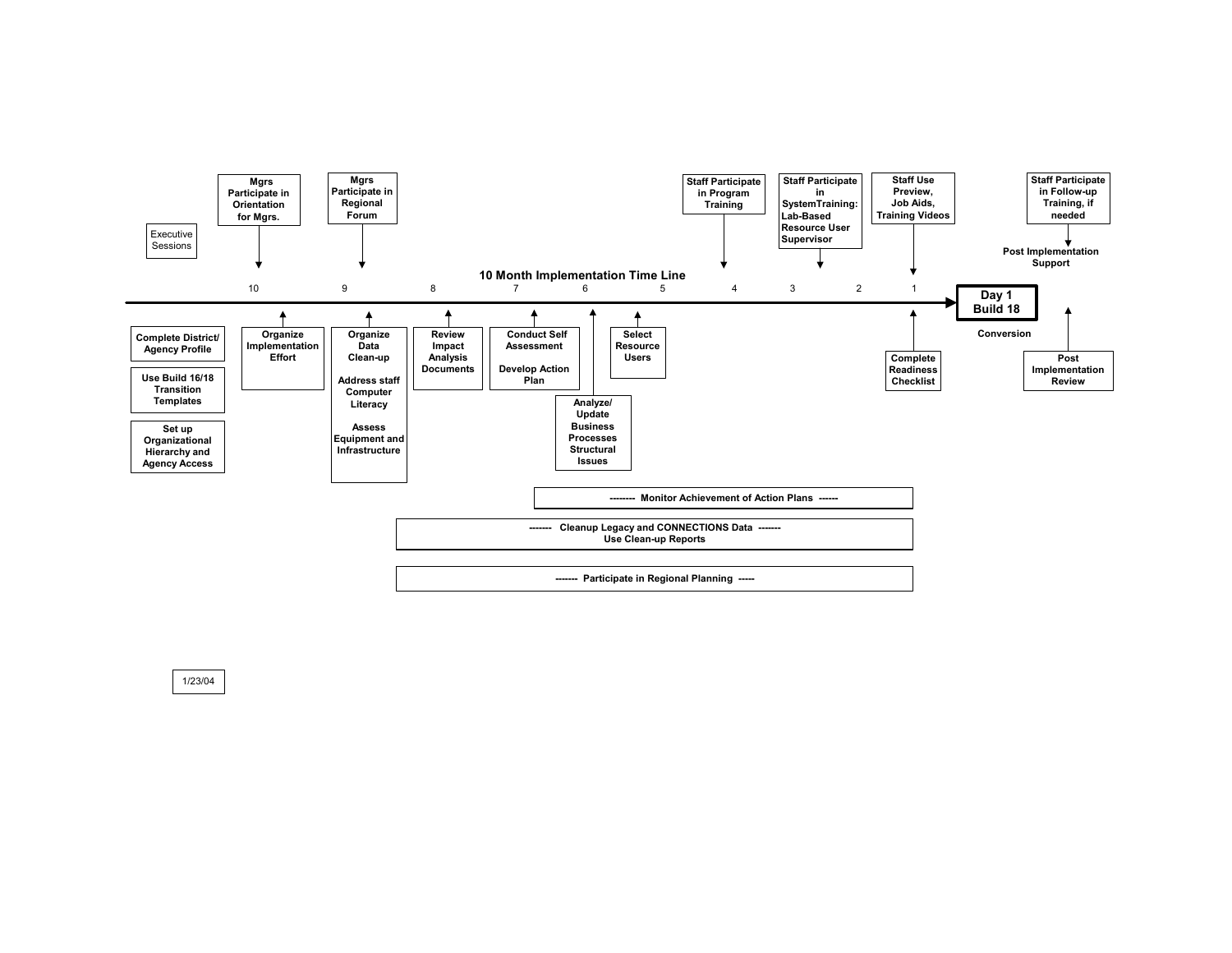**Appendix E: Glossary**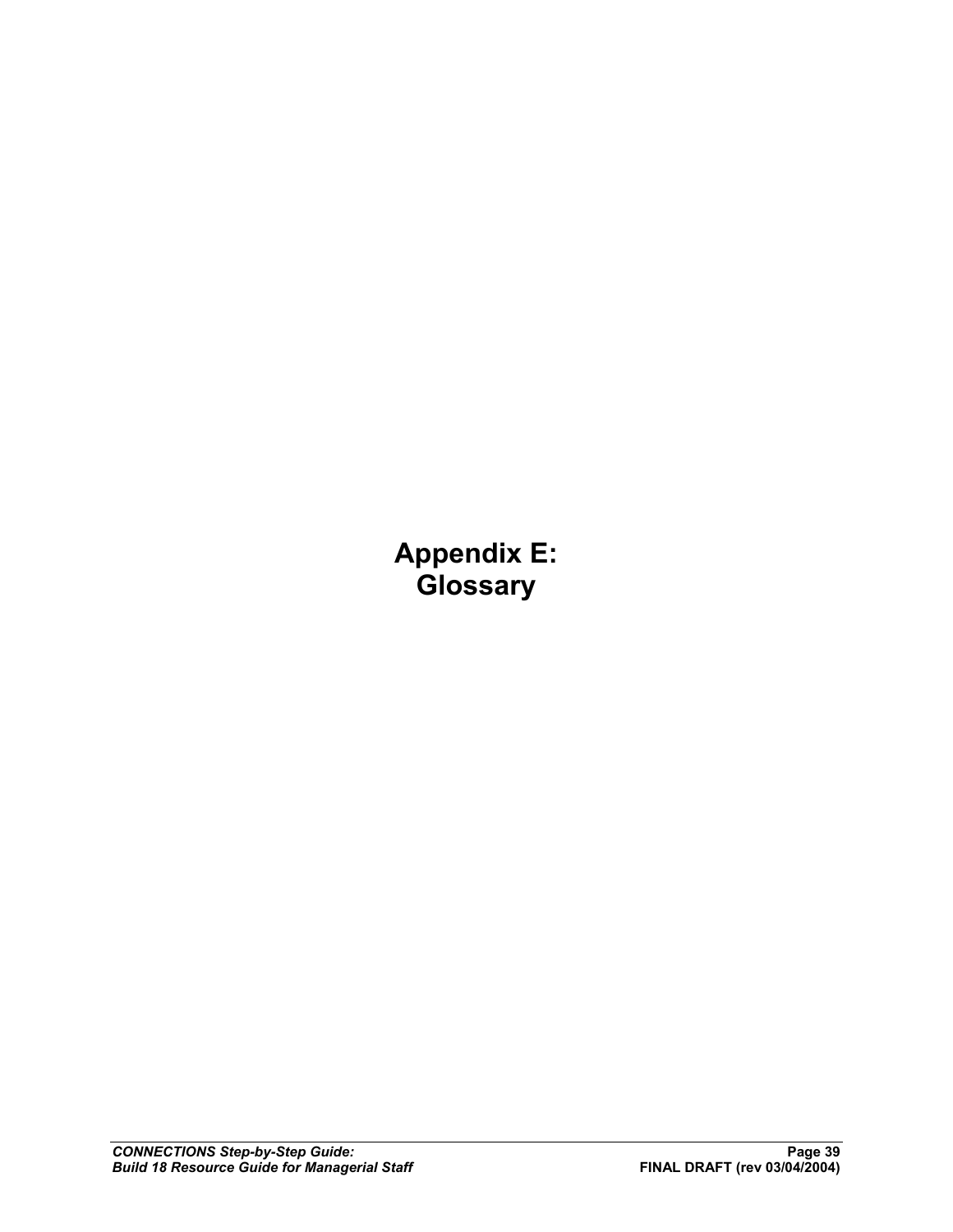# **Glossary**

| <b>ACS</b>    | Administration for Children's Services (NYC Daytime)                                                                                                                                                                                                                                                                                                          |
|---------------|---------------------------------------------------------------------------------------------------------------------------------------------------------------------------------------------------------------------------------------------------------------------------------------------------------------------------------------------------------------|
| <b>ADD</b>    | <b>Additional Information</b>                                                                                                                                                                                                                                                                                                                                 |
| <b>ADM</b>    | Administrative Directive Memo                                                                                                                                                                                                                                                                                                                                 |
| <b>ADVPO</b>  | Advocates Preventive Only (B18)                                                                                                                                                                                                                                                                                                                               |
| <b>AFCARS</b> | Adoption & Foster Care Analysis & Reporting                                                                                                                                                                                                                                                                                                                   |
| <b>AppReg</b> | <b>Application Registration</b>                                                                                                                                                                                                                                                                                                                               |
| <b>ARI</b>    | Administrative Review and Information is a stage in<br>CONNECTIONS.                                                                                                                                                                                                                                                                                           |
| <b>ARO</b>    | <b>Albany Regional Office</b>                                                                                                                                                                                                                                                                                                                                 |
| <b>BCFI</b>   | Behavioral Concerns and Family Issues is a screening tool for<br>emergency needs used by non-CPS workers                                                                                                                                                                                                                                                      |
| BF            | Business Function is used by the local Security Coordinator to<br>maintain security and grant CONNECTIONS access to workers.<br>BFs are made up of Security Attributes to allow access to a<br>particular window, dialog or functionality. Each Business Function is<br>designed to allow a worker to perform a particular function or group<br>of functions. |
| <b>BFP</b>    | Business Function Profile lists of all Business Functions given to a<br>worker. It is attached to the worker's logon ID and it is this profile<br>that the system checks to determine which windows and<br>functionalities the worker is permitted to access.                                                                                                 |
| <b>BICS</b>   | The Benefits Issuance Control System (1986) records and issues<br>payments for all services provided in New York State. This includes<br>payments to service providers and foster parents. BICS functions<br>include vendor file calculations and payment control/adjustment.                                                                                 |
| <b>BRO</b>    | <b>Buffalo Regional Office</b>                                                                                                                                                                                                                                                                                                                                |
| BТ            | <b>Bureau of Training</b>                                                                                                                                                                                                                                                                                                                                     |
| <b>Build</b>  | Updates to the CONNECTIONS system that are grouped together<br>and implemented together.                                                                                                                                                                                                                                                                      |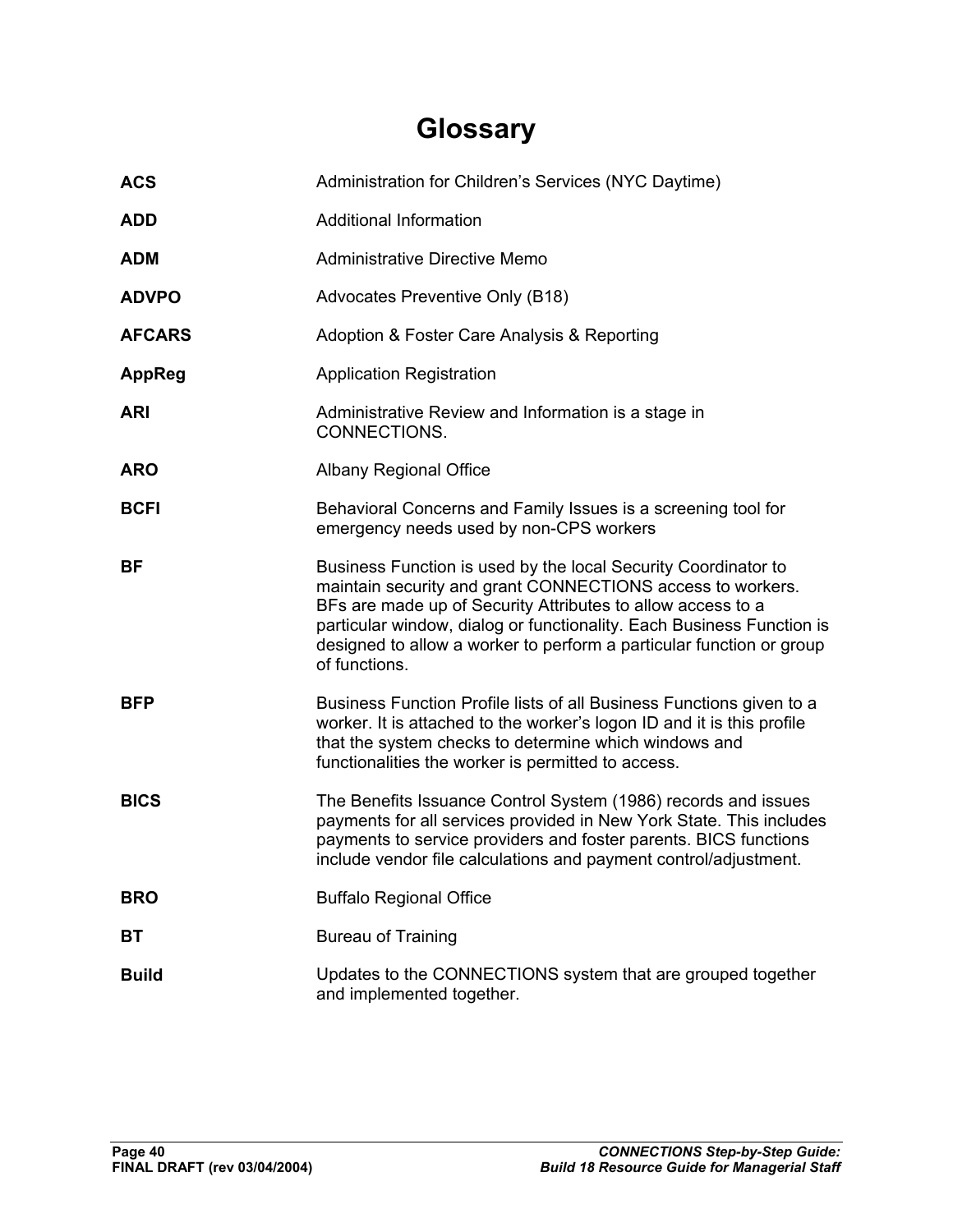| Case                  | A case is a documented collection of one or more situations and<br>their required casework activities for addressing the protective<br>and/or preventive service needs of children and their respective<br>families.                                                                                                                                                                                                                                                                                                                             |
|-----------------------|--------------------------------------------------------------------------------------------------------------------------------------------------------------------------------------------------------------------------------------------------------------------------------------------------------------------------------------------------------------------------------------------------------------------------------------------------------------------------------------------------------------------------------------------------|
|                       | A case may contain both open and closed stages at the same time.<br>Also, several stages may be open at the same time. Once all<br>stages are closed, the case is closed.                                                                                                                                                                                                                                                                                                                                                                        |
| <b>Case ID Number</b> | Every case has a specific number generated by CONNECTIONS.                                                                                                                                                                                                                                                                                                                                                                                                                                                                                       |
| <b>Case Manager</b>   | The person with overall responsibility for services cases (Child<br>Protective cases and Non-Child Protective cases).                                                                                                                                                                                                                                                                                                                                                                                                                            |
| <b>Case Planner</b>   | The Case Planner, who may be either LDSS or VA staff, is<br>responsible for the coordination of work with a family. The Case<br>Planner is also the author of the FASP and is responsible for the<br>entirety of its contents and the timeliness of its submission for<br>approval. This means the Case Planner must review all work done<br>by other workers who contribute to the FASP, and either accept it<br>as contributed by the worker(s) or revise it accordingly. The Case<br>Planner sends the FASP to the Case Manager for approval. |
| <b>Case Worker</b>    | Case Workers may be either LDSS or VA staff. These workers may<br>be associated with a specific child(ren) in the FSS and can<br>complete specific work within the FASP, such as the Child Scales<br>and Foster Care Issues regarding to the child(ren) to whom they are<br>associated. There may be multiple Case Workers assigned to the<br>FSS.                                                                                                                                                                                               |
| <b>CCR</b>            | Child Case Record (B18)                                                                                                                                                                                                                                                                                                                                                                                                                                                                                                                          |
| <b>CCRS</b>           | Child Care Review Service (1982) tracks all child movements<br>(placements), legal activities, facility files and services plans in the<br>Child Welfare system.                                                                                                                                                                                                                                                                                                                                                                                 |
| <b>CD</b>             | <b>Community District (NYC)</b>                                                                                                                                                                                                                                                                                                                                                                                                                                                                                                                  |
| <b>CID</b>            | <b>Case Initiation Date</b>                                                                                                                                                                                                                                                                                                                                                                                                                                                                                                                      |
| <b>CIN</b>            | Client Identification Number in WMS system                                                                                                                                                                                                                                                                                                                                                                                                                                                                                                       |
| COI                   | Court Ordered Investigation                                                                                                                                                                                                                                                                                                                                                                                                                                                                                                                      |
| <b>CPRS</b>           | The Child Protective Record Summary provides demographic<br>information and investigative findings in one place. This window<br>contains multiple tabs that allow caseworkers to access, view and<br>print CPS case information easily. The window is organized to be<br>consistent with the investigation process.                                                                                                                                                                                                                              |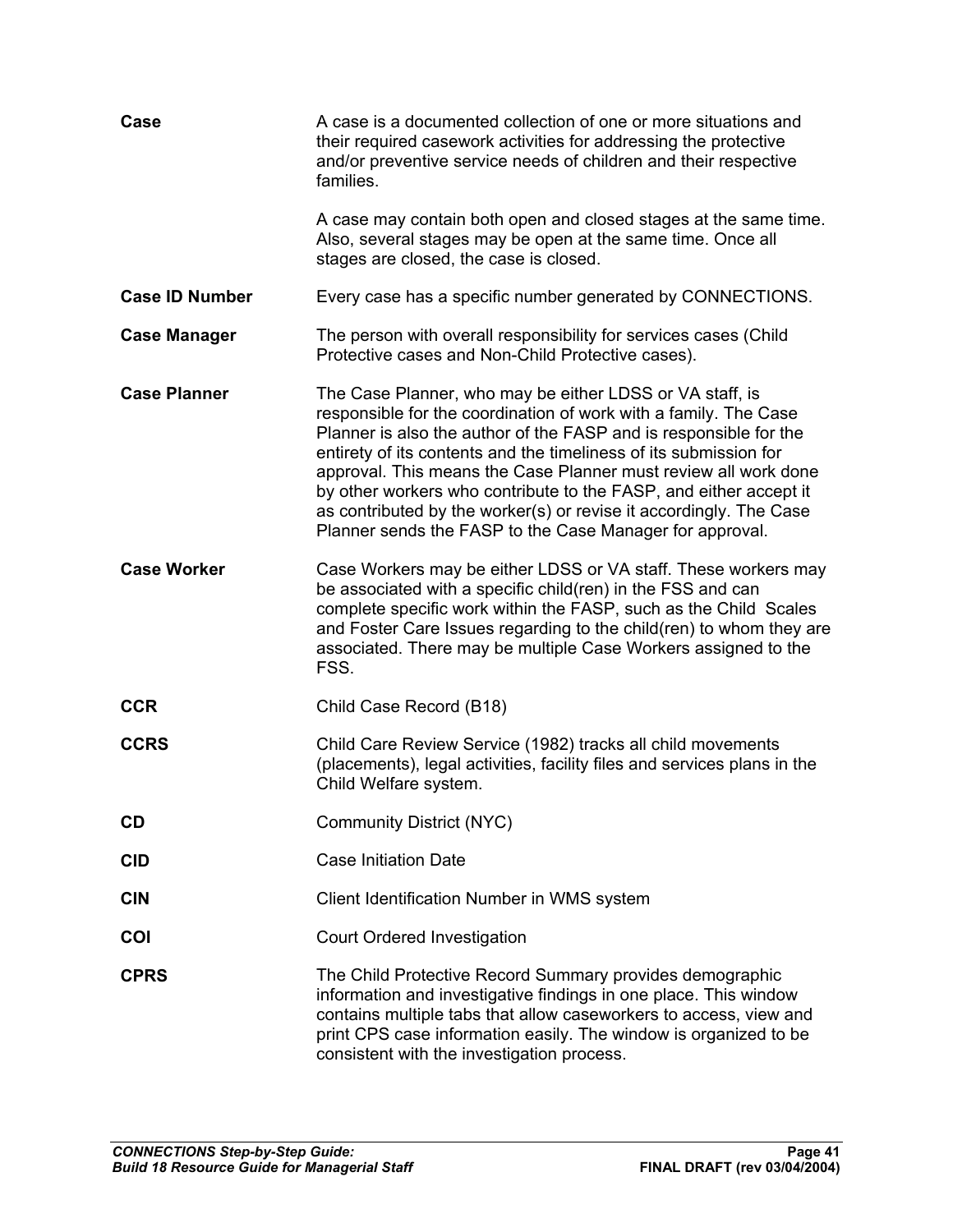| <b>COFCCA</b>             | <b>Council of Family and Child Caring Agencies</b>                                                                                                                                                                                                                                                                                       |
|---------------------------|------------------------------------------------------------------------------------------------------------------------------------------------------------------------------------------------------------------------------------------------------------------------------------------------------------------------------------------|
| <b>COS</b>                | <b>Court Ordered Supervision</b>                                                                                                                                                                                                                                                                                                         |
| <b>CPM</b>                | <b>Child Protective Manager</b>                                                                                                                                                                                                                                                                                                          |
| <b>CPS</b>                | <b>Child Protective Services</b>                                                                                                                                                                                                                                                                                                         |
| <b>CPS Worker/Monitor</b> | The CPS Worker/Monitor must be LDSS staff and may complete<br>the CPS Risk and Safety Assessments. The system supports, but<br>does not require, review of the FASP by a CPS Worker/Monitor.<br>The Case Planner needs to alert the CPS Worker/Monitor in<br>circumstances where s/he needs to complete work in, or review, the<br>FASP. |
| <b>CQC</b>                | <b>Commission on Quality Care</b>                                                                                                                                                                                                                                                                                                        |
| <b>CWS</b>                | <b>Child Welfare Services</b>                                                                                                                                                                                                                                                                                                            |
| <b>DDPS</b>               | Division of Development and Prevention Services                                                                                                                                                                                                                                                                                          |
| <b>DFA</b>                | Department of Family Assistance                                                                                                                                                                                                                                                                                                          |
| <b>DRS</b>                | Division of Rehabilitation Services                                                                                                                                                                                                                                                                                                      |
| <b>DUP</b>                | Duplicate Report (CPS)                                                                                                                                                                                                                                                                                                                   |
| <b>ECS</b>                | Emergency Children's Services (NYC between 4:30 p.m. and 8:30<br>$a.m.$ )                                                                                                                                                                                                                                                                |
| <b>EHD</b>                | <b>Enterprise Help Desk</b>                                                                                                                                                                                                                                                                                                              |
| <b>FAD/FAHD</b>           | Foster and Adoptive Home Development. FAD is a stage in<br>CONNECTIONS.                                                                                                                                                                                                                                                                  |
| <b>FAR</b>                | Finalized Adoption Record (B19)                                                                                                                                                                                                                                                                                                          |
| <b>FASP</b>               | Family Assessment and Service Plan (B18) is designed to support<br>family and outcome-focused, strength-based casework.                                                                                                                                                                                                                  |
| <b>FBH</b>                | <b>Foster Boarding Home</b>                                                                                                                                                                                                                                                                                                              |
| <b>FCI</b>                | <b>Foster Care Issues</b>                                                                                                                                                                                                                                                                                                                |
| <b>FRS</b>                | Foster and/or Adoptive Home Record Summary                                                                                                                                                                                                                                                                                               |
| <b>FSI</b>                | Family Services Intake (B18) is a stage in CONNECTIONS that<br>provides a standard format for all Intakes for Services to be<br>recorded.                                                                                                                                                                                                |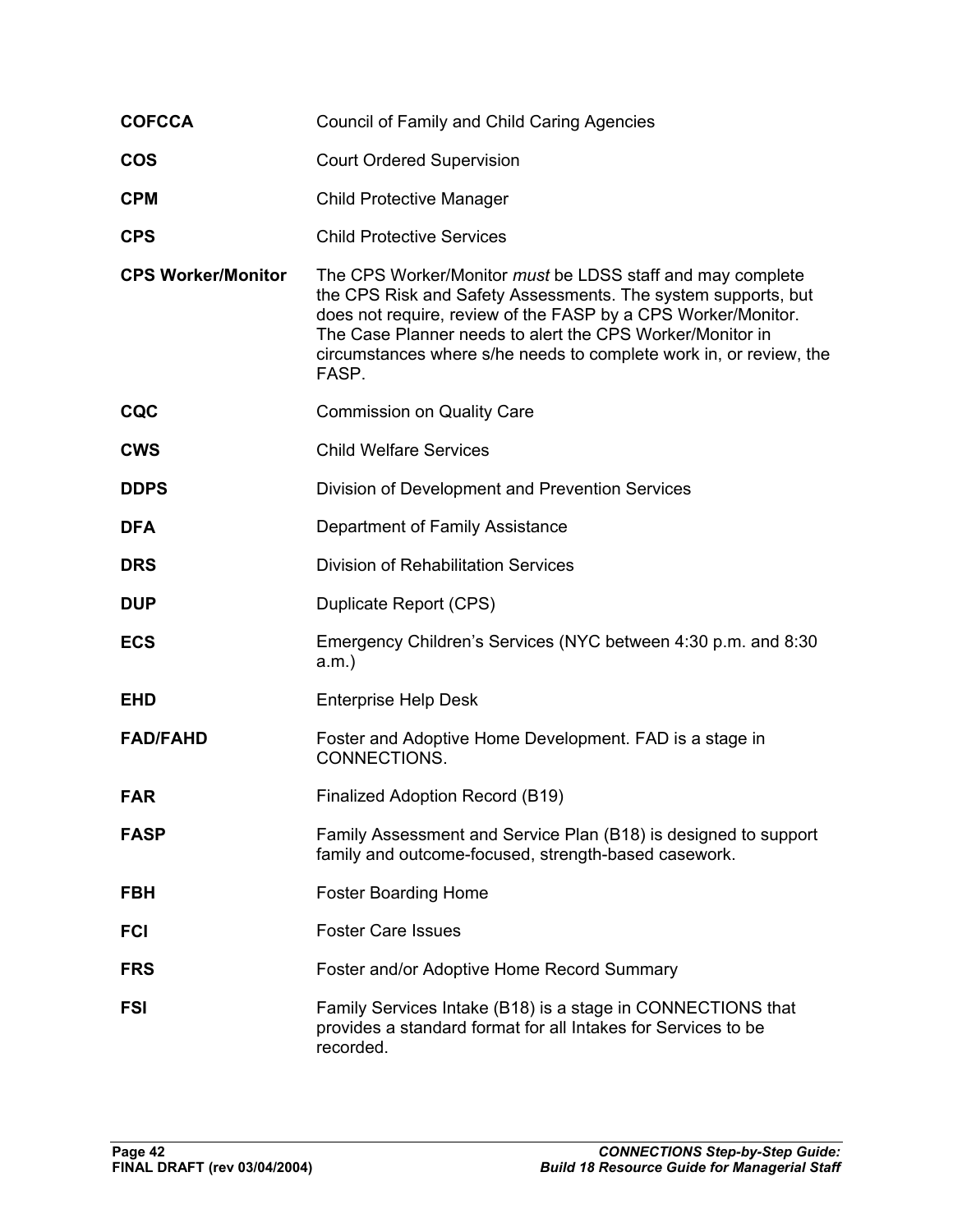| <b>FSS</b>           | Family Services Stage (B18) is a stage in CONNECTIONS which<br>provides the umbrella for documentation of work on services cases. |
|----------------------|-----------------------------------------------------------------------------------------------------------------------------------|
| <b>GPS</b>           | Group Preparation & Selection (FAD)                                                                                               |
| <b>HPF</b>           | <b>High Priority Factor (NYC)</b>                                                                                                 |
| <b>HSEN</b>          | Human Services Enterprise Network                                                                                                 |
| <b>IAB</b>           | Institutional Abuse (CPS)                                                                                                         |
| <b>ICPC</b>          | Interstate Compact for the Placement of Children                                                                                  |
| <b>INF</b>           | <b>Informational Letter</b>                                                                                                       |
| INI                  | <b>Initial Report</b>                                                                                                             |
| <b>INT</b>           | Intake is a CPS stage in CONNECTIONS.                                                                                             |
| <b>INV</b>           | Investigation is a CPS stage in CONNECTIONS.                                                                                      |
| IRI                  | Individual Report Involvement (CPS)                                                                                               |
| <b>LAN</b>           | <b>Local Area Network</b>                                                                                                         |
| <b>LDM</b>           | Local Data Maintenance                                                                                                            |
| <b>LDSS</b>          | <b>Local Department of Social Services</b>                                                                                        |
| <b>MAPP</b>          | Model Approach to Parenting Program (FAD)                                                                                         |
| <b>NCANDS</b>        | National Child Abuse and Neglect Data System                                                                                      |
| <b>NIS</b>           | <b>Network Integration Services</b>                                                                                               |
| <b>NYCRO</b>         | New York City Regional Office                                                                                                     |
| NR.                  | Non-Reimbursable                                                                                                                  |
| <b>O&amp;A Block</b> | Outcome and Activity Block in Service Plan                                                                                        |
| <b>OASAS</b>         | Office of Alcoholism and Substance Abuse Services                                                                                 |
| <b>OCFS</b>          | Office of Children & Family Services                                                                                              |
| OCI                  | Open Case Inquiry (CPS report in CONNECTIONS)                                                                                     |
| OCI                  | Office of Confidential Investigations (investigates NYC foster care &<br>daycare reports)                                         |
| <b>OMH</b>           | Office of Mental Health                                                                                                           |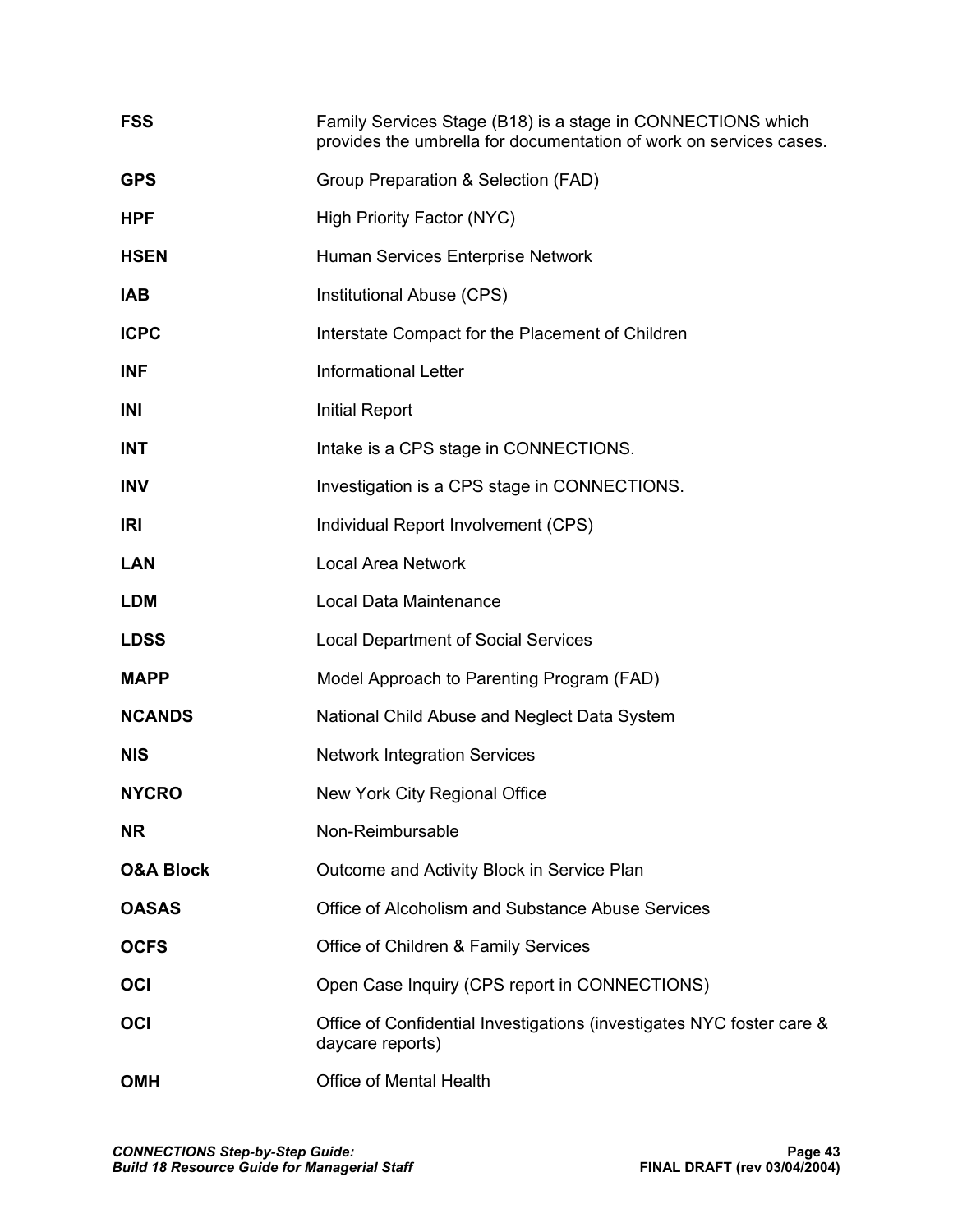| <b>OMRDD</b>              | Office of Mental Retardation/Developmental Disabilities                                                                                                                                                                          |
|---------------------------|----------------------------------------------------------------------------------------------------------------------------------------------------------------------------------------------------------------------------------|
| <b>OTI</b>                | Out of Town Inquiry                                                                                                                                                                                                              |
| <b>PC</b>                 | Program Choice                                                                                                                                                                                                                   |
| <b>PID</b>                | Person Identification Number in CONNECTIONS                                                                                                                                                                                      |
| <b>PPG</b>                | Permanency Planning Goal                                                                                                                                                                                                         |
| <b>Primary Worker</b>     | The Primary Worker is the person who has chief responsibility for a<br>stage at any point in time, and therefore has full maintain privileges<br>for the stage. A stage will always have one primary worker while it<br>is open. |
| <b>RAP</b>                | <b>Risk Assessment Profile</b>                                                                                                                                                                                                   |
| <b>RID</b>                | Resource ID                                                                                                                                                                                                                      |
| <b>RIST</b>               | Regional Implementation Support Team                                                                                                                                                                                             |
| <b>RRO</b>                | Rochester Regional Office                                                                                                                                                                                                        |
| <b>SA</b>                 | <b>Safety Assessment</b>                                                                                                                                                                                                         |
| <b>SACWIS</b>             | Statewide Automated Child Welfare Information System (1993)                                                                                                                                                                      |
| <b>SCR</b>                | State Central Register (created 1982 - CONNECTIONS R2 1997)                                                                                                                                                                      |
| <b>SDLC</b>               | System Development Life Cycle                                                                                                                                                                                                    |
| <b>Search</b>             | An action the CONNECTIONS system performs to find a specific<br>type of information. Example include: Person Search, Case Search,<br>Resource Search.                                                                            |
| <b>Secondary Worker</b>   | A worker assigned to a stage to complete specific tasks in<br>CONNECTIONS. One or more Secondary Workers may be<br>assigned to a case.                                                                                           |
| <b>Security Attribute</b> | The primary manner in which access to CONNECTIONS is given.<br>Each Security Attribute allows access to a particular window, dialog<br>or functionality in CONNECTIONS.                                                          |
| <b>SED</b>                | <b>State Education Department (Licensing Entity)</b>                                                                                                                                                                             |
| <b>SIR</b>                | <b>System Information Request</b>                                                                                                                                                                                                |
| <b>SPPD</b>               | <b>Strategic Planning and Policy Development</b>                                                                                                                                                                                 |
| <b>SPR</b>                | Service Plan Review is a tab on the FASP.                                                                                                                                                                                        |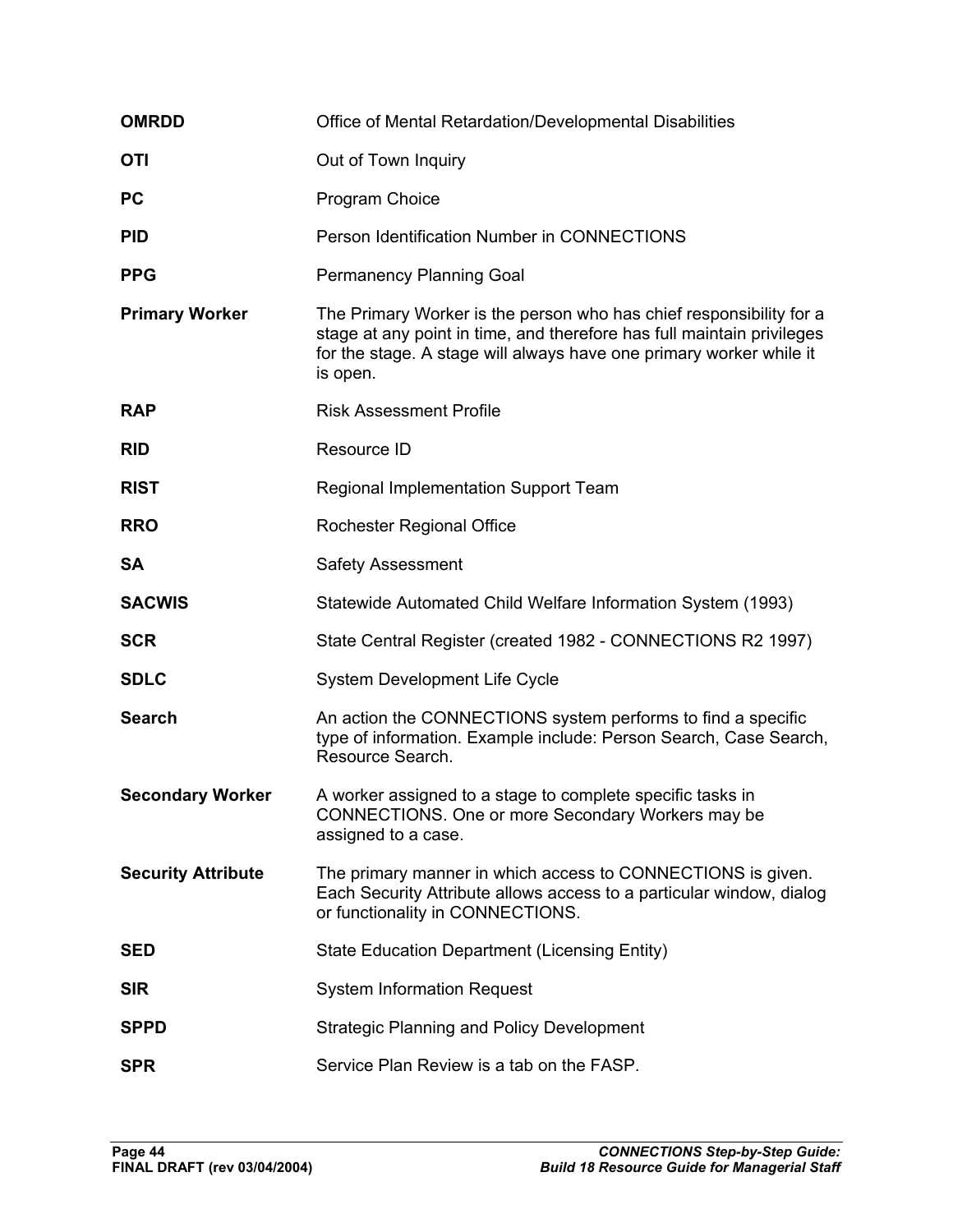| <b>SRO</b>             | <b>Syracuse Regional Office</b>                                                                                                                                                                                                                                                 |  |
|------------------------|---------------------------------------------------------------------------------------------------------------------------------------------------------------------------------------------------------------------------------------------------------------------------------|--|
| <b>Stage ID Number</b> | Every stage of service has a specific ID number associated with it.                                                                                                                                                                                                             |  |
| <b>SSPS</b>            | <b>Statewide Services Payment System</b>                                                                                                                                                                                                                                        |  |
| <b>SUB</b>             | Subsequent Report (CPS)                                                                                                                                                                                                                                                         |  |
| <b>TCD</b>             | <b>Track Child Detail</b>                                                                                                                                                                                                                                                       |  |
| <b>UAT</b>             | <b>User Acceptance Test</b>                                                                                                                                                                                                                                                     |  |
| <b>UCR</b>             | <b>Uniform Case Record</b>                                                                                                                                                                                                                                                      |  |
| <b>YRO</b>             | Yonkers Regional Office                                                                                                                                                                                                                                                         |  |
| VA                     | <b>Voluntary Agency</b>                                                                                                                                                                                                                                                         |  |
| <b>VID</b>             | <b>Vendor Identification Number</b>                                                                                                                                                                                                                                             |  |
| <b>WMS</b>             | The Welfare Management System (1982) tracks authorizations for<br>Purchase of Services (POS) that are provided to children and<br>families in the Child Welfare system. WMS also tracks Clearance,<br>Demographics, Eligibility, Service Authorization and Case<br>Maintenance. |  |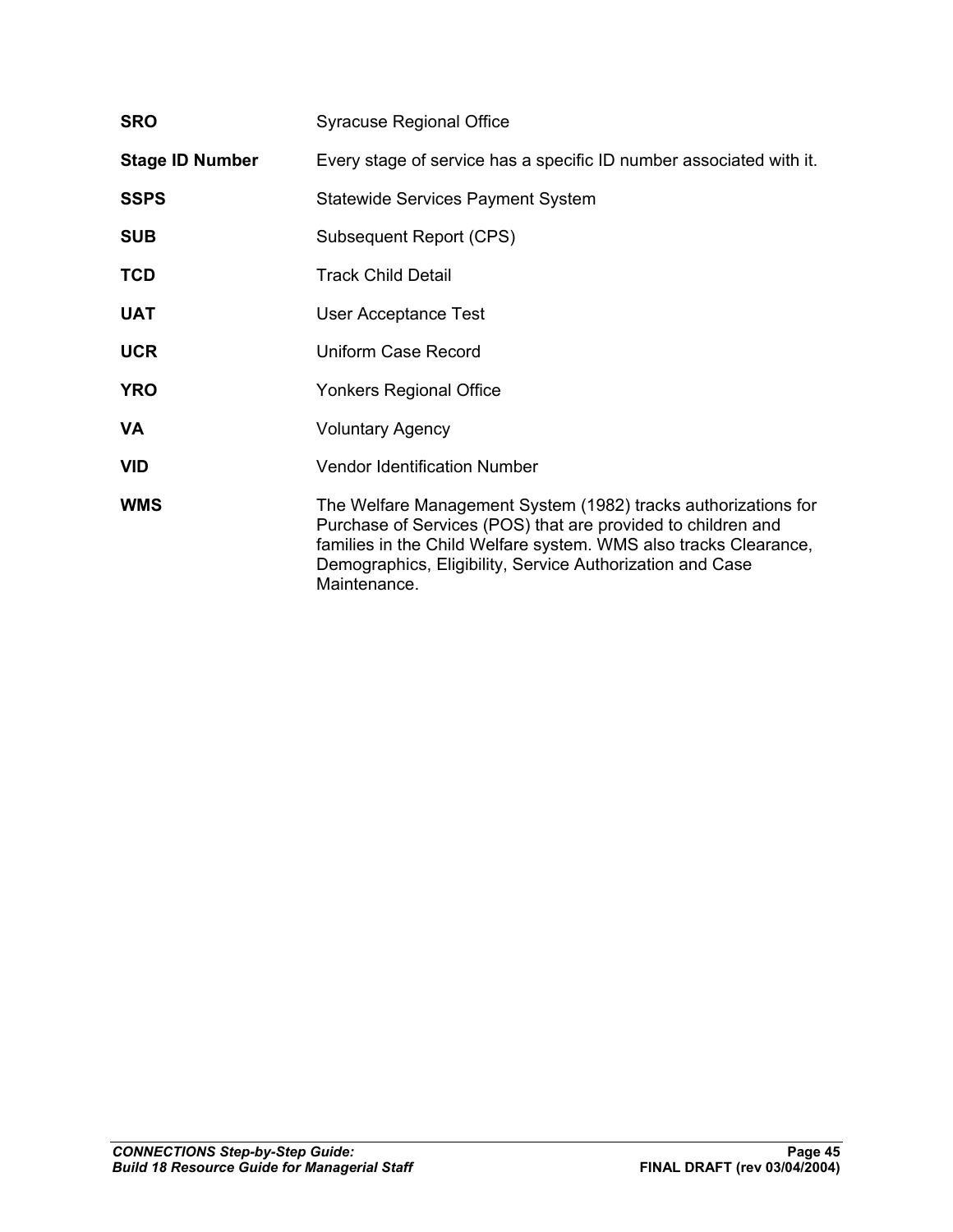**Appendix F: CONNECTIONS/Permanency Planning Goal (PPG) Mapping Guide**